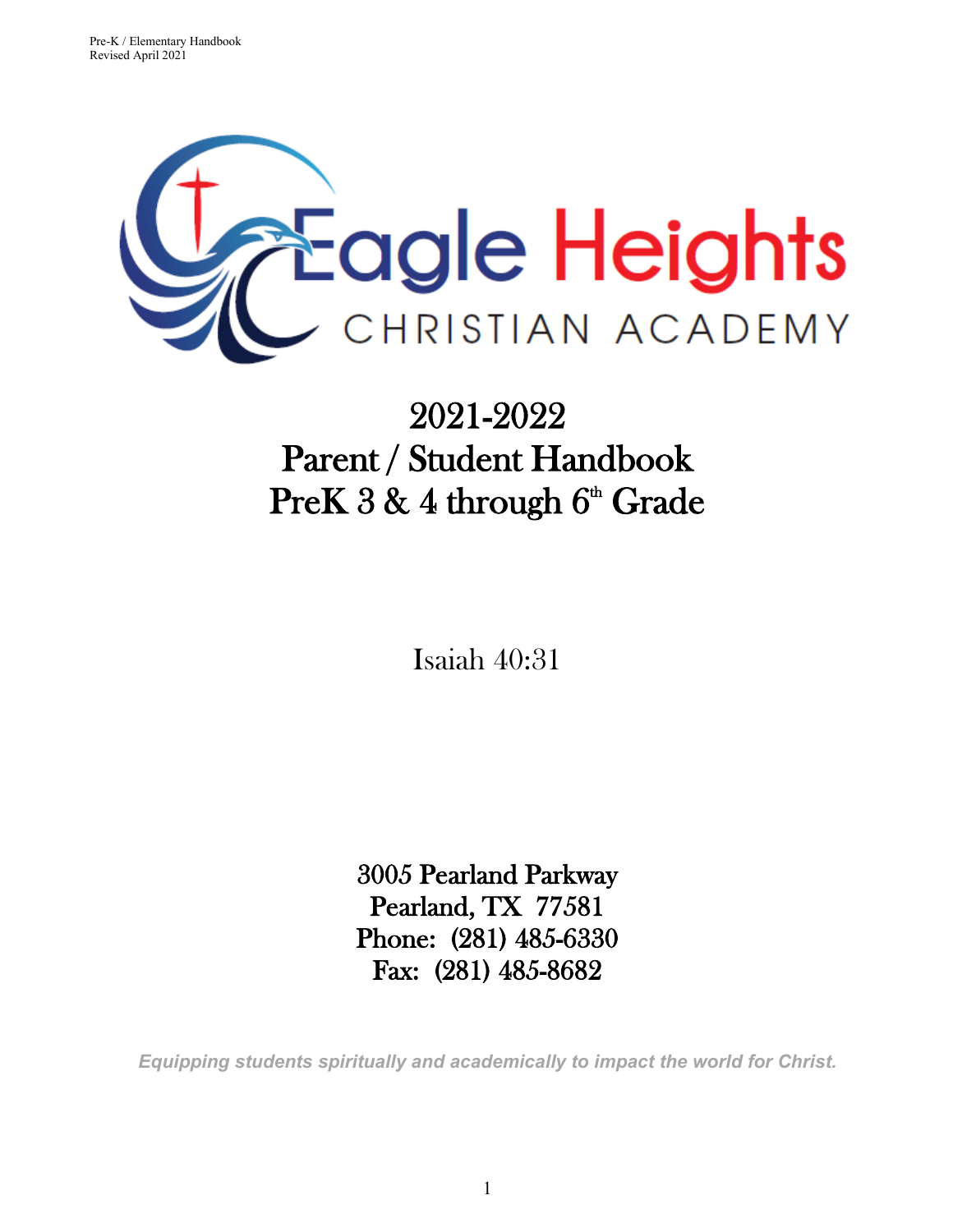## $S<sup>+</sup>$  and  $On...$ S<sup>t</sup>and Up... S<sup>t</sup>and Out...

## *WELCOME TO EHCA!*

*Founded as a ministry of First Baptist Church of Pearland, TX, Eagle Heights Christian Academy seeks to provide a quality, Christ-centered, college preparatory educational experience. It is our goal to work with parents to support both the spiritual and academic growth of our children as we prepare them to positively impact the world for Christ in all that they do. We believe that the Bible is inerrant and authoritative and that no academic truth can rightly be in conflict with God's Word. This guiding principle is the cornerstone for all aspects of our school. Our desire is to guide students to know Christ as their Lord and Savior, to grow in their faith, and to develop servant hearts as we academically equip them to become productive adults in our society. This is achieved through Biblical instruction, through providing opportunities to serve the local community and foreign missions, as well as through providing an academically rigorous college preparatory curriculum based upon a Biblical Worldview. Our administration, faculty and staff are committed to the spiritual, intellectual, physical and social growth of the students we serve. In partnership with parents, we take seriously our responsibility to mold and equip these students to use the knowledge, skills, and abilities necessary for them to become life-long learners and to reach their God-given potential. At EHCA, students receive a solid spiritual and academic foundation upon which to STAND, with Jesus Christ as the cornerstone, in every subject area studied.* 

*"Therefore, my dear brothers, stand firm. Let nothing move you. Always give yourselves fully to the work of the Lord, because you know that your labor in the Lord is not in vain." 1 Corinthians 15:58*

*EHCA teaches students to -*

*STAND ON the Word of God – developing a Biblical Worldview by measuring everything against God's standard;* 

*"Now, brothers, I want to remind you of the gospel I preached to you, which you received and on which you have taken your stand." 1 Corinthians 15:1*

*STAND UP for what they believe – knowing what they believe and having the ability to defend their faith; "But in your hearts set apart Christ as Lord. Always be prepared to give an answer to everyone who asks you to give the reason for the hope that you have. But do this with gentleness and respect," 1 Peter 3:15*

*STAND OUT in their actions, attitudes, and academics – seeking the will of God for their lives and their future while being challenged to reach their highest potential.* 

*"Do not conform any longer to the pattern of this world, but be transformed by the renewing of your mind. Then you will be able to test and approve what God's will is - his good, pleasing and perfect will." Romans 12:2*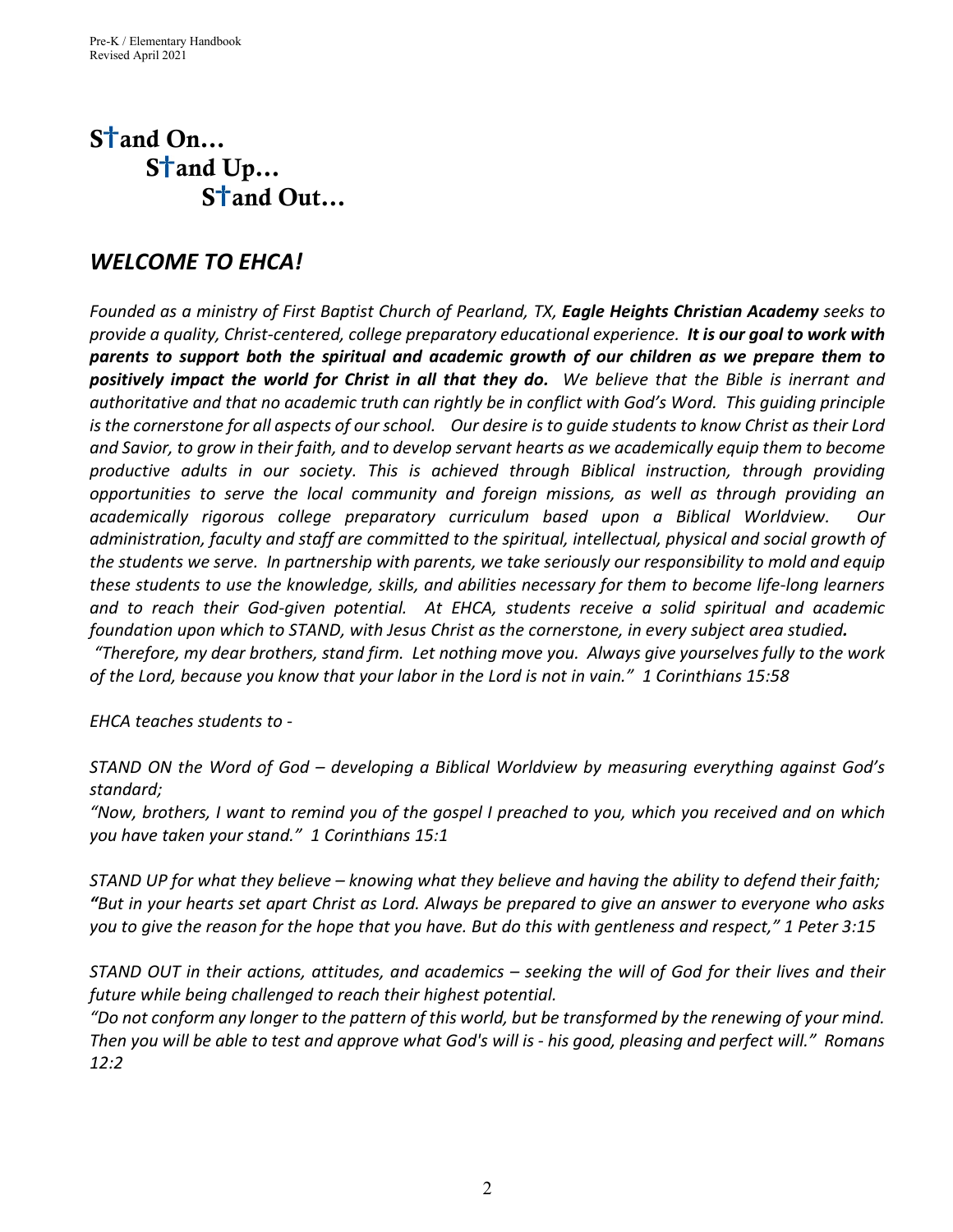| <b>SCHOOL OVERVIEW</b><br><b>Vision Statement</b><br>Mission Statement and Motto<br><b>Statement of Goals</b><br>Statement of Faith<br>Affiliations and Memberships<br>Academy Ministry Team                                                                                                                                                                                                                                                                | 7<br>7<br>7<br>$\overline{7}$<br>8<br>8<br>8                                                 |  |  |  |  |  |  |
|-------------------------------------------------------------------------------------------------------------------------------------------------------------------------------------------------------------------------------------------------------------------------------------------------------------------------------------------------------------------------------------------------------------------------------------------------------------|----------------------------------------------------------------------------------------------|--|--|--|--|--|--|
| ADMISSIONS POLICIES AND PROCEDURES<br>Policy of Non-Discrimination<br>Enrollment<br>Re-Registration for Returning Students<br>Application Process for New Students<br>Immunizations<br><b>Physical Examinations</b><br>Notification of Acceptance<br><b>Class Placement Policy</b>                                                                                                                                                                          |                                                                                              |  |  |  |  |  |  |
| ATTENDANCE POLICIES AND PROCEDURES<br>School Hours<br><b>Attendance Requirements</b><br>Absenteeism<br><b>Excused Absences</b><br>Pre-Arranged Absences<br><b>Unexcused Absences</b><br>Half-Day Absences<br>Make-Up Work<br><b>Tardiness to School</b><br>Sign-In/Sign-Out Procedures<br>Medical and Dental Appointments<br><b>Arrival and Departure</b><br>Drop-Off<br>Pick-up                                                                            |                                                                                              |  |  |  |  |  |  |
| Restrictions on Student Pick-up<br>ACADEMIC POLICIES AND PROCEDURES<br>Curriculum<br><b>Grading Policy</b><br><b>Grading Scale</b><br>Report Cards and Progress Reports<br>Incomplete Grades<br>Honor Roll<br>Promotion/Retention of Students<br><b>Academic Probation</b><br>Dismissal from School<br><b>Withdrawal from School</b><br><b>Student Records</b><br>Parent-Teacher Conferences<br>Homework<br>Late Assignments<br><b>Standardized Testing</b> | 15<br>15<br>15<br>15<br>16<br>16<br>16<br>16<br>17<br>17<br>17<br>17<br>17<br>18<br>18<br>18 |  |  |  |  |  |  |
| <b>FINANCIAL POLICIES AND PROCEDURES</b><br>Schedule of Payment<br><b>Tuition Refund Policy</b><br>Insufficient Funds Policy<br>Late Summer Enrollment<br>Mid-Year Enrollment<br>Sending Monies to School<br><b>Extracurricular Activities and Delinquent Accounts</b><br>Donations                                                                                                                                                                         | 18<br>18<br>19<br>19<br>19<br>19<br>19<br>19<br>19                                           |  |  |  |  |  |  |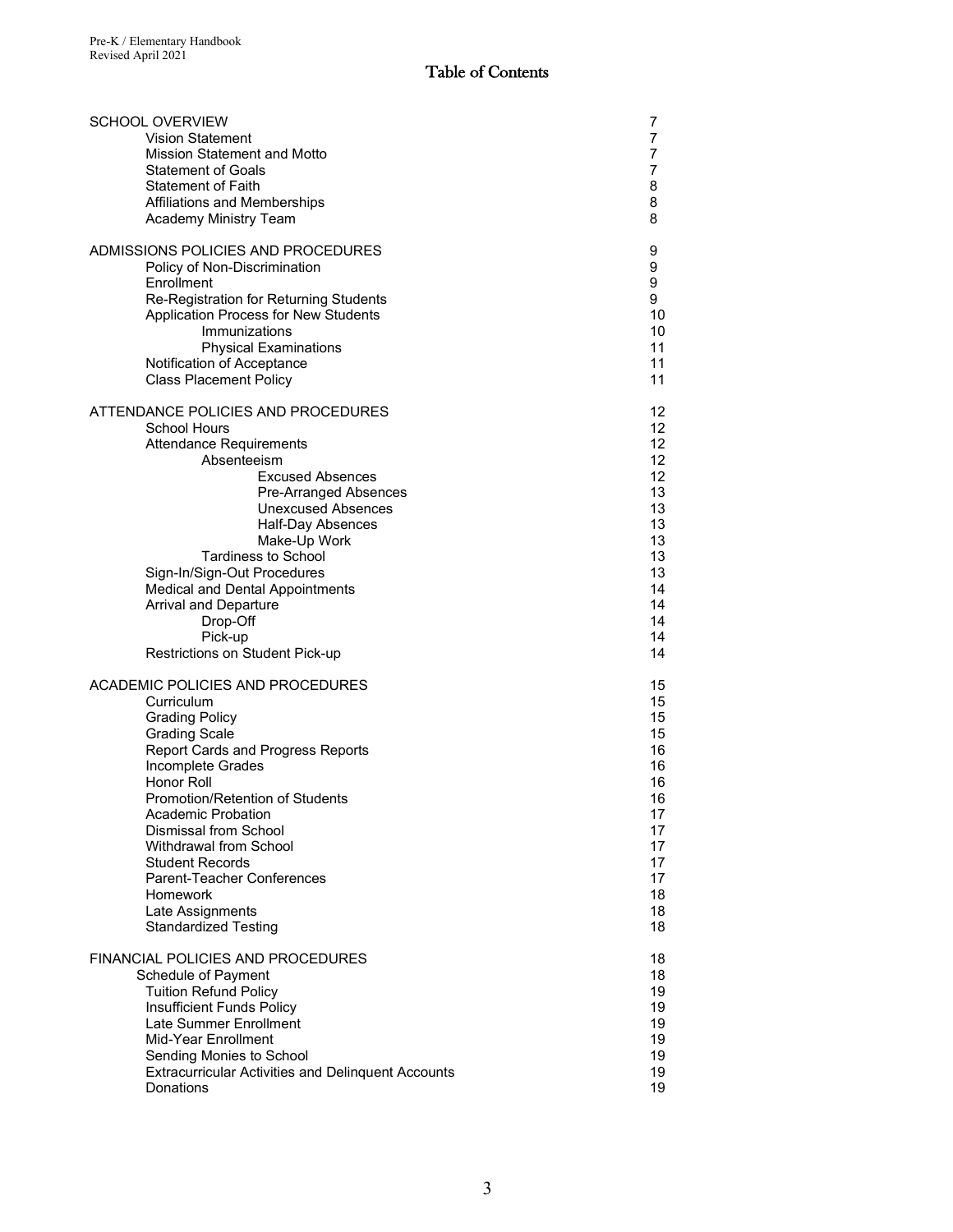| HEALTH AND MEDICAL POLICIES AND PROCEDURES        | 19 |
|---------------------------------------------------|----|
| <b>Emergency Information Form</b>                 | 20 |
| Illness or Accident at School                     | 20 |
| Procedures for Checking Out a Sick Student        | 20 |
| <b>Administering Medication</b>                   | 20 |
| Communicable Diseases                             | 21 |
| Vision and Hearing Screening                      | 22 |
| <b>Scoliosis Screening</b>                        | 22 |
| Acanthosis Nigricans Screening (ANTES)            | 22 |
| <b>Exemption from Physical Education</b>          | 22 |
| Notice of Privacy Practices                       | 22 |
| SAFETY AND SECURITY PROCEDURES                    | 22 |
| <b>Visitors</b>                                   | 22 |
| <b>Traffic Safety</b>                             | 22 |
| Alarm System                                      | 22 |
| Alarm Signals                                     | 22 |
| Lock-down/Shelter-in-Place Procedures             | 22 |
| Fire Drills and Emergency Evacuation              | 23 |
| Tornado or Violent Storm Procedures               | 23 |
| <b>Other Emergencies</b>                          | 23 |
| <b>Emergency Closings</b>                         | 24 |
| <b>GENERAL POLICIES AND INFORMATION</b>           | 24 |
| Hours of Operation                                | 24 |
| <b>Support Programs</b>                           | 24 |
| Early Morning Care                                | 24 |
| After School Care                                 | 24 |
| Mothers Day Out                                   | 24 |
| <b>Enrichment Programs</b>                        | 24 |
| <b>Chapel Services</b>                            | 24 |
| <b>Classroom Visits</b>                           | 24 |
| Fundraising                                       | 25 |
| <b>Gifts to Teachers</b>                          | 25 |
| Internet Usage                                    | 25 |
| Library                                           | 25 |
| Lost and Found                                    | 25 |
| Lunch Program                                     | 26 |
| <b>Parent Communication</b>                       | 26 |
| Telephone Usage                                   | 26 |
| Cell Phones                                       | 26 |
| Technology (also see Internet Usage)              | 26 |
| <b>Textbook Care</b>                              | 27 |
| Videotaping/Photographing of Students             | 27 |
| <b>Volunteer Opportunities</b>                    | 27 |
| <b>Room Parents</b>                               | 27 |
| GENERAL BEHAVIOR AND RESPECT                      | 27 |
| <b>Parent Responsibilities</b>                    | 27 |
| Grievance Procedure                               | 27 |
| Cheating                                          | 28 |
| Theft                                             | 28 |
| <b>Threats of Violence</b>                        | 28 |
| <b>Student Harassment Policy</b>                  | 28 |
| <b>Child Protection Policy</b>                    | 29 |
| <b>DISCIPLINE</b>                                 | 29 |
| Philosophy and Guiding Principles of Disciplining | 29 |
| <b>Biblical Guidelines for Student Management</b> | 29 |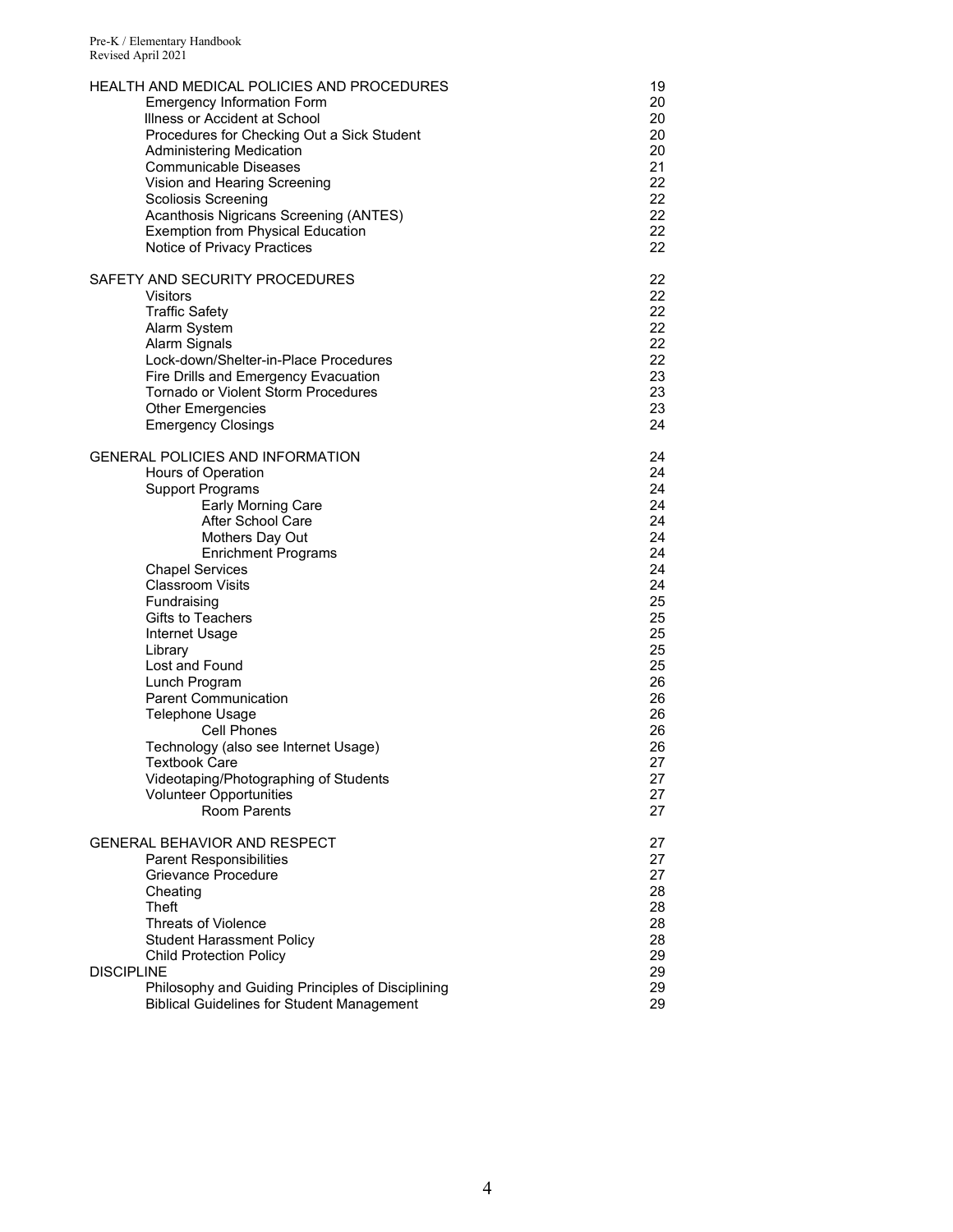| STUDENT CODE OF CONDUCT                    | 30 |
|--------------------------------------------|----|
| Honor Code                                 | 30 |
| <b>General Rules of Conduct</b>            | 30 |
| Acceptable vs. Unacceptable Behavior       | 30 |
| Public Display of Affection                | 30 |
| Off-Campus Conduct                         | 31 |
| Consequences of Unacceptable Behavior      | 31 |
| Steps in Discipline                        | 31 |
| Detention                                  | 31 |
| Suspension                                 | 31 |
| In-School                                  | 31 |
| Out-of-School                              | 32 |
| <b>Disciplinary Probation</b>              | 32 |
| Expulsion                                  | 32 |
| STANDARDIZED DRESS CODE                    | 33 |
| Dress Code for Pre-K3 - PreK4              | 33 |
| Introduction                               | 33 |
| Girls' Dress Code                          | 33 |
| Boys' Dress Code                           | 33 |
| <b>General Requirements</b>                | 33 |
| Sweaters, Sweatshirts, Jackets & Coats     | 33 |
| Shoes & Socks                              | 33 |
| Bookbags/Backpacks                         | 33 |
| Hair & Hats                                | 33 |
| Jewelry                                    | 34 |
| Make-Up & Tattoos                          | 34 |
| <b>Chapel Dress</b>                        | 34 |
| <b>Field Trip Dress</b>                    | 34 |
| Dress Code for Kinder through Grade 6      | 34 |
| <b>Introduction</b>                        | 34 |
| Girls' Dress Code                          | 34 |
| Boys' Dress Code                           | 34 |
| <b>General Requirements</b>                | 35 |
| Sweaters, Sweatshirts, Jackets & Coats     | 35 |
| Shoes & Socks                              | 35 |
| Bookbags/Backpacks                         | 35 |
| Hair & Hats                                | 35 |
| Jewelry                                    | 35 |
| Make-Up & Tattoos                          | 35 |
| <b>Physical Education</b>                  | 35 |
| <b>Chapel Dress</b>                        | 35 |
| <b>Field Trip Dress</b>                    | 35 |
| <b>Spirit Day Dress</b>                    | 35 |
| <b>STUDENT LIFE</b>                        | 36 |
| General Information                        | 36 |
| <b>Closed Campus</b>                       | 36 |
| <b>Field Trips</b>                         | 36 |
| <b>Hall Passes</b>                         | 36 |
| Music                                      | 36 |
| Personal Items                             | 36 |
| <b>Unauthorized Materials</b>              | 36 |
| <b>STUDENT ACTIVITIES</b>                  | 36 |
| Organizations and Clubs                    | 37 |
| Eligibility                                | 37 |
| <b>Athletics</b>                           | 37 |
| Social Events                              | 37 |
| Class Parties (During the School Day)      | 37 |
| Halloween, Christmas, and Easter           | 37 |
| Class or School Events (Outside of School) | 37 |
| <b>Contests and Competitions</b>           | 37 |
| Awards                                     | 38 |
| End-of-Year-Awards                         | 38 |
| <b>Specialty Awards</b>                    | 38 |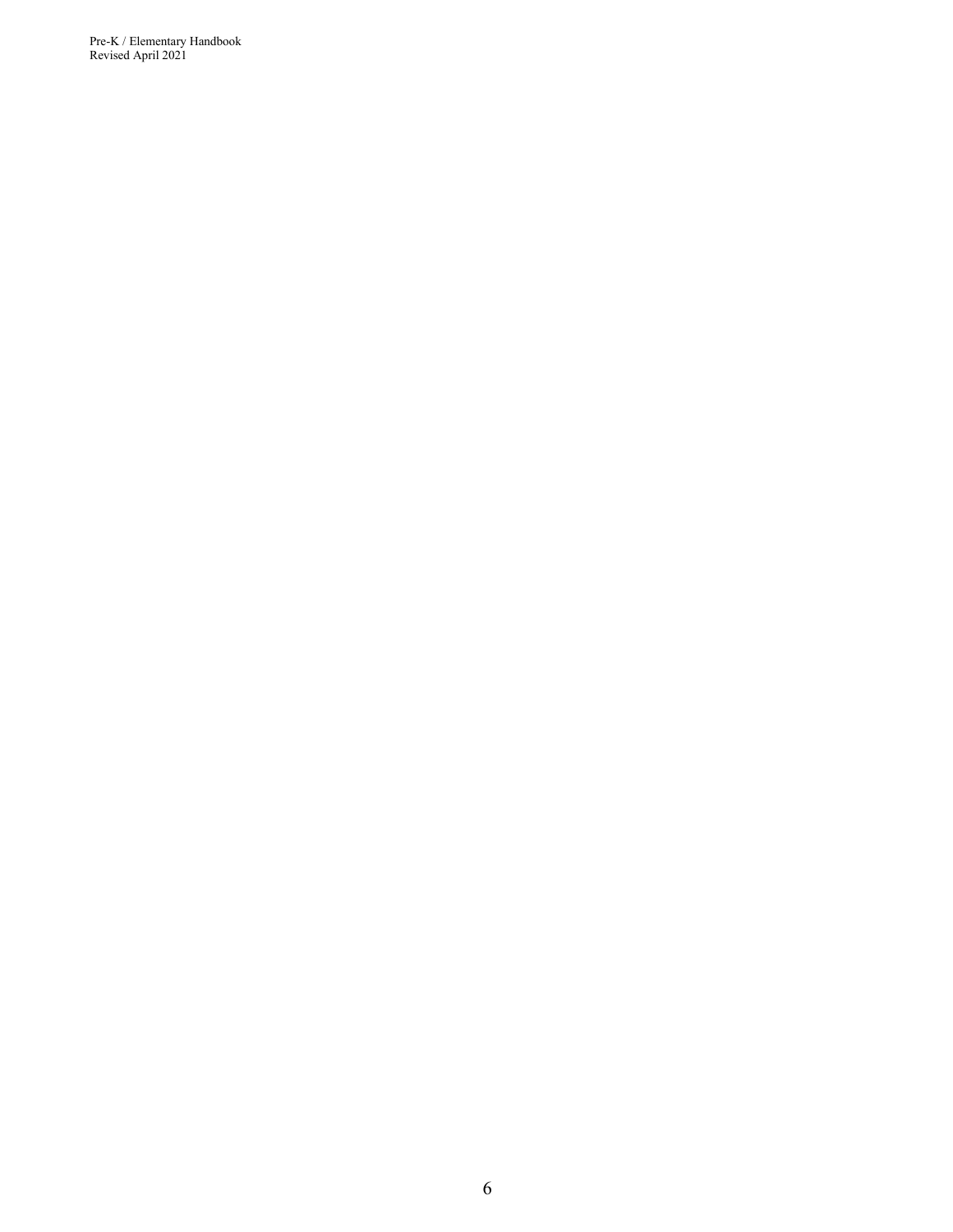## **ABOUT EHCA**

## **Vision Statement**

EHCA will equip students spiritually and academically to impact the world for Christ.

## **Mission Statement and Motto**

EHCA teaches students to -

STAND ON the Word of God

STAND UP for what they believe

STAND OUT in their actions, attitudes, and academics

## **Goals**

## **To provide an academically challenging education.**

EHCA will:

- Promote high academic standards by instilling initiative, a good work ethic, and reliance on God.
- Prepare students in all academic disciplines, ensuring students are proficient in reading, writing, speaking, listening, and thinking.
- Encourage the development of good study habits.
- Foster intellectual inquiry, utilizing skills to question, solve problems, and make wise decisions.
- Provide access to appropriate technology.
- Demonstrate how to utilize resources, including technology, to find, analyze, and evaluate information in a discerning way.
- Encourage lifelong learning.
- Prepare and encourage students to further their education beyond high school, seeking God's will for their lives.

## **To equip students to make decisions based on Biblical truth.**

EHCA will lead students to:

- Come to know and follow Jesus Christ.
- Understand the essential doctrines of the Christian faith through daily Bible classes, chapel services and prayer time
- Develop and demonstrate Christian character by knowing and applying God's word in everyday life.
- Exemplify Christian living and service by seeking opportunities to help and serve others.
- Be equipped to effectively and boldly articulate, share and defend their Biblical worldview and Christian faith.

#### **To develop the whole child by providing ancillary classes and enrichment opportunities.**  EHCA will:

- Promote physical fitness and health, teaching students to treat their bodies as the Temple of God.
- Support arts and athletic programs to encourage team building, develop character, and promote school unity.
- Provide instruction in Spanish and, at the senior level, in the classical languages of Biblical Greek and/or Latin.
- Teach respect and how to appropriately relate, with integrity, to the people with whom students work, play, and live.
- Advocate the principles of healthy, moral, family living, including God-honoring use of leisure time.

## **To positively impact the local and global community**

EHCA staff and students will:

- Exemplify Christian living and service by seeking opportunities to help and serve others.
- Positively promote EHCA to the local community
- Provide opportunities for participation in family-centered and community events

## **To teach students to access and utilize technology appropriately**

EHCA will

- Acquire age-appropriate technology for students to utilize as a learning tool in the classroom
- Instruct students in the use of learning software for core curriculum reinforcement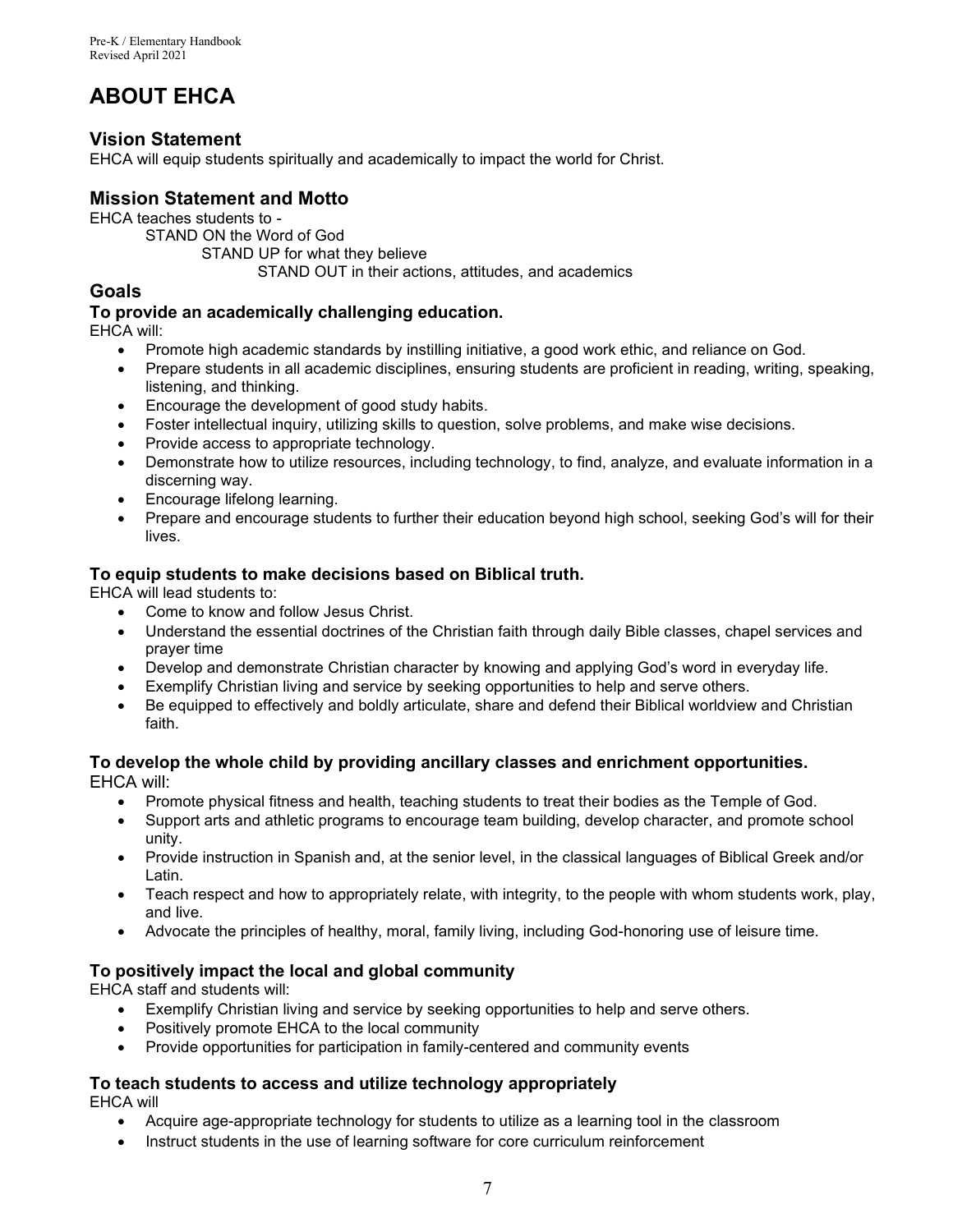- Prepare students for the use of technology in the workplace by teaching them essential productivity basics, internet navigation and safety skills, and digital citizenship
- Instill in students the discernment needed when accessing technology and teach them to handle personal technology choices in a way that will honor the Lord and further his kingdom

## **Statement of Faith**

We believe:

- In the one and only true God who eternally exists and is manifested in three persons: God the Father, God the Son, and God the Holy Spirit. He created the universe and everything in it and maintains sovereignty over all things. (Gen. 1:1; John 10:30; I John 5:4-6)
- That Jesus is the Christ, the Son of the living God. He is the promised Messiah sent for the salvation of all who will believe on Him and trust in Him. He is the fullness of God manifested in bodily form; the image of the invisible God. (John 1:41; John 4:25; Col. 1:18-20)
- Jesus was God incarnate; born of a virgin according to Scripture; lived a sinless life; died for our sins as a substitutionary sacrifice for us; rose from the grave on the third day in victory over death; ascended back to the Father and is now our High Priest, Advocate, and is ever interceding on our behalf. (John 3:16; Luke 1:34-35; Luke 24:36-43; Acts 1:9-11; I Cor. 15:3-4; I Peter 2:21-24)
- Jesus is the Head of the body, the church, and at the appointed time will call His church out of this world; will come again to this world to establish His millennial reign, and to ultimately judge all the world and establish His eternal Kingdom. (John 14: 1-3; Acts 1:11; I Thes. 4: 16-17)
- In the eternal person of the Holy Spirit, the third part of the Godhead, who is working in the world today to reveal the fullness of Christ; to convict sinners of sin; regenerating and sanctifying, and sealing them forever to the Father. (John 16: 7-8; I Cor. 3:16)
- That the Bible is the pure, true, infallible, inerrant, and inspired word of God given through the direction of the Holy Spirit, through the prophets as our instruction book for life. (II Tim. 3:16-17)
- That salvation comes from each individual recognizing that he/she is a sinner by nature; recognizing that he/she cannot justify himself/herself by his/her own works; that each person must receive the shedding of Jesus' blood on the cross and in repentance, ask God for forgiveness; making Him Lord of their life; and having received Him, they are spiritually saved or "born again" and are indwelled by the Holy Spirit; therefore, they became a child of God and a forever member of the family of God for time and eternity. (John 3:16; Rom. 3:23-25; Rom. 10:9-10)
- That heaven is the place of eternal blessedness for the saved and that hell is the place for eternal conscious punishment for the unbelievers. (John 5:28-29; Rev. 20: 11-15; Matt. 25: 32-46)
- That the New Testament Church is a group of "born again," baptized believers in Jesus Christ, who voluntarily and regularly meet together for worship, discipleship, fellowship, ministry and evangelism. (I Cor. 12:12-14; 20, 27; Eph. 5:23; Col. 1:18)

## **Affiliations and Memberships**

Eagle Heights Christian Academy (K-12) is Fully Accredited by the International Christian Accreditation Association (ICAA) and AdvancED. EHCA (PreK-12) is also a member of the Association of Christian Schools International (ACSI).

EHCA is also currently operating under the jurisdiction of the Texas Department of Protective and Regulatory Services, Licensing Division. A copy of the minimum standards is available for review in the school office. Copies are also available on the PRS (Protective and Regulatory Services) website at [www.dfps.state.tx.us](http://www.dfps.state.tx.us/) or may be requested from the local day-care licensing office at 713-940-3009. Parents may contact the agencies listed above for further information. In addition, the most recent copies of the following items are available for review in the school office: Department of Family and Protective Services Inspection Report; Documentation of Liability Insurance; Fire Marshal's Inspection Report; Health Department's Sanitation Inspection Report; and Gas Pipe Inspection Report.

#### **Academy Ministry Team**

EHCA operates as an independent Texas non-profit corporation and as a ministry of First Baptist Church—Pearland, Texas. It is governed by the Academy Ministry Team (AMT) which is comprised of a group of dedicated FBCP church members whose purpose is fourfold: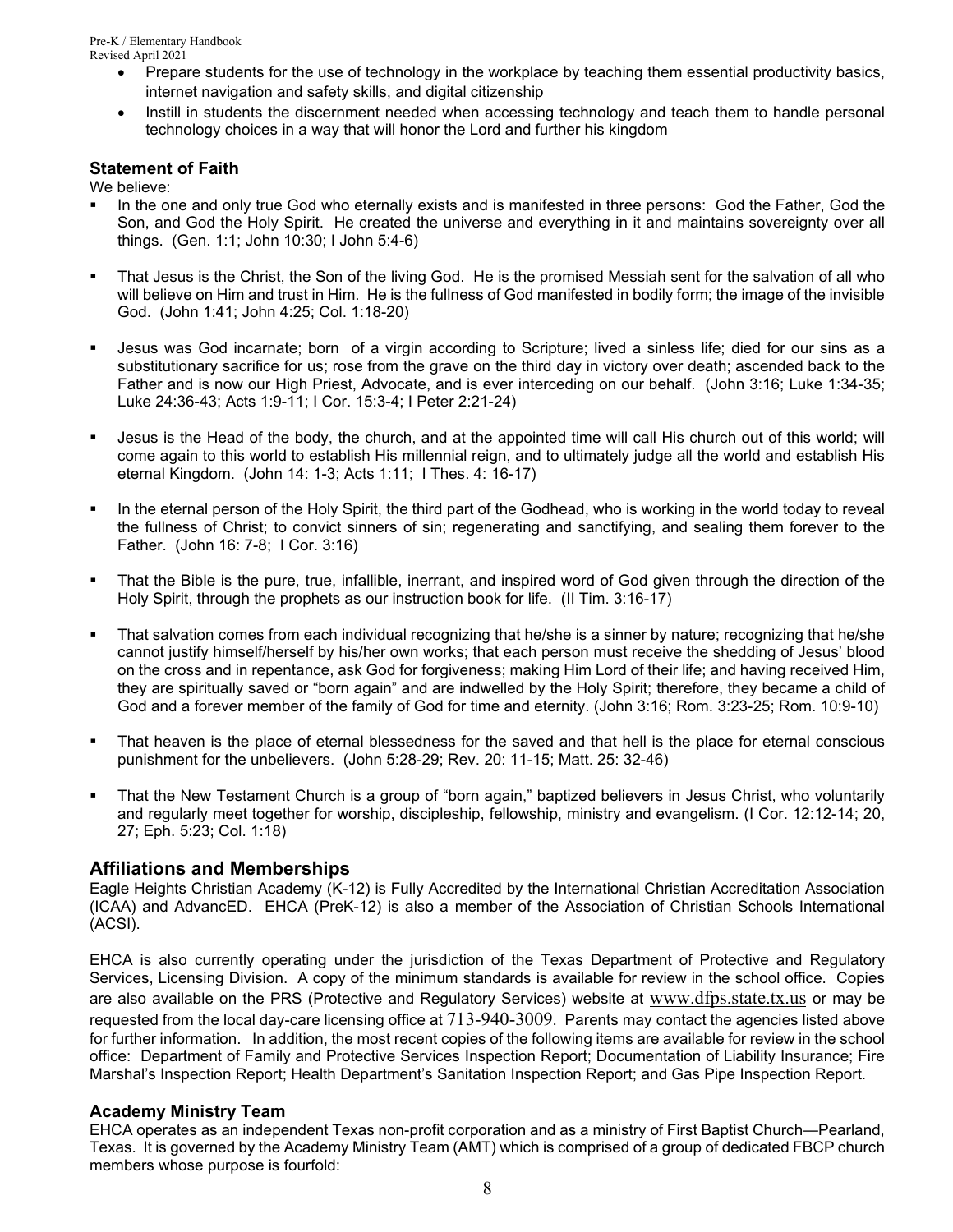- To oversee the school's mission;
- To ensure its financial health;
- To act in a visionary and advisory capacity in establishing and enforcing school policy;
- To provide a quality system for offering a Biblically-based education.

The elected and/or appointed members meet monthly, or as needed, in conjunction with the school administration, to deliberate on school issues. They assist the school administrator in a resource and advisory capacity in establishing and enforcing school policies. The administrator directs the operation of the school. The Senior Pastor, as head of the church, is the final authority for the school. Board meetings are generally not open to public attendance; however, individuals desiring to make a presentation to the AMT should contact the Board president, other board member, or school administrator to request time to speak at the next scheduled meeting. Requests to speak must be made no later than one week prior to the meeting and must include the topic(s) to be presented.

## **ADMISSIONS POLICIES AND PROCEDURES**

#### **Policy of Non-Discrimination**

Eagle Heights Christian Academy admits students of any race, color, national and ethnic origin to all the rights, privileges, programs and activities generally accorded or made available to students of the school. We do not discriminate on the basis of race, color, national or ethnic origin in administration of educational policies, admissions policies, scholarship programs, athletic programs, or other school-administered programs.

#### **Enrollment**

In adherence with our Non-Discrimination Policy, EHCA considers all individuals who possess the qualifications necessary to be productive and disciplined students; however, we do not have the facilities or staff necessary to provide a successful educational experience for students with special needs, including academic deficiencies, behavioral problems, and emotional disturbances. In the best interest of these students, we cannot consider them for admission.

To maintain a community consistent with its beliefs regarding personal conduct and lifestyle, the school reserves the right to refuse admission of an applicant or to discontinue enrollment of a student if the atmosphere or conduct within the home or the activities of the student are counter to or in opposition to the Biblical lifestyle the school teaches. This includes, but is not limited to, participating, supporting, or condoning sexual immorality, homosexuality, bisexuality, or transgender identity and/or being unable to support the moral principles of the school. (See Romans 1:21-28; 1 Cor. 6:9-20)

The school administration will make final admission decisions upon completion and submission of required documents. Students with academic, social and/or discipline problems, including unsatisfactory conduct grades, may not be considered for enrollment. For students enrolling in  $1^{st} - 12^{th}$  grade, standardized test scores must be at grade level or above in order to be considered for admission. All pre-school students must be toilet-trained to be considered for enrollment. Student age on September 1<sup>st</sup> of the Academic Year is used to meet the age-eligibility requirement for programs. (To enter Kindergarten or 1st grade, the student must be 5 or 6 years old respectively before September 1 of the school year.)

## **Registration**

During the month of February, re-registration for current students and the application process for new students are conducted. Priority for registration is according to the following guidelines:

- 1) Students currently enrolled at EHCA and children of FBCP members in good standing, *provided they are in compliance with academic, financial, disciplinary, and school policies and if registered by the last day of the registration period for returning students.*
- 2) Children of EHCA faculty/staff or FBCP staff
- 3) Siblings of current EHCA students
- 4) Children of ministers/pastors of other Evangelical churches
- 5) Previous EHCA students/families
- 6) All other new students

Returning students are students currently enrolled at EHCA who are applying for admission for the following school year. In order to register for the upcoming year, returning students must meet the following requirements:

- 1) All re-registration forms and fees must be completed and submitted on time.
- 2) A current immunization record must be on file in clinic.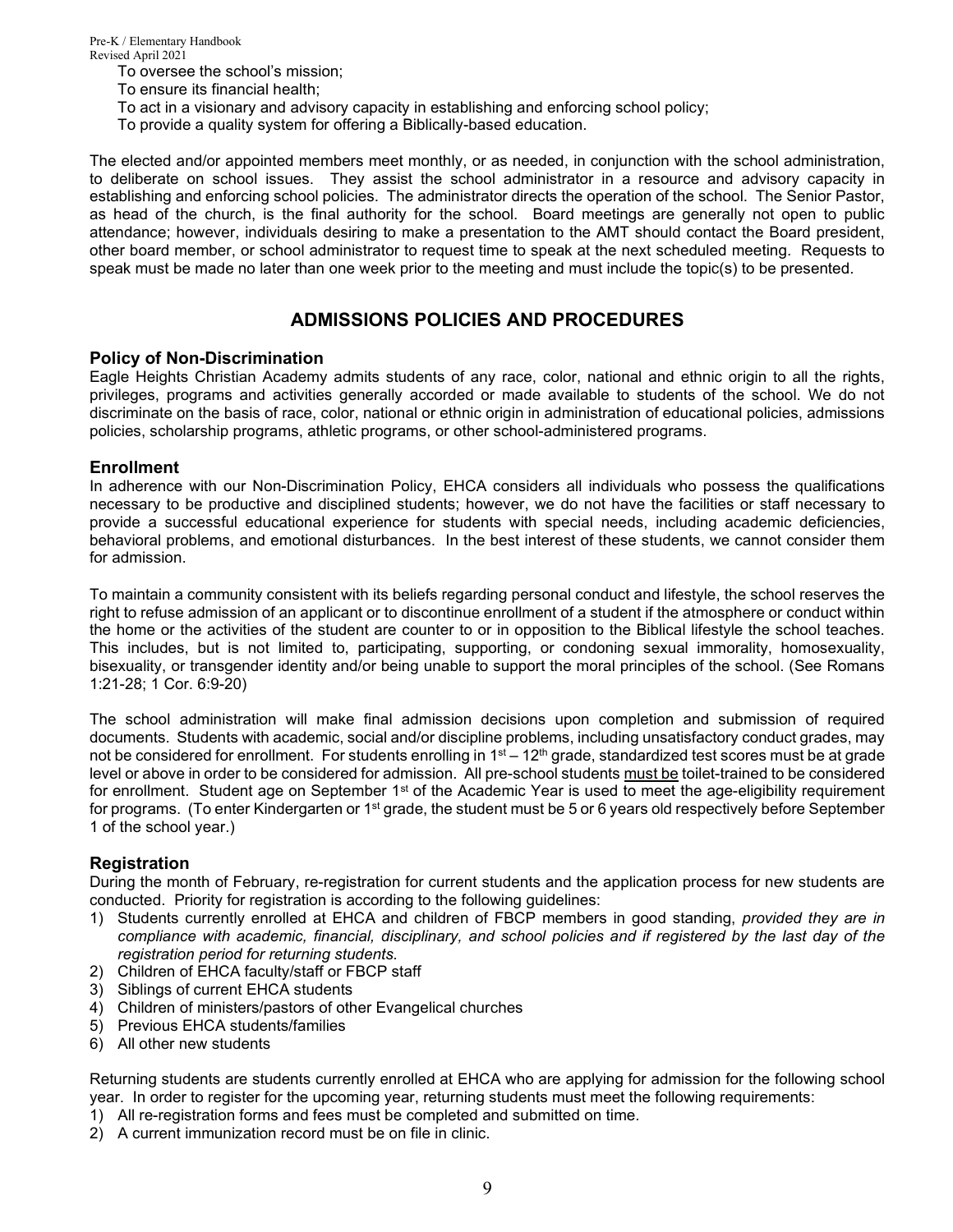- 3) Re-registering students must be in compliance with academic, discipline, and school policies. No student with a delinquent financial account shall be re-enrolled.
- 4) If a student is readmitted with a record of disciplinary problems, he/she will be placed on probation subject to reevaluation at the end of each grading period.

The school regularly reviews student records to ensure that sufficient academic progress has been achieved in order to qualify for advancement to the next grade level. For any student making less than expected progress, a meeting will be scheduled with the parent(s), teacher(s) and an administrator in an effort to determine an appropriate course of action.

#### **Application Process for New Students**

All applications and enrollments are to be completed online and submitted through our RenWeb system. (Website: Admissions) Tours may be arranged by calling the school. The Application Packet must be completed with **all** attachments, including the non-refundable registration fee. Submission of materials does not guarantee acceptance. The admission procedure for new students is as follows:

Parents submit the completed application forms, the non-refundable registration fee and the following documents:

- 1) A copy of the student's current report card, along with transcripts or report cards for previous two school years  $(1<sup>st</sup> - 12<sup>th</sup>$  grades).
- 2) Standardized tests scores taken within the past 12 months for  $1<sup>st</sup>$  12<sup>th</sup> grade students (exceptions may be made at the Principal's discretion). Standardized test scores are expected to be at grade level or above.
- 3) A copy of the student's state birth certificate.
- 4) A copy of the student's current immunization record with month/date/year noted per immunization given.
- 5) A Physician's Statement stating that the child has been seen within the past year and is in good health.

An interview with the parents/guardians (and with the student for grades K-12<sup>th</sup>) is required for all students entering EHCA. Additionally:

Students may be required to take a placement test before final determination of acceptance.

Students must be in good standing with their previous school.

Students without school records (report card, permanent school records stating grades and grade level, standardized test scores, and withdrawal form, when appropriate) may not be considered for enrollment in EHCA. Students coming from a home school program must submit standardized test scores indicating on-grade level competency, course grades, and a detailed description of curriculum.

#### **Immunizations**

Before a child may attend classes at EHCA, the Record of Immunization form must be completed and validated by a physician or public health clinic. Once enrolled, this information must be kept current. Immunization records must be current according to the recommended schedule for routine immunizations in the Texas Department of Health guidelines at the time a student is admitted. All records must be validated by a physician or public health clinic. A student will not be allowed to attend classes without current immunization records on file.

EHCA does not require its employees to show proof of immunizations for vaccine-preventable diseases.

## **Students (new and returning) who do not have current immunization records on file will not be permitted to attend class.**

#### **Texas Minimum State Vaccine Requirements - Updated**

This chart summarizes the vaccine requirements incorporated in the Texas Administrative Code (TAC), Title 25 Health Services, §§97.61-97.72. This chart is not intended as a substitute for consulting the TAC, which has other provisions and details. The Department of State Health Services (DSHS) is granted authority to set

immunization requirements by the Human Resources Code, Chapter 42.

#### **Exemptions**

Texas law allows (a) physicians to write medical exemption statements that the vaccine(s) required would be medically harmful or injurious to the health and well-being of the child or household member, and (b) parents/guardians to choose an exemption from immunization requirements for reasons of conscience, including a religious belief. The law does not allow parents/guardians to elect an exemption simply because of inconvenience (for example, a record is lost or incomplete and it is too much trouble to go to a physician or clinic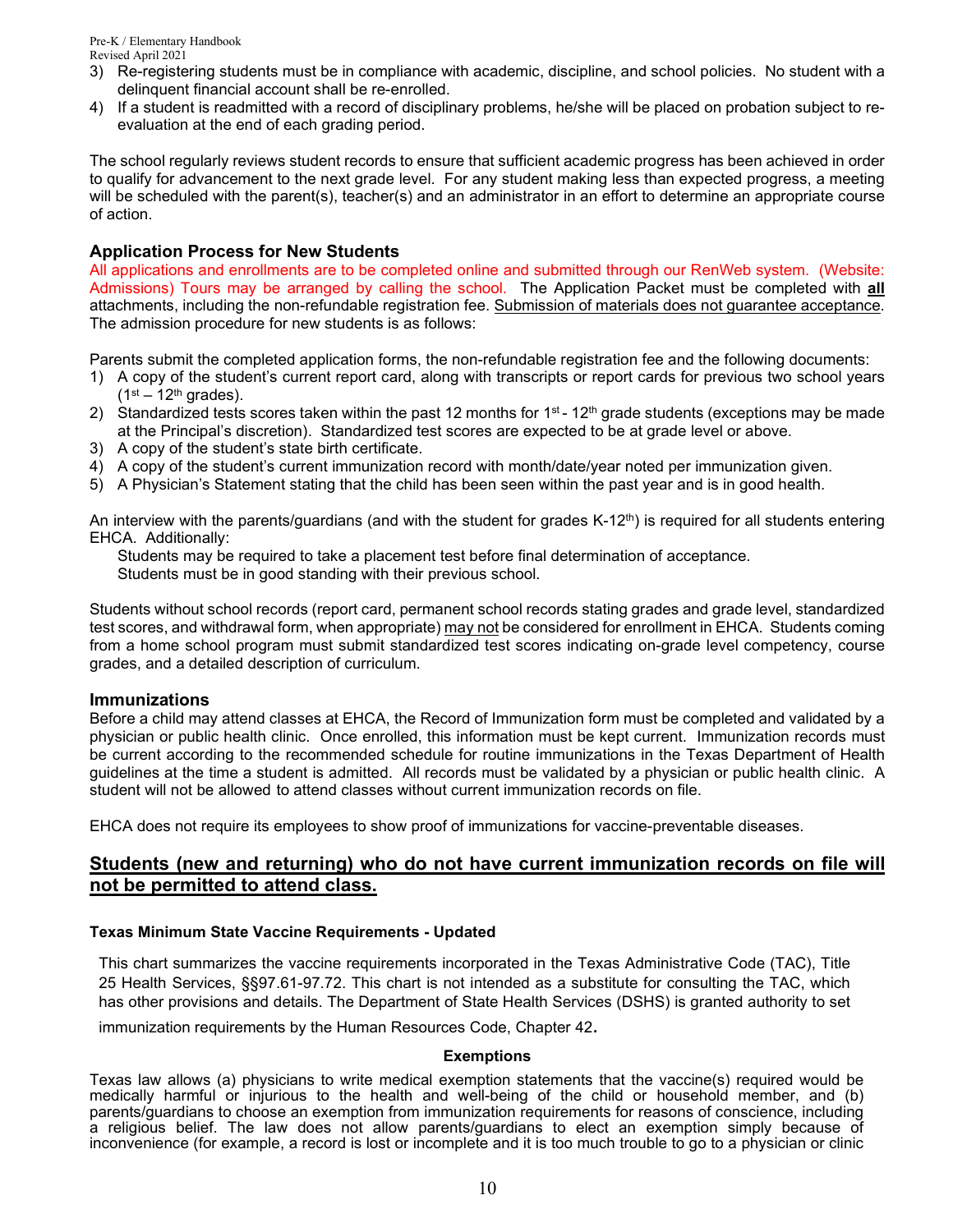to correct the problem). Schools should maintain an up-to-date list of students with exemptions, so they may be excluded in times of emergency or epidemic declared by the commissioner of public health.

Instructions for requesting the official exemption affidavit that must be signed by parents/guardians choosing the exemption for reasons of conscience, including a religious belief, can be found at [www.ImmunizeTexas.com u](http://www.immunizetexas.com/)nder "School & Child-Care." The original Exemption Affidavit must be completed and submitted to the school.

For children claiming medical exemptions, a written statement by the physician must be submitted to the school. Unless it is written in the statement that a lifelong condition exists, the exemption statement is valid for only one year from the date signed by the physician.

| A child shall show acceptable evidence of vaccination prior to entry, attendance, or transfer to a child-care |
|---------------------------------------------------------------------------------------------------------------|
| facility or public or private elementary or secondary school in Texas.                                        |

| Age at which child must have  |             | Minimum Number of Doses Required of Each Vaccine |                  |                      |                                          |            |                      |                      |  |  |  |  |  |
|-------------------------------|-------------|--------------------------------------------------|------------------|----------------------|------------------------------------------|------------|----------------------|----------------------|--|--|--|--|--|
| vaccines to be in compliance: | <b>DTaP</b> | Polio                                            | HepB             | <b>Hib</b>           | <b>PCV</b>                               | <b>MMR</b> | Varicella            | HepA                 |  |  |  |  |  |
| 0 through 2<br>months         |             |                                                  |                  |                      |                                          |            |                      |                      |  |  |  |  |  |
| By 3 months                   | 1 Dose      | 1 Dose                                           | 1 Dose           | 1 Dose               | 1 Dose                                   |            |                      |                      |  |  |  |  |  |
| By 5 months                   | 2 Doses     | 2 Doses                                          | 12 Doses         | 2 Doses              | 2 Doses                                  |            |                      |                      |  |  |  |  |  |
| By 7 months                   | 3 Doses     | 2 Doses                                          | 2 Doses          | 2 Doses <sup>1</sup> | 3 Doses <sup>2</sup>                     |            |                      |                      |  |  |  |  |  |
| By 16 months                  | 3 Doses     | 2 Doses                                          | 2 Doses          | 3 Doses <sup>1</sup> | 4 Doses <sup>2</sup> 1 Dose <sup>3</sup> |            | 1 Dose <sup>3</sup>  |                      |  |  |  |  |  |
| By 19 months                  | 4 Doses     |                                                  | 3 Doses 13 Doses | 3 Doses <sup>1</sup> | 4 Doses <sup>2</sup> 1 Dose <sup>3</sup> |            | 1 Dose <sup>3</sup>  |                      |  |  |  |  |  |
| By 25 months                  | 4 Doses     | 3 Doses                                          | 13 Doses         | 3 Doses <sup>1</sup> | 4 Doses <sup>2</sup> 1 Dose <sup>3</sup> |            | $1\,\mathrm{Dose}^3$ | 1 Dose <sup>3</sup>  |  |  |  |  |  |
| By 43 months                  | 4 Doses     | 3 Doses                                          | 3 Doses          | 3 Doses <sup>1</sup> | 4 Doses <sup>2</sup> 1 Dose <sup>3</sup> |            | 1 Dose <sup>3</sup>  | 2 Doses <sup>3</sup> |  |  |  |  |  |

1 A complete Hib series is two doses plus a booster dose on or after 12 months of age (three doses total). If a child receives the first dose of Hib vaccine at 12 - 14 months of age, only one additional dose is required (two doses total). Any child who has received a single dose of Hib vaccine on or after 15 - 59 months of age is in compliance with these specified vaccine requirements. Children 60 months of age and older are not required to receive Hib vaccine.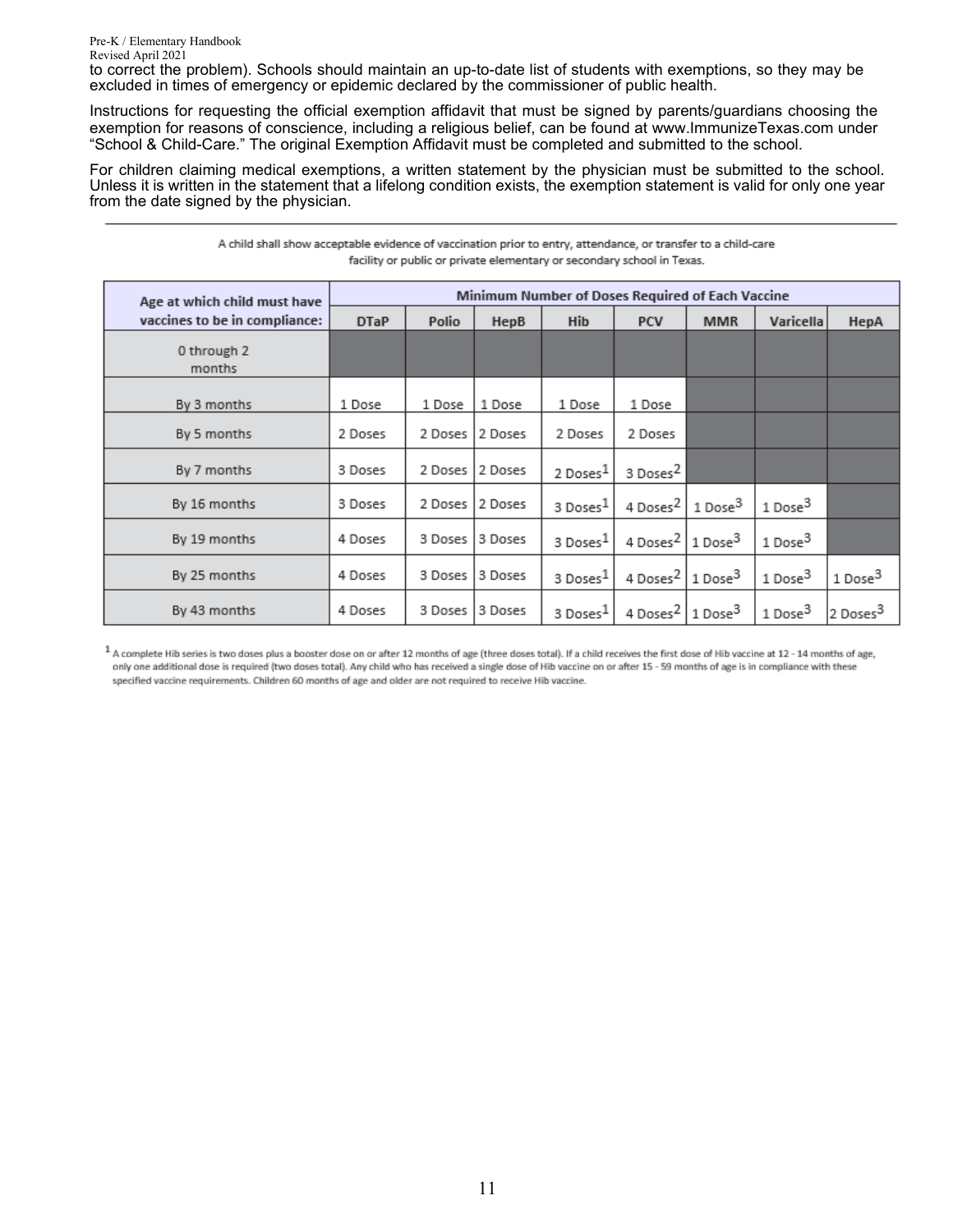| Vaccine Required                                                   |                         | Minimum Number of Doses Required by Grade Level |  |  |                                |                                                                                            |   |                                                                                                 |   |  |                                                                                                                                                   |                                                                                                                                                                                                                                                                                                                                                                                                                                                                                                                                                                                                                                                                                                                                                                                       |  |                                                                                                                                                                                                                                                                                                                                            |                                                                                                                                                                                                                                        |
|--------------------------------------------------------------------|-------------------------|-------------------------------------------------|--|--|--------------------------------|--------------------------------------------------------------------------------------------|---|-------------------------------------------------------------------------------------------------|---|--|---------------------------------------------------------------------------------------------------------------------------------------------------|---------------------------------------------------------------------------------------------------------------------------------------------------------------------------------------------------------------------------------------------------------------------------------------------------------------------------------------------------------------------------------------------------------------------------------------------------------------------------------------------------------------------------------------------------------------------------------------------------------------------------------------------------------------------------------------------------------------------------------------------------------------------------------------|--|--------------------------------------------------------------------------------------------------------------------------------------------------------------------------------------------------------------------------------------------------------------------------------------------------------------------------------------------|----------------------------------------------------------------------------------------------------------------------------------------------------------------------------------------------------------------------------------------|
| (Attention to                                                      | Grades K - 6th          |                                                 |  |  | Grade 7th<br>Grades 8th - 12th |                                                                                            |   |                                                                                                 |   |  | <b>Notes</b>                                                                                                                                      |                                                                                                                                                                                                                                                                                                                                                                                                                                                                                                                                                                                                                                                                                                                                                                                       |  |                                                                                                                                                                                                                                                                                                                                            |                                                                                                                                                                                                                                        |
| notes and                                                          |                         | 1 2 3 4 5                                       |  |  |                                |                                                                                            | 6 |                                                                                                 | 7 |  |                                                                                                                                                   | 8   9   10   11   12                                                                                                                                                                                                                                                                                                                                                                                                                                                                                                                                                                                                                                                                                                                                                                  |  |                                                                                                                                                                                                                                                                                                                                            |                                                                                                                                                                                                                                        |
| footnotes)                                                         |                         |                                                 |  |  |                                |                                                                                            |   |                                                                                                 |   |  |                                                                                                                                                   |                                                                                                                                                                                                                                                                                                                                                                                                                                                                                                                                                                                                                                                                                                                                                                                       |  |                                                                                                                                                                                                                                                                                                                                            |                                                                                                                                                                                                                                        |
| Diphtheria/Tetanus/Pertussis <sup>1</sup><br>(DTaP/DTP/DT/Td/Tdap) |                         | 5 doses or 4<br>doses                           |  |  |                                | 3 dose<br>primary<br>series and 1<br>Tdap / Td<br>booster<br>within the<br>last 5<br>years |   | 3 dose<br>primary<br>series and<br>$1$ Tdap $/$<br>Td booster<br>within the<br>last 10<br>vears |   |  |                                                                                                                                                   | For K - 6 <sup>th</sup> grade: 5 doses of diphtheria-tetanus-pertussis vaccine<br>have been received on or after the 4 <sup>th</sup> birthday. However, 4 doses<br>meet the requirement if the 4th dose was received on or after the<br>4th birthday. For students aged 7 years and older, 3 doses meet the<br>requirement if 1 dose was received on or after the 4th birthday.<br>For 7 <sup>th</sup> grade: 1 dose of Tdap is required if at least 5 years have<br>passed since the last dose of tetanus-containing vaccine.<br>For 8 <sup>th</sup> - 12 <sup>th</sup> grade: 1 dose of Tdap is required when 10 years have<br>passed since the last dose of tetanus-containing vaccine. Td is<br>acceptable in place of Tdap if a medical contraindication to<br>pertussis exists. |  |                                                                                                                                                                                                                                                                                                                                            |                                                                                                                                                                                                                                        |
| Polio <sup>1</sup>                                                 |                         | 4 doses or 3 doses                              |  |  |                                |                                                                                            |   |                                                                                                 |   |  |                                                                                                                                                   |                                                                                                                                                                                                                                                                                                                                                                                                                                                                                                                                                                                                                                                                                                                                                                                       |  |                                                                                                                                                                                                                                                                                                                                            | For K - 12 <sup>th</sup> grade: 4 doses of polio; 1 dose must be received on<br>or after the 4th birthday. However, 3 doses meet the requirement<br>if the 3 <sup>nd</sup> dose was received on or after the 4 <sup>th</sup> birthday. |
| Measles, Mumps, and<br>Rubella <sup>1, 2</sup><br>(MMR)            |                         | 2 doses                                         |  |  |                                |                                                                                            |   |                                                                                                 |   |  |                                                                                                                                                   |                                                                                                                                                                                                                                                                                                                                                                                                                                                                                                                                                                                                                                                                                                                                                                                       |  | For K - $12^{th}$ grade: 2 doses are required, with the $1^{\text{st}}$ dose on or<br>before the 1st birthday. Students vaccinated prior to 2009<br>with 2 doses of measles and one dose each of rubella and<br>mumps satisfy this requirement.                                                                                            |                                                                                                                                                                                                                                        |
| Hepatitis B <sup>2</sup>                                           |                         | 3 doses                                         |  |  |                                |                                                                                            |   |                                                                                                 |   |  |                                                                                                                                                   |                                                                                                                                                                                                                                                                                                                                                                                                                                                                                                                                                                                                                                                                                                                                                                                       |  | For students aged 11 - 15 years, 2 doses meet the requirement<br>if adult hepatitis B vaccine (Recombivax <sup>*</sup> ) was received. Dosage<br>(10mcg /1.0 mL) and type of vaccine (Recombivax <sup>"</sup> ) must be<br>clearly documented. If Recombivax <sup>7</sup> was not the vaccine<br>received, a<br>3-dose series is required. |                                                                                                                                                                                                                                        |
| Varicella <sup>1, 2, 3</sup>                                       |                         | 2 doses                                         |  |  |                                |                                                                                            |   |                                                                                                 |   |  |                                                                                                                                                   |                                                                                                                                                                                                                                                                                                                                                                                                                                                                                                                                                                                                                                                                                                                                                                                       |  | The 1 <sup>st</sup> dose of varicella must be received on or after the 1st<br>birthday.<br>For K - 12 <sup>th</sup> grade: 2 doses are required.                                                                                                                                                                                           |                                                                                                                                                                                                                                        |
| Meningococcal <sup>1</sup><br>(MCV4)                               |                         | 1.<br>dose                                      |  |  |                                |                                                                                            |   |                                                                                                 |   |  |                                                                                                                                                   | For 7 <sup>th</sup> - 12 <sup>th</sup> grade, 1 dose of quadrivalent meningococcal<br>conjugate vaccine is required on or after the student's 11th<br>birthday. Note: If a student received the vaccine at 10 years of<br>age, this will satisfy the requirement.                                                                                                                                                                                                                                                                                                                                                                                                                                                                                                                     |  |                                                                                                                                                                                                                                                                                                                                            |                                                                                                                                                                                                                                        |
| Hepatitis A <sup>1, 2</sup>                                        | $\overline{2}$<br>doses |                                                 |  |  |                                |                                                                                            |   |                                                                                                 |   |  | The 1st dose of hepatitis A must be received on or after the 1 <sup>st</sup><br>birthday.<br>For K - 8 <sup>th</sup> grade: 2 doses are required. |                                                                                                                                                                                                                                                                                                                                                                                                                                                                                                                                                                                                                                                                                                                                                                                       |  |                                                                                                                                                                                                                                                                                                                                            |                                                                                                                                                                                                                                        |

**NOTE:** Shaded area indicates that the vaccine is not required for the respective age group.

Receipt of the dose up to (and including) 4 days before the birthday will satisfy the school entry immunization requirement.

2 Serologic evidence of infection or serologic confirmation of immunity to measles, mumps, rubella, hepatitis B, hepatitis A, or varicella is acceptable in place of vaccine.

 $^3$  Previous illness may be documented with a written statement from a physician, school nurse, or the child's parent or guardian containing wording such as: "This is to verify that (name of student) had varicella disease (chickenpox) on or about (date) and does not need varicella vaccine." This written statement will be acceptable in place of any and all varicella vaccine doses required.

#### **Physical Examinations**

Physical examinations must be current at the time a student is admitted. In order to meet the health requirements established by the Texas Department of Health and Human Services, EHCA requires either a written statement from a licensed physician or a form or written statement from a health service or clinic.

For all new students, if an appointment cannot be made within one week of submitting application, parents must provide written verification of the scheduled appointment date, physician's name, and telephone number. Following the appointment, the school must be provided with the required medical statement. The school reserves the right to request additional physical examinations as it deems necessary and appropriate.

#### **Notification of Acceptance**

Upon satisfactory completion of all steps of the admissions process, applications are submitted for final approval/disapproval. All students will be considered based on past academic performance, admissions and other test scores, previous school recommendations, interview, date of application, application information, and past conduct/behavior and school attendance.

Letters of Acceptance/Non-Acceptance are sent to all applicants in a timely manner. **Please note that all newly accepted students are admitted under probationary status for the first semester of their attendance at EHCA**. A grade-level or class-level adjustment may need to be made if the student is not performing at grade-level expectations (academically, socially, and/or behaviorally).

#### **Class Placement Policy**

It is the express responsibility of the School Principal to assign students to class/teacher rosters. The process of assignment is one that strives to strike a balance of students within the class by prayerfully considering many factors,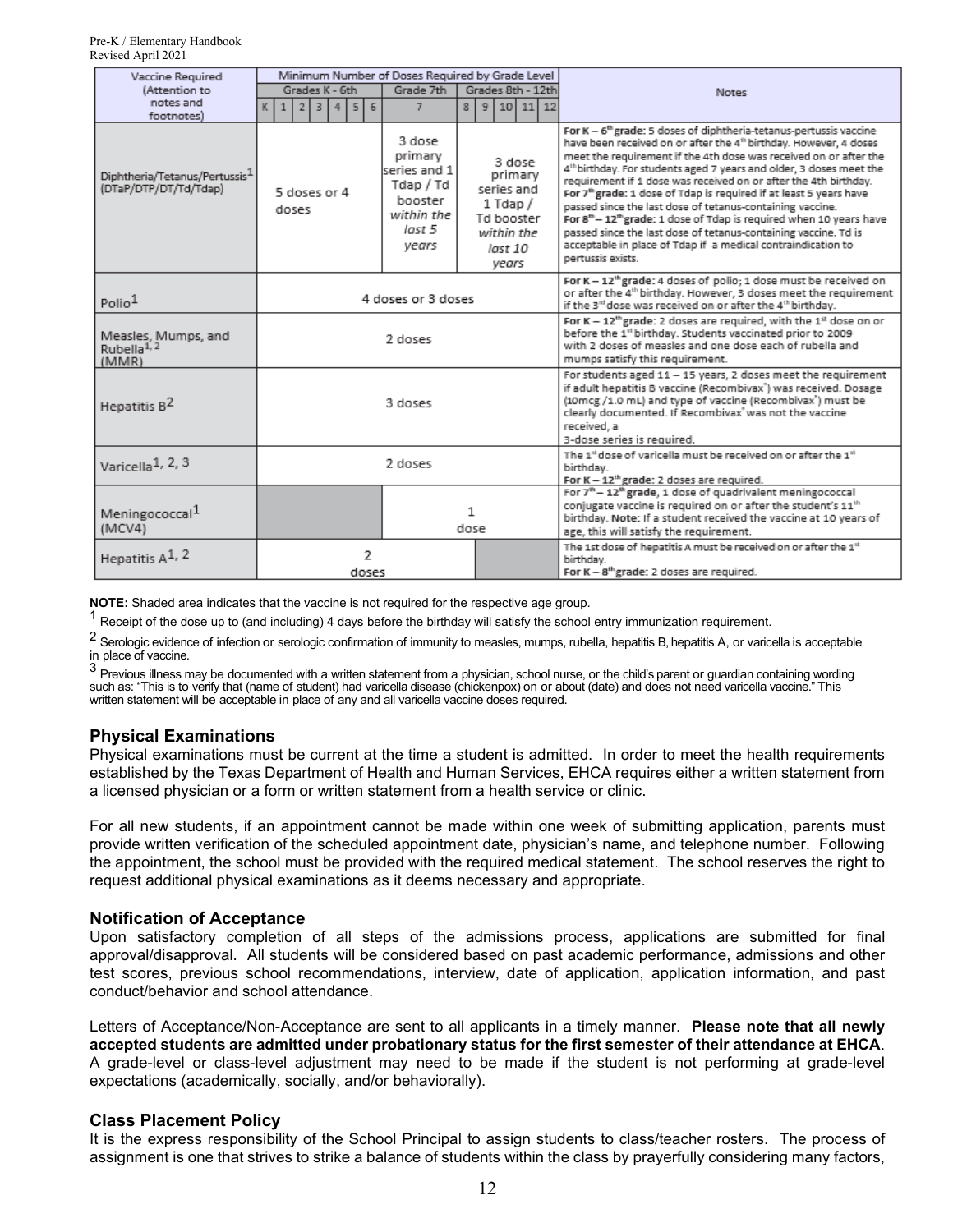including but not limited to academic ability, specific needs, birth order, girl/boy ratio, teacher recommendations and parent request. The usage of these factors provides for an equitable balance of needs, abilities, and relationships in the class and does not imply special privilege for any group. Parents are asked to support the Principal in this process by making class assignments a matter of prayer, asking God to guide the Principal in placing each child in the class where he/she can function and develop most effectively.

## **ATTENDANCE POLICIES AND PROCEDURES**

| <b>School Hours</b> |                     |                            |
|---------------------|---------------------|----------------------------|
| Pre-K <sub>3</sub>  | Pre-K4              | Kindergarten – High School |
| $8:20 - 3:45$ M – F | $8:20 - 3:45$ M – F | $8:20 - 3:45$ M – F        |
| $8:20 - 3:45$ M/W/F | $8:20 - 3:45$ M/W/F |                            |
| $8:20 - 3:45$ T/Th  | $8:20 - 3:45$ T/Th  |                            |

Early Morning Care is available from 7:00 a.m. until 8:10 a.m. and After School Care is available from 3:45 p.m. until 6:00 p.m. Students dropped off after 7:45 will not be charged for Early Morning Care. Rates and fees for these supplementary programs can be found on the Application for Admission and in the General Policies and Information section of this Handbook.

#### **Attendance Requirements**

EHCA has a legal and ethical responsibility to require the faithful attendance of all enrolled students. Consistency in school attendance is vital to academic success, and excessive and/or unexcused absences can have a detrimental effect on student progress. Satisfactory attendance **must** be maintained in order to be considered for promotion to the next grade. Our school cooperates with the state of Texas in enforcing compulsory attendance statutes.

**Compulsory School Attendance: "Every child in the state who is as much as six years of age, or who is less than six years and has previously enrolled in first grade, and who has not completed the academic year in which his 17th birthday occurred shall be required to attend the public schools in the district of his residence or in some other district to which he may be transferred as provided or authorized by law a minimum of 90% of the days each semester of the regular school term of the district which the child resides or to which the child has been transferred."** Texas Education Code 25.085 **(Note: State law requires children to attend school each day that instruction is provided. The law applies to children ages 6–19. If you voluntarily enroll your child in prekindergarten or kindergarten before age 6, school attendance laws apply to your child.)**

Eagle Heights requires that all students be in attendance for at least 90% of the days during each semester in order to receive academic credit. Students in attendance for fewer than 90% of the days in a semester will not be given credit for the class unless the excessive absences are the result of verifiable extenuating circumstances. In addition, the parents of students missing more than 10% of the scheduled class days during any one semester will be required to direct a written explanation to the Administration. This correspondence should include a valid explanation for the excessive absences, a petition for the student to receive credit for the semester in question, and a written physician's excuse.

#### **Absenteeism**

If a student is absent from school, we ask that the school office be notified by 8:30 a.m. on the morning of the absence (unless the absence has been previously arranged--<see corresponding section below>). When a student has been absent two (2) consecutive days without notice, the teacher(s) will contact the parents/guardians. If a student is absent more than five (5) consecutive days, a written doctor's excuse is required. Parents of students with chronic and/or recurring medical problems that do not require medical attention each incidence should inform the school at the beginning of the school year regarding the situation.

**On the day they return to school**, all students must provide the teacher(s) with a valid written excuse for each absence. Please include the student's full name, date(s) of absence, and reason for absence, as well as the parent's signature. ECHA recognizes three (3) types of absences:

**Excused absence**: This is defined as an absence from school due to:

--personal illness;

--medical appointments;

--serious illness, injury or death in the immediate family (parents, grandparents, brothers, sisters, aunts, uncles); or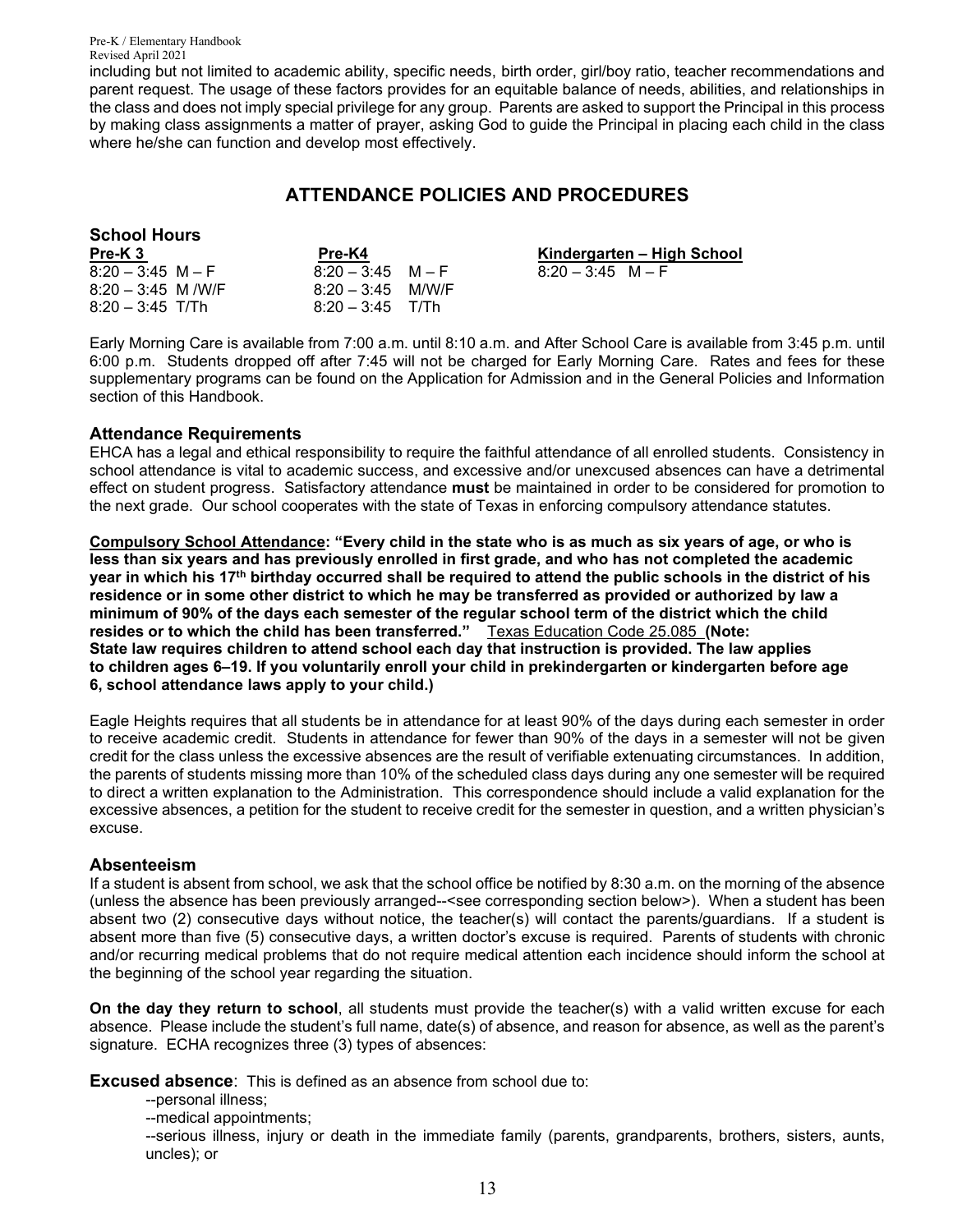--weather or road conditions making travel dangerous.

Such an absence is considered excused if a written excuse is provided on the day the student returns to school. The excuse should contain the information stated in the above paragraph. **Excused absences do count against perfect attendance**.

**Pre-arranged absence:** This is defined as an absence from school in which the parent knows in advance that the student will miss school, including family trips, church activities, etc. In this case, parents must notify the school in writing at least one (1) week in advance of the date(s) to be missed so that **the teacher(s) and administrator may have sufficient time to evaluate the request.**

If the absence is approved, the student must complete make-up work in the manner consistent with school policy. The teacher will use his/her discretion regarding the issuing of homework prior to this absence. Any homework given prior to the absence must be completed and turned in the day the student returns. In most cases, tests and projects will be taken or turned in beforehand or immediately upon returning to school. Additional time may be given for test make-ups **if** arrangements are made **prior** to the absence. Further, if it is decided that no homework will be given prior, then all work must be completed within one week after the student returns to school. It must be recognized that missing school for any reason is detrimental to a student's progress in school. **Family trips and church activities WILL be counted toward the total days absent in the school semester and year.**

If the absence is not approved, any missed day(s) will be considered unexcused, but the work will be made up.

**Unexcused absence:** This is defined as an absence from school that does not follow the accepted guidelines for excused or pre-arranged absence. All work and zeros, due to absences, will be made up and credit will be given accordingly. Students who are out of class for any length of time without the teacher's permission or without following the proper check-out procedures (refer to Sign-In/Sign-Out section below) will be subject to disciplinary action. Any anticipated absences not cleared in advance will be counted as unexcused. **Excessive unexcused absences may result in dismissal from school**.

Parents are responsible for seeing that their children attend classes regularly.

#### **Half-Day Absence Policy**

Any student arriving after 10:30am or leaving prior to 1:30pm will be counted as absent for ½ day. If the student arrives late due to a doctor's appointment with written verification of the appointment, no absence will be recorded. In addition, if a student leaves early due to a doctor's appointment and presents written verification of appointment upon his return to school, no absence will be recorded. The following items are considered valid verification documents: Notice to Return to School or copy of fee receipt.

#### **NOTE: HALF-DAY ABSENCES WILL DISQUALIFY A STUDENT FROM RECEIVING PERFECT ATTENDANCE AWARDS.**

#### **Make-Up Work**

All students are expected to make up missed work if they are absent. A student absent for one day will receive two school days to make up all missed work; two consecutive absences will allow for 4 school days to make up the work. Any student with three or more consecutive absences must make up their work within 5 school days. Work not received by the end of the fifth day may result in a zero (0) on the assignment. Parents should call the school office by 9:00am on all days that the student is absent to request assignments, and they may be picked up at the front desk after 3:00pm on that day. Arrangements for class work and homework assignments can be made for situations involving an extended absence or prearranged absences.

#### **Tardiness to School**

It is the parent's responsibility to see that all students arrive at school on time. Tardiness is strongly discouraged because of the amount of distraction which results and the waste of classroom time. Any student not in his/her seat and ready to begin the school day at 8:20 a.m. is considered tardy. If a student arrives at school after 8:20 a.m., he/she must be accompanied into school by a parent and signed in as late. Each tardy will be recorded on the student's report card. **Five (5) unexcused\* tardies during any six-week period will equal one unexcused absence which will negatively impact perfect attendance.**

**\***Excused tardies include the following: Doctor appointments, required supplementary services such as speech or counseling, personal illness or illness of the transportation provider (accompanied by written documentation), extraordinary traffic difficulties (e.g., collision, extreme weather conditions, etc.), or any other extenuating circumstance deemed acceptable by the principal. **The principal determines if a tardy is excused or unexcused.**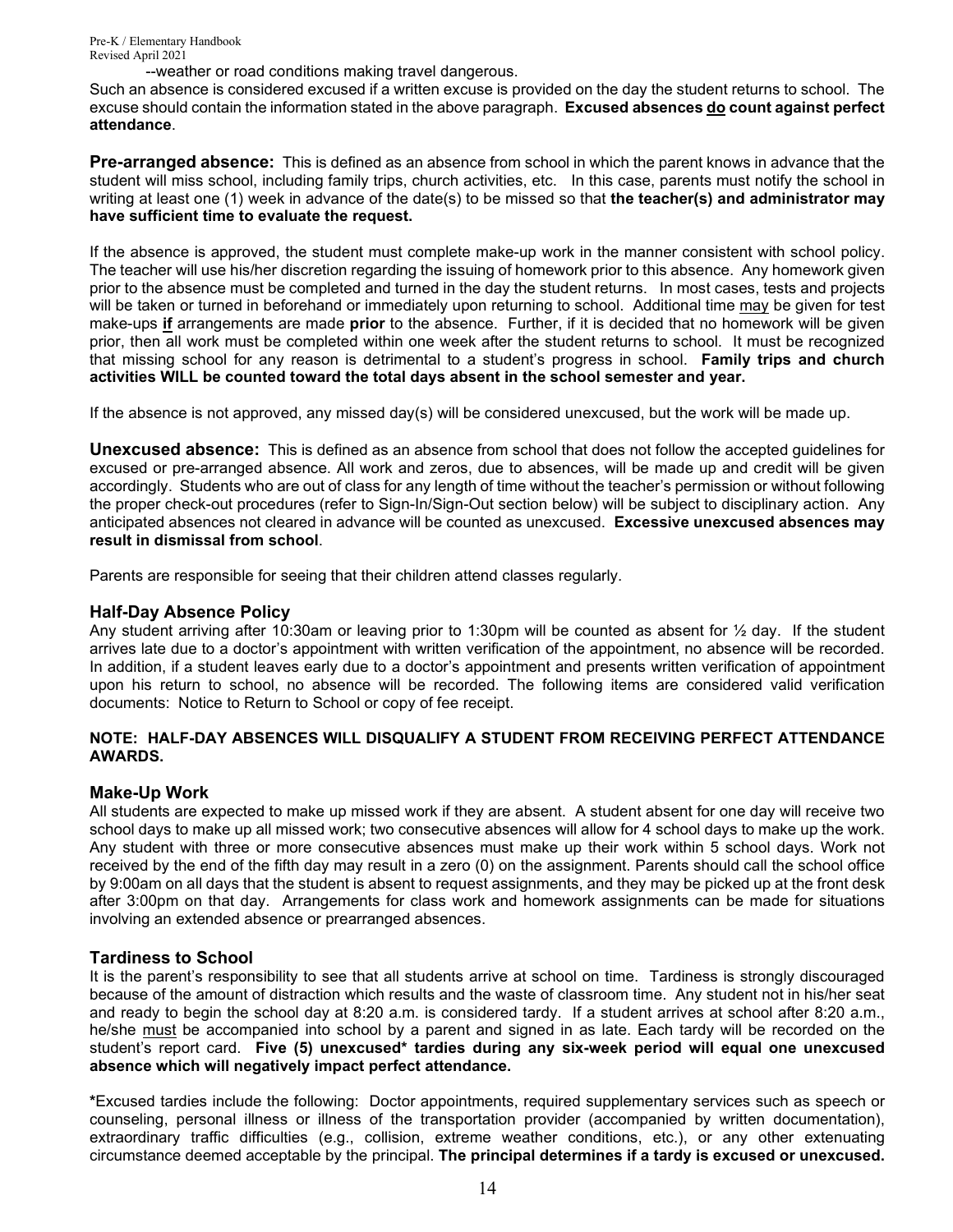#### **Sign-In /Sign-Out Procedures**

Before leaving school during the school day, a student must be signed out at the front desk by his/her parent. Parents must check in at the front desk and present the required sign-out slip to the receptionist. Before returning to school during the school day, a student's parent must sign him or her in at the school office. The sign-in slip must be presented at the front desk upon the student's return to the classroom.

#### **Medical and Dental Appointments**

Parents should make every effort to schedule medical and dental appointments before or after regular school hours in order to eliminate problems associated with absenteeism and the requirement to do make-up work. If the appointment must be made during school hours, please refer to the sections above entitled "Half-Day Absence Policy" and/or "Excused Absences."

#### **Arrival and Departure Drop-Off and Pick-Up Drop Off**

**All students, parents, and visitors should enter the school building through the North Lobby entrance only**. Students may be dropped off at the North doors and go to either the Music room (Pre-K3 – 4th grade) or the Fellowship Hall ( $5<sup>th</sup> - 12<sup>th</sup>$  grades). Students will be dismissed to their classrooms at 8:10. Students below Grade 3 who arrive at school after 8:20 must be walked into the building. Students dropped off before 7:45 will be escorted to Early Morning Care and accounts will be charged.

#### **Pick-Up**

Classes will be dismissed at 3:45pm. Students in grades Pre-K through K will have two options for dismissal: Parents may choose to drive thru the car pick-up line from the North Lobby or walk-up and pick up child at the door on the north side of the prayer tower. (Parents will need to park in the parking lot and walk up to get their child.) Parents will be asked to choose how they are going to pick up their child at the beginning of the school year. For safety reasons, parents are asked not to walk up at the car line. Parents may, however, enter the building at the walk-up entrance and go through the building to the North Foyer to get their child out of the car line.

Students in 1st through 6<sup>th</sup> grades will be dismissed from the South Lobby entrance to the building. Students (1<sup>st</sup> –  $6<sup>th</sup>$  graders) with younger siblings (Pre-K – K) will be dismissed from the North side of the building.

All students will be dismissed when their vehicle arrives at the loading zone. Cars are to form a single line in the loading zones. Out of courtesy to other drivers and for safety reasons, please do not attempt to pass a vehicle in the process of unloading students. Be sure to prominently display a sign with the names and grades of all students you are picking up. Although teachers and staff are familiar with most of the vehicles and drivers associated with each student, it is a great help to have the signs all year long, especially when there is a substitute teacher. Parents may walk up on the South Side to get their students. Students, other than high school students, must be picked up and may not be released to walk to a car in the parking lot or off campus.

#### **PLEASE DO NOT PARK IN THE DROP-OFF ZONES, PICK-UP ZONES, IN THE HANDICAPPED PARKING (UNLESS QUALIFIED), OR ALONG THE CURBS. ALSO, FOR SAFETY REASONS, DO NOT ALLOW SIBLINGS TO EXIT THE CAR AND PLAY IN OR NEAR LOADING ZONES.**

Students not picked up by 3:55 p.m. will be placed in After School Care and parents will be charged the daily rate for this service (see General Information Policies and Procedures).

#### **Restrictions on Student Pick-Up**

For the protection of our students, it is the policy of EHCA to only release students to a parent, guardian, or previously designated individual listed on the Emergency Information Form for such purposes. Parents requesting that any individual other than those listed be allowed to pick up their child must make acceptable arrangements through the school office.

If the parents are divorced or separated, the following guidelines will be followed:

--Ordinarily, the school will not resist or interfere with a non-custodial parent's involvement in school-related affairs or access to the parent's child or the child's records unless the school is presented with a court order or comparable legal document restricting such involvement or access.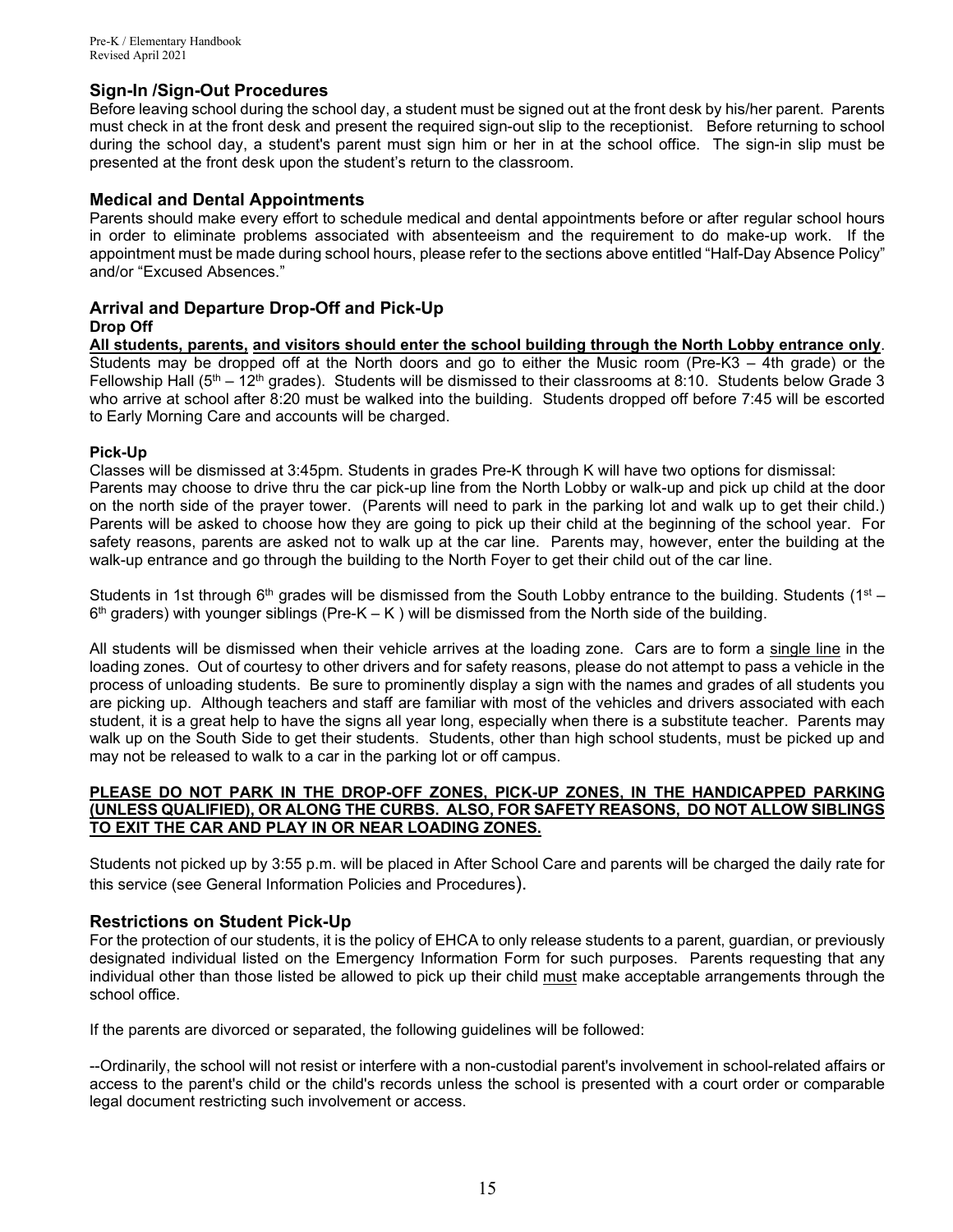--A non-custodial parent may not take custody of a child or remove the child from school premises unless the custodial parent presents either a written court order or a written authorization signed by the custodial parent permitting such custody.

--If the actions of parents, custodial or non-custodial, become disruptive to the operations of the school, the school has the right to restrict access by such parents and to take other necessary action.

--Concerning student activities that require parental consent, the school will accept consent only from the custodial parent unless authority to grant consent is given to the non-custodial parent by a court order or comparable legal document.

## **ACADEMIC POLICIES AND PROCEDURES**

## **Curriculum**

Curriculum goals are developed by the administration and faculty under the oversight of the Academy Ministry Team. The following objectives guide curricular choices at Eagle Heights Christian Academy:

- To build a solid foundation for literacy development by providing valid and consistent instruction in word identification and reading comprehension;
- To foster vocabulary development, as well as higher level critical reading and thinking abilities;
- To provide a teaching perspective which evaluates and reviews literature from a Biblical, technical, and literary viewpoint;
- To teach writing and communication skills that will allow effective transmission of ideas and principles;
- To provide instruction in the basic mathematical skills that forms a basis for application to problem solving and reasoning ability in the development of mathematical and logical thinking;
- To provide an approach to social studies which views historical facts and man's behavior in the light of Scripture and instills patriotic spirit;
- To provide a Biblically-based view of science;
- To provide an approach to Bible study that balances Biblical knowledge and application of God's Word through the life of the student;
- To provide a goal to challenge students to physical fitness, good sportsmanship, competitive proficiency, and sound health habits;
- To provide an introduction to technology as a tool for learning and to teach responsible use of technology;
- To provide extracurricular activities that reflect the same Biblical principles and standards of excellence as do the academic programs; and
- To provide the opportunity to develop musical skills, competencies, and talents while fostering an appreciation for the many forms of this performing art.

The elementary grades provide a full range of academic coursework. In the primary grades, priority is given to the development of reading, writing, and mathematical skills. All of the grades are given formal instruction in Bible, Science, Mathematics, Social Studies, Reading/Language Arts (including writing and spelling), Physical Education, Computer, Music, and Spanish (5<sup>th</sup>/6<sup>th</sup>).

## **Grading Policy**

Grades are numerical indicators of mastery of the curriculum and overall performance within a designated period of time. Written communication of the student's achievements will be reported to the parents on a twelve-week basis for Pre-K and a six-week basis for Grades  $K - 6$ . (Refer to the School Calendar for specific dates.) It is the philosophy of EHCA that students in Grades K – 6 should be evaluated primarily according to their work products and not solely according to effort for the following reasons:

- Objectively evaluating the product based on pre-determined, quantifiable criteria provides an accurate picture to the student and the parents regarding his/her progress, capabilities, and areas for improvement.
- Grading the product allows the student to be honest about his/her God-given capabilities.
- Grading the product allows the parents and staff to assist the student in realizing that his/her worth does not lie in one's abilities, but in who they are in God's eyes.

| <b>Grading Scale</b>             |                                                     |
|----------------------------------|-----------------------------------------------------|
| <b>Core Academics Assessment</b> | <b>Conduct, Handwriting. Ancillaries Assessment</b> |
| $A = 90 - 100$                   | $E = Excellent$                                     |
| $B = 80 - 89$                    | <b>S</b> = Satisfactory                             |
| $C = 75 - 79$                    | $N =$ Needs Improvement                             |
| $D = 70 - 74$                    | <b>P</b> = Poor Performance                         |
|                                  |                                                     |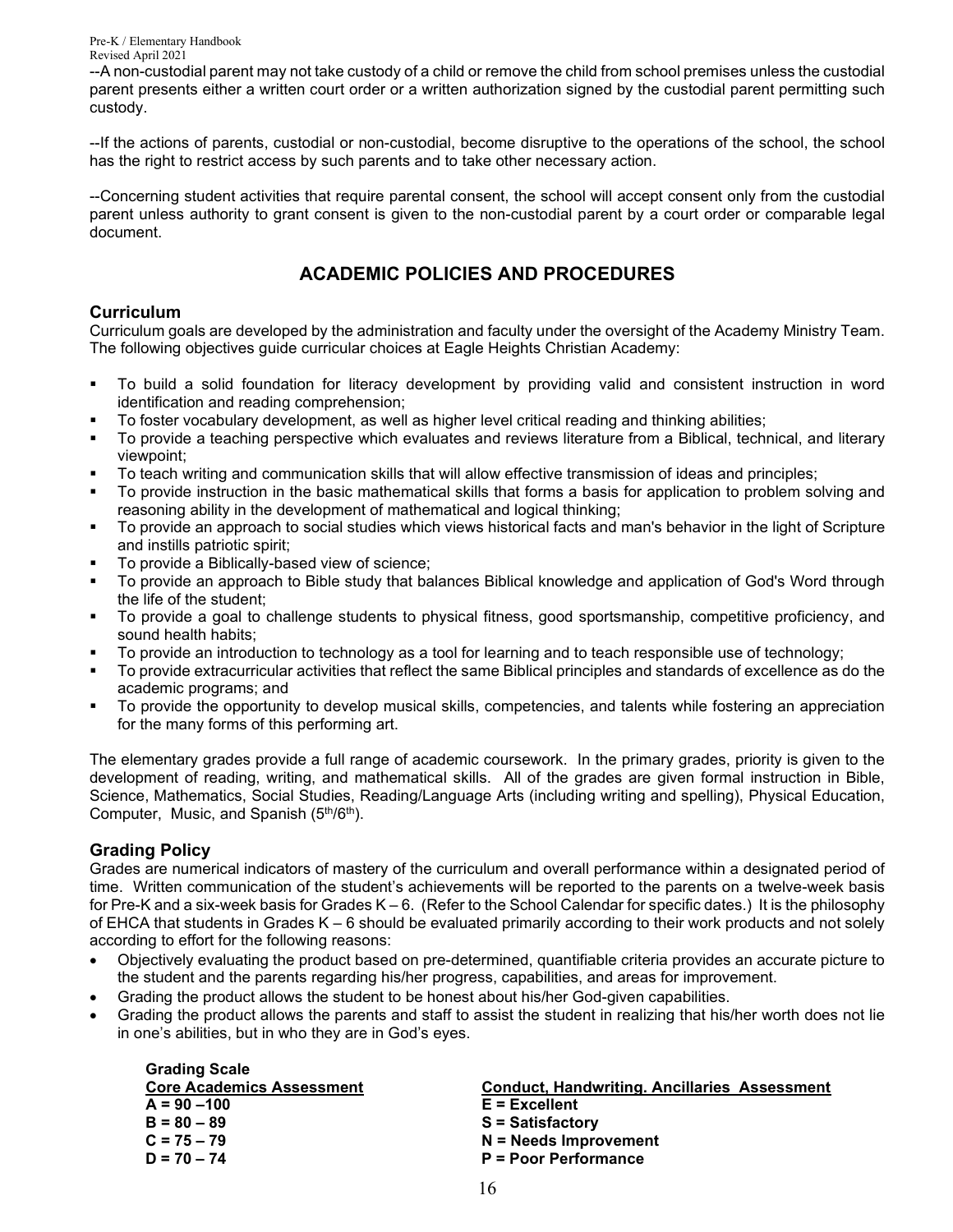#### **F = 0 – 69 U = Unsatisfactory**

Pre-K and Kindergarten students are typically graded using ESNPU scale..

#### **Report Cards and Progress Reports**

Report Cards are sent home at the end of each grading period, generally on Thursdays (see School Calendar). In K-6<sup>th</sup> Grade, Progress Reports are emailed to parents during the fourth (4<sup>th</sup>) week of each grading period and reflect work done during the first half of the grading period. In addition, Progress Reports reflecting failing grades will be sent home with the student. All Report Cards and failing grade Progress Reports should be examined by parents, signed, and returned to school within three (3) days of receipt.

#### **Incomplete Grades**

Students failing to have all work turned in by the end of a grading period due to excused absences during the last week of the grading period will receive a grade of "Incomplete" (INC) on their report card. The time allowed to make up incompletes depends on the number of days absent. (REFER TO MAKE-UP WORK POLICY - A student absent for one day will receive two school days to make up all missed work; two consecutive absences will allow for 4 school days to make up the work. Any student with three or more consecutive absences must make up their work within 5 school days. Work not received by the end of the fifth day will result in a zero (0) on the assignment and the student's grades will then be averaged and recorded. Extenuating circumstances will be reviewed by the administration at the request of the parent.

#### **Honor Roll**

At the end of each grading period, academic honors are awarded based on the following criteria in Grades 1 - 6:

| First Honor Roll   | All A's in Academic areas*                           |
|--------------------|------------------------------------------------------|
| Second Honor Roll  | A's with no more than two (2) B's in Academic areas* |
| Citizenship Award  | All E's in conduct and Ancillaries**                 |
| Perfect Attendance | No absences and fewer than 5 tardies                 |

\*Academic areas – Bible, Math, Science, Language, Reading, Spelling, Heritage Studies, and Spanish \*\*Ancillaries – PE, Computer, Music Handwriting does not count towards Honor Roll.

#### **Promotion/Retention of Students - Rewritten Promotion**

The following guidelines are used to determine promotion:

Pre-K: A student must show satisfactory progress in all areas assessed, specifically age-appropriate developmental and social skills.

Kindergarten: Satisfactory completion/mastery of basic Literacy and Mathematical skills

Grades 1 – 6: A yearly cumulative average of 70 or above in both Mathematics and Reading is required for promotion. Students who do not have an average of 70 or above in both Math and Reading will not be promoted to the next grade unless the student receives private tutoring from a school-approved tutor or attends summer school at a public school. It is extremely difficult for students to succeed at the next level without these basic skills. Tutoring must be provided by an approved professional (i.e., any individual with a college degree and/or educational endorsement in the affected areas). A signed, written statement from the tutor indicating grade-level passing performance must be submitted to the school by the parent(s) prior to the first week of school. EHCA may, at their discretion, give a test in the appropriate subject area(s) to assess competency.

A student failing two or more core subjects will be placed on academic probation for the following year. Students not performing up to expectations and not passing all classes may not be eligible for re-enrollment at Eagle Heights.

#### **Retention**

In certain cases, retention is a necessary and appropriate educational strategy used for the development of students. In rare cases, retention is necessary because of academic failure. The school, in conjunction with the parent, will consider retention if it is considered to be in the best interest of the child. The general policy is that students will not be retained more than once during grades  $K - 4$ , and once during grades 5 through 8.

#### **Appropriate grade placement for all students is the ultimate prerogative of the school.**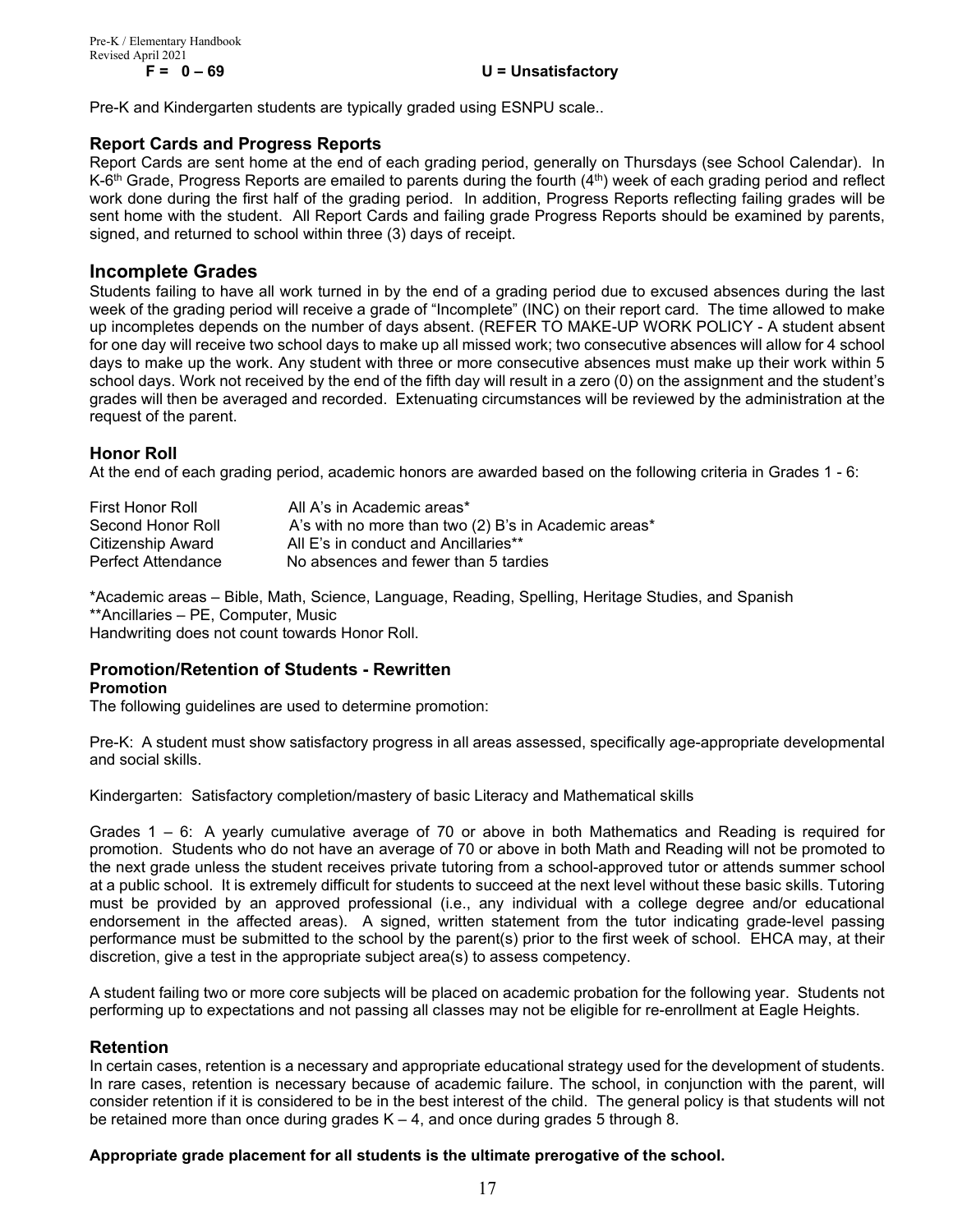## **Academic Probation**

A student may be placed on Academic Probation if he/she fails to maintain acceptable grades while enrolled at EHCA. The probation will last a minimum of three (3) weeks. At the end of that time, the teacher(s), the parent(s), and principal will meet to review academic progress or lack thereof. The probationary period may be rescinded or extended, depending on the outcome of the conference. If a student is on Academic Probation for more than twelve (12) weeks, he/she may not be eligible for continued attendance or re-enrollment at EHCA.

#### **Dismissal from School**

Students who violate the policies of Eagle Heights Christian Academy will be subject to dismissal. Reasons for such action may include but are not limited to the following:

- --failure to maintain passing grades;
- --violation(s) of the student code of conduct;
- --contributing to the spiritual or moral decline of other students;
- --falsifying information during the application process;
- --failure to maintain financial commitment; or
- --as deemed necessary for the good of the school.

## **Withdrawal from School**

All requests for withdrawal from EHCA, whether before the school year begins or during the school year, must be made in writing and follow the procedures below:

- 1) Parents should contact the Registrar prior to the desired withdrawal date.
- 2) Parents complete and return the withdrawal the form.
- 3) All non-consumable textbooks and library books must be returned and all accounts must be cleared in order to release records.
- 4) Each teacher will provide a current withdrawal grade when all items are cleared.
- 5) Upon completion of the previous steps, all necessary papers will be prepared and ready for the parent on the student's last day of attendance at EHCA.
- 6) A copy of the student's scholastic records will be mailed to the new school.

*No records will be sent to the new school until all items on the checklist are cleared, all fees and fines are paid, and tuition is current.* In order to be released from further financial obligations for the school year, procedures listed in the Tuition Refund section of Financial Policies must be precisely followed.

#### **Student Records**

The school shall keep records of the registration and attendance of all students, and shall maintain up-to-date, permanent cumulative records of personal data and progress through school, including academic achievement, health information, and test results. EHCA complies with the Family Educational Rights and Privacy Act (**FERPA**). Parents may request (in advance) to review, but not remove, their student's cumulative record file during regular school hours unless records are being held due to unpaid financial obligations.

The contents of a typical file shall include (but not be limited to) the following items:<br>a) birth certificate  $\alpha$  and item of application for admission

- 
- 
- g) application for admission
- b) immunization record h) standardized test scores<br>c) TB skin test (See TDH Regulations) i) student accident and/or disciplinary reports
- c) TB skin test (See TDH Regulations) i) student accident and/or disciplinare d) Statement of Faith, signed by parent(s) i) personalized intervention records d) Statement of Faith, signed by parent(s)
- 
- 
- e) cumulative academic record k) other testing reports as deemed appropriate
- f) physician's statement

## **Parent-Teacher Conferences**

It is our desire to have a positive and productive relationship with all of our parents, and open, consistent communication is a vital part of this process. If you wish to schedule a conference with a teacher, please contact the school office and an appointment will be set at a time convenient for all involved parties. You may also email the teacher directly to schedule a conference. **PLEASE DO NOT ATTEMPT TO DISCUSS YOUR CHILD'S PROGRESS WITH A TEACHER BEFORE OR AFTER SCHOOL.** In the mornings, teachers are busy preparing for the day, and in the afternoons, they are responsible for supervising our students' departure and should not be distracted from this duty. Often, they have other obligations after school. In order for the time to be the most productive, it should be private and free from distractions. If you have a short message you wish to be delivered to your child's teacher, write a note and send it to class in a sealed envelope, contact the teacher via email, or contact the school to request the teacher to contact you by phone. Teachers will respond to all communication within a reasonable amount of time.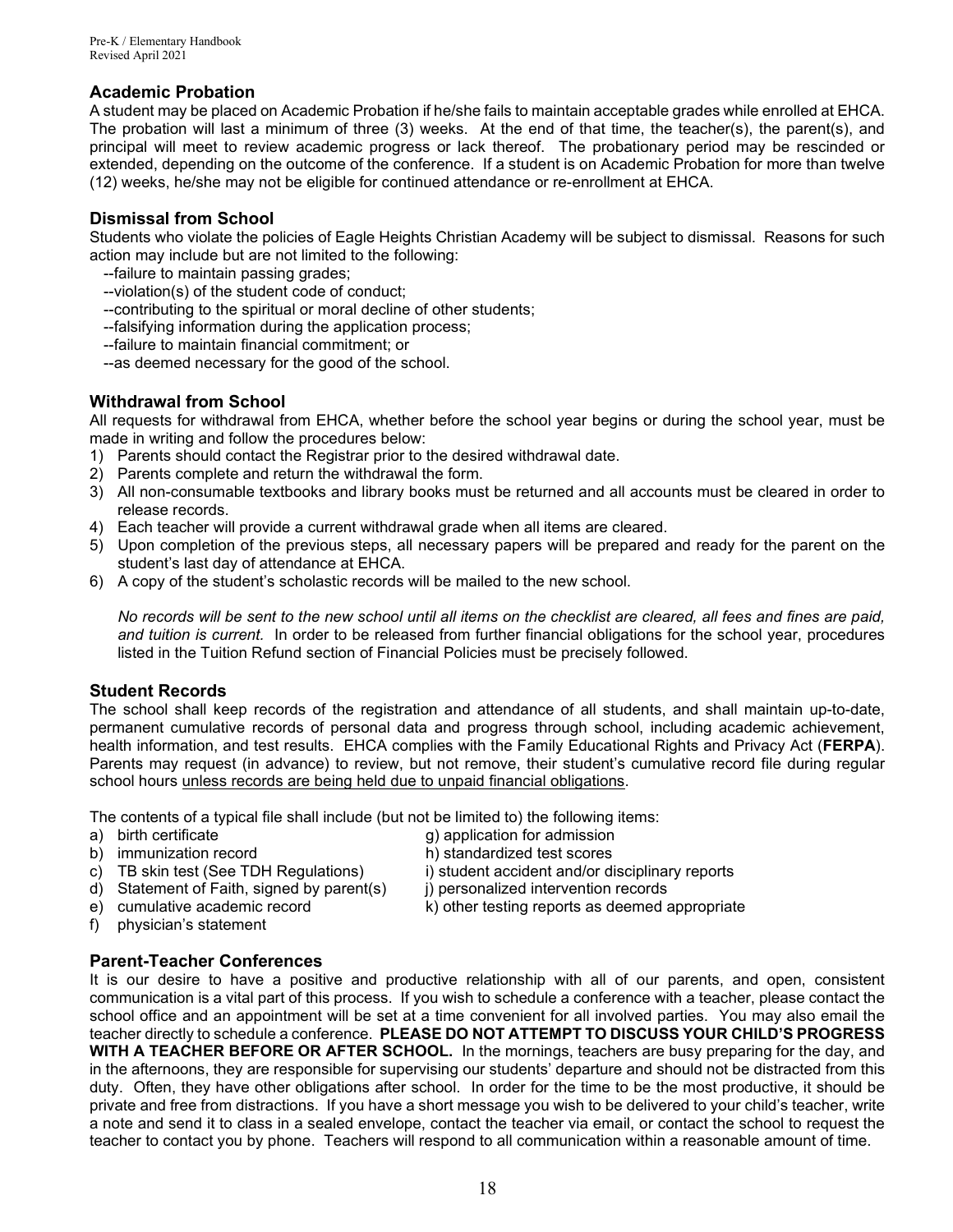#### **Homework**

EHCA firmly believes that homework is an integral part of the total school program; therefore, teachers are at liberty to give assignments as necessary to complement classroom learning activities. The amount of time allotted to homework daily varies from teacher to teacher and subject to subject. All teachers attempt to keep all homework assignments reasonable. Each student is required to complete all his/her assignments **on time**.

Homework is given for several reasons, including:

- 1) For reinforcement—We believe that most students require adequate review in order to master material essential to the educational process.
- 2) For practice—Following classroom explanation, illustration, and drill on new work, homework is given so that the material will be mastered.
- 3) For remedial activity—As instruction progresses, various weak points in a student's grasp of a subject become evident. Homework subsequent to instruction is given to overcome such difficulties.
- 4) For special projects—Book reports, compositions, special research assignments, and projects are some of the activities frequently given for homework.

Most teachers require some type of assignment book in which homework is to be recorded. Any class work not completed during the assigned class period is to be finished at home. Parental involvement in the role of facilitator is strongly encouraged.

#### **Late Assignments**

Students are expected to have all assignments turned in at the class time and date due. The following policies will be enforced for unexcused late assignments.

#### Grades 1-3

If an assignment is not turned in when it is due, the teacher will contact the parent. In addition, students may receive a conduct mark and/or may be required to stay after school or work during lunch to complete the assignment.

#### Grades 4-6

If an assignment is not turned in the day it is due, the student will have 11 points deducted. The parents will be notified the day that the assignment was not turned in and informed that the student's assignment must be turned in the following day. If not turned in, an additional 11 points per school day will be deducted. Late assignments will not be accepted if more than 5 school days late. Except in the case of absences, late work will not be accepted after the last day of the six weeks. Repeated failure to complete assignments in a timely manner may jeopardize a student's placement at EHCA.

#### **Makeup Work**

\*See Makeup Work section under **ATTENDANCE POLICIES AND PROCEDURES.**

#### **Standardized Testing**

The IOWA ASSESSMENT – Complete Battery is administered each Spring to all students in grades  $K - 6<sup>th</sup>$ . This battery of tests is designed to measure the important learning outcomes of the school curriculum. The tests provide valid and reliable measures that can be of assistance in improving instruction and evaluating progress. Results are generally received prior to the end of school. The CogAT (Cognitive Abilities Test) is administered every other year. The costs for these tests are covered by tuition and fees.

## **FINANCIAL POLICIES AND PROCEDURES**

#### **Schedule of Payment**

Parents may pay their tuition in one of the following ways:

**Payment in Full.** This payment is made directly to the school by check, cash or credit/debit and will entitle you to a 3% discount if paid by the beginning of June.

**Payment by Semester.** This payment is made directly to the school by check, cash or credit/debit and will entitle you to a 1% discount if paid by the beginning of June for 1<sup>st</sup> semester and the beginning of January for  $2^{nd}$  semester.

**Payments through FACTS.** Monthly payments must be made by Automatic Bank Payment (ACH) budgeted through FACTS over 12 months, June through May. The payment date may be either the  $5<sup>th</sup>$  and/or the 20<sup>th</sup> of the month from your checking or savings account.

#### **Penalty for Late Payment**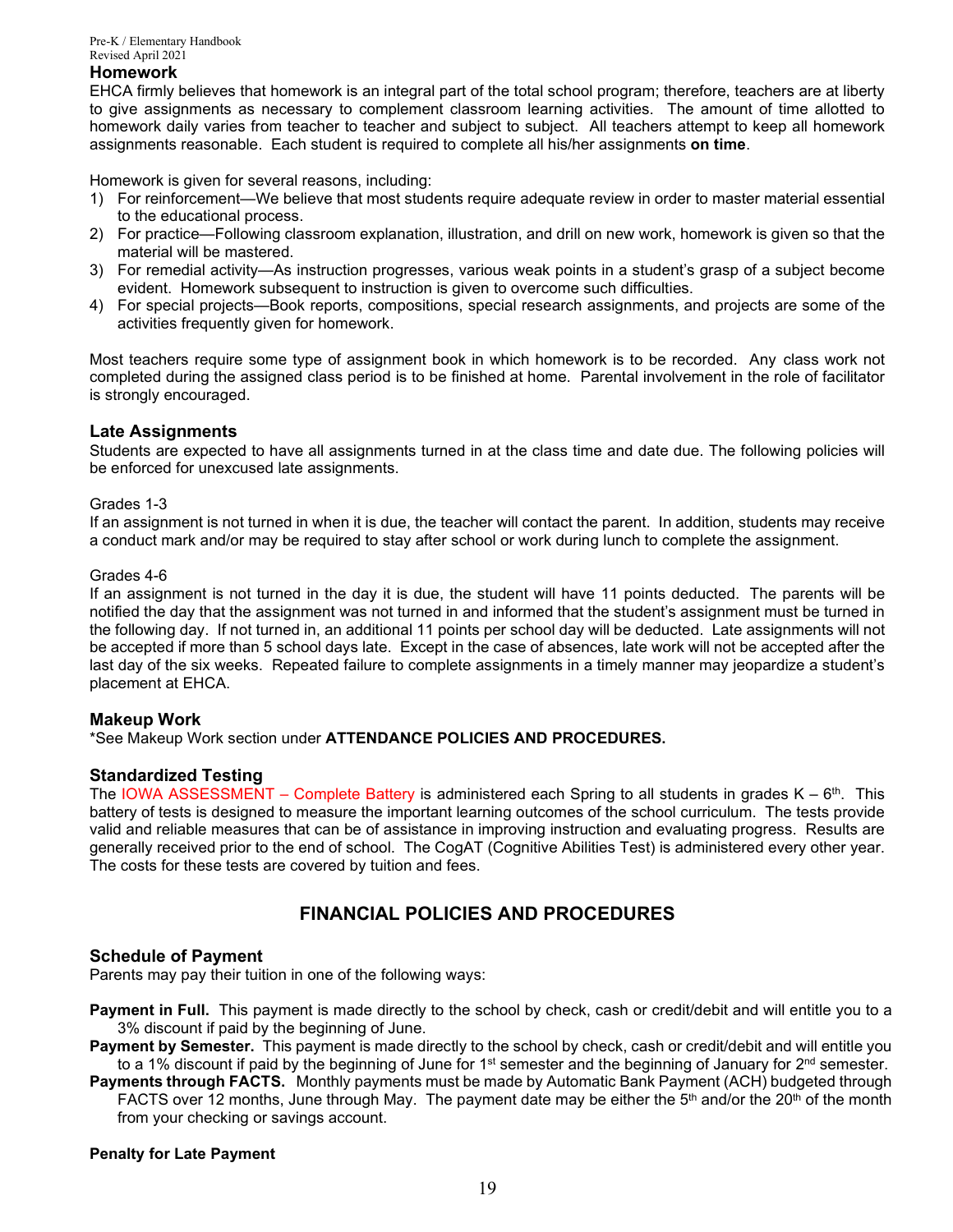Monthly tuition payments are collected by FACTS Tuition Management Company, any penalty fees due to lack of funds in an account will be collected according to the policies of FACTS Tuition Management Company. All other fees collected by the school, such as after school care, etc., will be accessed a \$ 25 late fee when delinquent for 14 days. (Fees due by the 5<sup>th</sup> of the month and are past due after the 20<sup>th</sup>.) If an account becomes 60 days past due, the student cannot return to the classroom until the account is no longer delinquent. All tuition and fees must be paid by May 20<sup>th</sup> or the student cannot return to class on May 21<sup>st</sup>. If there is a financial problem and you find it difficult to make a payment, please schedule an appointment with the Business Manager.

## **Tuition Refund Policy**

Eagle Heights Christian Academy has financial and contractual arrangements with faculty, staff and vendors, which are made in the spring and summer before the beginning of the school year. These obligations make it necessary that we require families to make a firm financial commitment to our institution; therefore, **all Registration and Academic Fees are not refundable**. Tuition is charged on a per diem basis, based on the number of days enrolled. Upon notice of withdrawal, the Business Manager will compute the cost of the tuition owed and refund any overpayment.

- 1) In the months of May, June or July, written notification of withdrawal submitted prior to the month end will release one from the following month and further financial obligation for the subsequent school year.
- 2) Notification of intent to withdraw should be submitted in writing to the EHCA office two (2) weeks prior to the effective date and by the 15<sup>th</sup> of the month in order to release the financial obligation for the subsequent month.
- 3) Under no circumstances will any application, testing, or registration fees be refunded.
- 4) Each student's place on the roster stands independently. Tuition cannot be transferred from one student to another.

#### **Insufficient Fund Policy**

An insufficient fund charge of \$25.00 for checks returned for any reason will be assessed to the student's account.

#### **Late Summer Enrollment**

For students enrolling after the tuition payments schedule has begun, tuition is calculated using the total annual figure. The missing months will be added as a supplemental tuition payment spread over the remaining months through May, or a lump sum payment may be made.

#### **Mid-Year Enrollment**

For students enrolling after school begins, the tuition is calculated using the total annual figure prorated (using the daily rate) for the number of days that the student missed.

#### **Sending Monies to School**

Money should always be sent in a sealed envelope with the following information on the outside:

- 1) Student's name
- 2) Homeroom teacher's name
- 3) Purpose

#### **Extracurricular Activities and Delinquent Accounts**

Any student whose tuition is delinquent may not participate in any extracurricular activity that involves any cost or expense other than those activities or trips normally included in tuition or fees unless the student earns or pays the entire cost of the activity through a school-sponsored fundraiser. In other words, a student whose tuition account is delinquent may not travel with the choir, class trips, sports teams, or any other group where a parent must pay all or a portion of the cost to participate.

#### **Donations**

Eagle Heights Christian Academy operates on a very conservative budget. All donations are tax deductible and are greatly appreciated. We encourage people not to donate their tithe because that belongs to their local church. Gifts above the tithe are wisely invested at Eagle Heights in the lives of young Christian students. Those who are able can make significant benefits to this ministry through regular monthly donations.

## **HEALTH AND MEDICAL POLICIES**

It is the parents' responsibility to notify the school of any special health or physical conditions requiring special considerations. It is also the parents' responsibility to notify the school of any changes to a student's health or physical condition that might affect his or her performance or jeopardize the student or others. Students with contagious illnesses or infection (including head lice and pink eye) must get written permission from the doctor before returning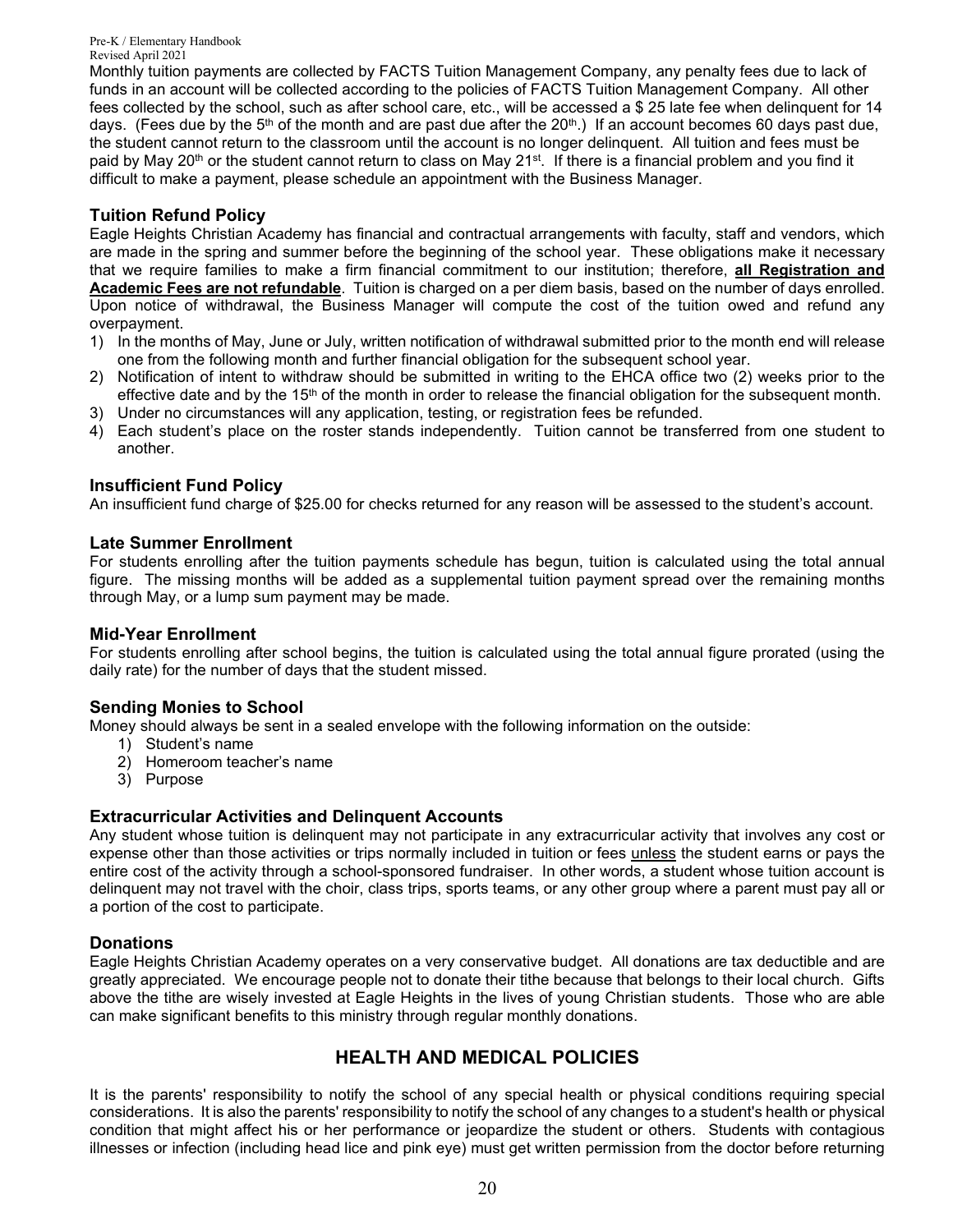to school. If a student is hospitalized for any reason, there must be a doctor's release provided before returning to the classroom. These rules are for the protection of all EHCA students.

#### **Emergency Information Form**

An Emergency Information Form, giving EHCA the authority to seek medical attention for a student in the event a parent or guardian cannot be reached, is to be kept on file for all students and **must** be submitted at the time of the application. This form is also taken by teachers on all field trips. An Emergency Information Form **must** be on file before a student will be allowed to attend class at EHCA. For your child's safety, please keep this card current by updating anytime pertinent information changes.

#### **Illness or Accident at School**

A first aid assistant is available every day at EHCA. Students will be sent to the clinic in case of illness or accident. The parent or guardian will be notified if the student is unable to remain at school. *It will be the parent's responsibility to get medical attention unless an emergency is so great that the student must be taken immediately from school to a doctor or hospital*. In case of such an emergency, the parent will be notified as soon as possible, and school personnel will remain with the student until the parent arrives at school or the treatment site. Emergency first aid will be administered to cuts, scratches, or other minor accidents. For the protection of all, students will not be able to remain at school and parents will be notified if the student exhibits any of the following:

-vomiting -vomiting -feeling too ill to remain at school

--fever of 101 or higher -suspected contagious disease

--diarrhea

Students should be kept at home if they show ANY indication of the above symptoms. **Students who are ill will be sent home and must be picked up in a timely manner**.

For the health of other students and staff, 24 hours must have passed before allowing a child to return to school after experiencing a temperature, diarrhea or vomiting. The child must be clearly well again and free from the ill effects without the use of medicine. If a child is sent home due to a temperature, diarrhea or vomiting during a school day, please do not send him/her to school the next day; rather, follow the 24 hour rule. Regarding vomiting and diarrhea at school, the child will be monitored by the first aid assistant or other identified responsible party for 30 minutes after the initial incident. Any subsequent occurrences will require the child to go home for the day.

#### **Procedures for Checking Out a Sick Student**

Students who become ill during the school day must report to the first aid assistant. The first aid assistant will notify the parent(s)/guardian(s) if the student needs to go home. The student may be picked up at the nurse's station after being signed out by the approved responsible party.

#### **Administering Medication**

School employees will administer medication to students during school hours upon the written request of a parent/guardian following the procedures listed below:

- 1) All medication must be furnished by the parent.
- 2) All medication must be locked in the clinic cabinet.
- 3) All medication, both prescription and non-prescription, to be administered at school, **must** be accompanied by a written request signed and dated by the parent or legal guardian.

All prescription medication **must** be in its original container and labeled by the pharmacist. The label must include:

- 1) the student's name;
- 2) the physician's name;
- 3) the name of the medication;
- 4) the amount of medication to be given and the frequency of administration; and
- 5) the date the prescription was filled.

Medication administered daily over long periods of time may be kept in the school clinic. The adult administering the medication will be required to sign each time they give the medication to ensure an accurate account.

All non-prescription medications must be in the original container. The written request (valid for 5 days) must contain the following information:

- 1) the name of the student;
- 2) the name of the medication;
- 3) the amount of medication to be given;
- 4) when the medication is to be given;
- 5) the reason the medication is to be given;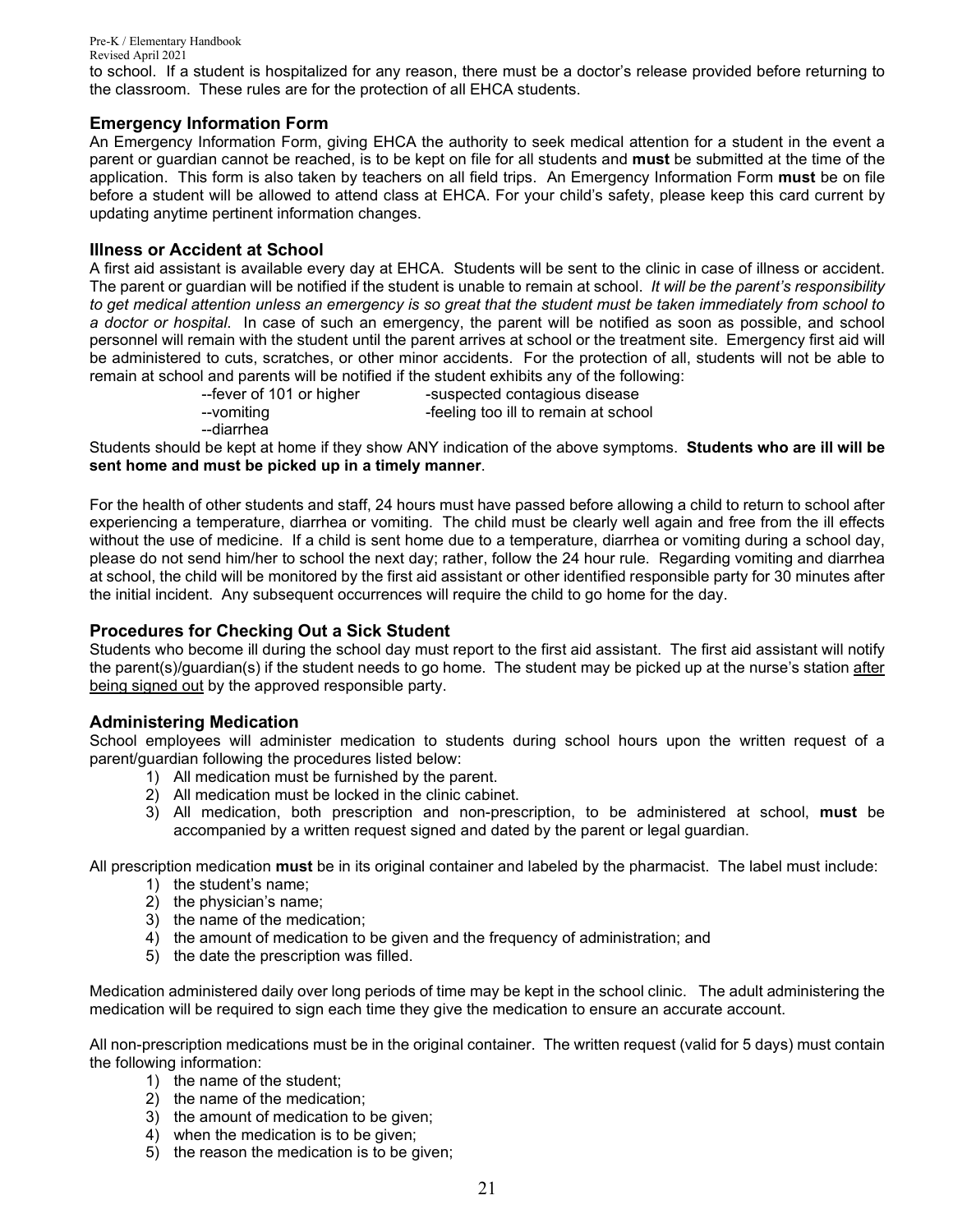- 6) the date, and
- 7) the signature of the parent or guardian.

There may be no more than one (1) medication per properly labeled container. If injectable medication is provided for any acute reaction, such as is given for asthma, insect bites or stings, hemophilia, etc., a physician's written authorization, as well as the parent's written request, is required. Regular allergy injections **will not** be given at school.

EHCA does have trained UDCA's on campus should a student require regular insulin injections; however, appropriate orders from a physician and signed paperwork from the parent will be required before the student may attend school.

EHCA, its Academy Ministry Team, and its employees claim immunity from civil liability for damages or injuries resulting from administering medication to a student.

#### **Communicable Diseases**

EHCA desires to maintain a healthy school environment by instituting controls designed to prevent the spread of communicable diseases. The term "communicable disease" is defined as an illness which arises as a result of a specific infectious agent which may be transmitted, whether directly or indirectly, by a susceptible host, infected person, or animal to other persons.

In an effort to protect the health of all children, students and employees who are suffering from a communicable disease will be excluded from school. Re-admission to school will be allowed only after the principal has been given a written certificate from a physician or a permit issued by the local health authority, or when the school administrator has determined the student has met the criteria established by the Texas Department of Human Resources.

Parents will be expected to notify the school office immediately if their student has a contagious condition so that other parents may be informed. A teacher or administrative official who reasonably suspects that a student or employee has a communicable disease shall immediately notify the principal.

If your child should contract one of the following illnesses, please do not send him/her to school unless the following conditions have been met:

- **Chicken Pox** have a doctor's permit to re-enter school or wait seven (7) days after the first crop of vesicles
- **Diphtheria** have doctor's permit to re-enter school
- \***Fifth Disease** re-admit when fever subsides and have a doctor's permit to re-enter school
- **Gastroenteritis** re-admit when diarrhea subsides
- **Hepatitis** have doctor's permit to re-enter school. Parents of classroom contacts will be notified on recommendation of attending physician.
- **Impetigo** have a doctor's permit to re-enter school or wait until all sores are well
- \***Influenza** re-admit when fever subsides
- **Measles** have a doctor's permit to re-enter school or until rash is gone. Must be reported since measles may be mistaken for other illnesses.
- **Meningitis** have doctor's permit to re-enter school
- **Mononucleosis** have a doctor's permit to re-enter school or exclude until free of symptoms
- **Mumps** have doctor's permit to re-enter school or wait until all swelling is gone. Must be reported since mumps may be mistaken for other illness.
- **Pediculosis** (Head Lice) exclude from classroom until free of lice and nits. Extreme or recurring cases may require doctor's permit to re-enter school.
- **Pink Eye** have doctor's permit to re-enter school or until eyes are clear.
- **Poison Ivy** Treat and keep covered. In extreme cases, must have doctor's permit to re-enter school
- **Ringworm of Skin** may attend school with doctor's permit following prescribed treatment and area is covered
- **Ringworm of Scalp** may attend school with doctor's permit following prescribed treatment.
- **Scabies** have doctor's permit to re-enter school
- **Streptococcal Infections** (**Strep Throat & Scarlet Fever**) have doctor's permit to re-enter school or exclude until free of symptoms
- **Tuberculosis** have doctor's permit to re-enter school
- **Whooping Cough** have doctor's permit to re-enter school or exclude until free of cough, usually three (3) to five (5) weeks

\*May return when the student has been fever-free (below 100) without the use of fever-reducing medication (i.e., Tylenol, Advil) for 24 hours.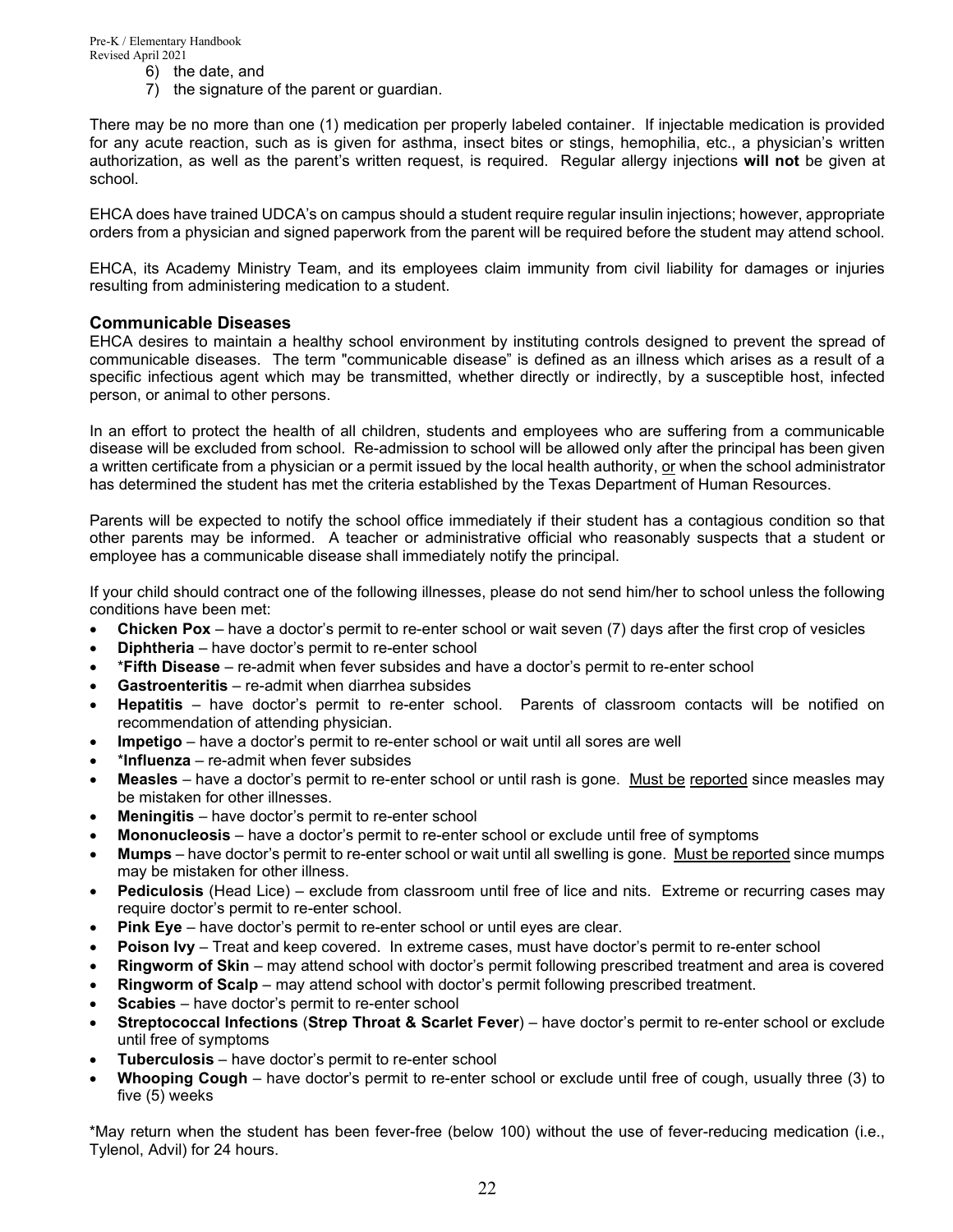If the nature of the disease and circumstances warrant, EHCA may require an independent physician's examination of the student or employee to verify the diagnosis of communicable disease. EHCA reserves the right to make all final decisions necessary to enforce its communicable disease policy and to take all necessary action to control the spread of communicable diseases within the school.

#### **Vision And Hearing Screening**

Each year students in odd-numbered grade levels and all new students are provided the opportunity to fulfill the required vision and hearing screening on campus. Parents will receive prior notice of such screenings and will be notified of any apparent deficiencies. The school first aid assistant administers these tests to the students.

#### **Scoliosis Screening**

Students in 5<sup>th</sup> grade are provided the opportunity to fulfill the required scoliosis screening on campus. The school first aid assistant administers these screenings to the students. Parents will receive prior notice of such screening and will be notified of any apparent problem.

#### **Acanthosis Nigricans Screening (ANTES)**

Students in 3<sup>rd</sup> and 5<sup>th</sup> grades will be screened for ANTES, which is a precursor to developing Type 2 diabetes. Parents will receive prior notice of such screening and will be notified of any apparent problem.

#### **Exemption From Physical Education**

The school's physical education program is designed to meet the needs of all students who are physically able to attend school. Written requests from parents for exemption from P.E. covering one (1) to three (3) days at a time are given careful consideration, and the instructor (first aid assistant or principal, if necessary) will determine if it is advisable for the student to be excused from the activity. A physician's statement must be presented if more than three (3) consecutive days are involved.

#### **Notice of Privacy Practices**

EHCA complies with the Health Insurance Portability and Accountability Act (HIPAA), a law that describes how medical information may be used and disclosed, including privacy rights of such. Specific information is on file and may be obtained from the first aid assistant.

## **SAFETY AND SECURITY POLICIES AND PROCEDURES**

#### **Visitors**

All EHCA visitors should enter the building **from the North Lobby doors only**. For the safety of our students and staff, all visitors to campus are required to sign in at the Front Desk with the Receptionist.

#### **Traffic Safety**

For the safety of all students, parents, staff, and other visitors, parking lot speed should remain between five (5) and fifteen (15) miles per hour. Please practice the rules of Caution and Courtesy, even when in a hurry.

#### **Alarm System**

The school takes measures to ensure that the alarm system and exit lights are in operating condition. This system will be used for all fire and disaster drills. The alarm system is usable with or without electrical power.

#### **Safety Drills**

Drills will take place at the beginning of the year and throughout the year to prepare students and staff for emergency situations. The type of drill will be announced to teachers only. The principal will determine the manner by which classes outside will be notified of a return to normal activity.

#### **Lock Down Procedures / Shelter-in-Place**

*Shelter in Place* is a special designation used when a situation requires the lockdown of the school campus in order to protect students and staff from threats usually associated with, but not limited to, chemical or environmental disasters. Building Lockdown Procedures will also be followed in the case of the threat or act of violence.

**A lockdown alert** announces a crisis situation involving violence. **Teachers are trained to react in one of two ways:** one where they lock down in their classroom or another where immediate evacuation is the better option. Lockdown inside the classroom will be normally be the primary option.

• Teachers will immediately lock their doors or if directed, evacuate to their designated "hiding place". Black-out liners will cover classroom windows; lights will be turned off.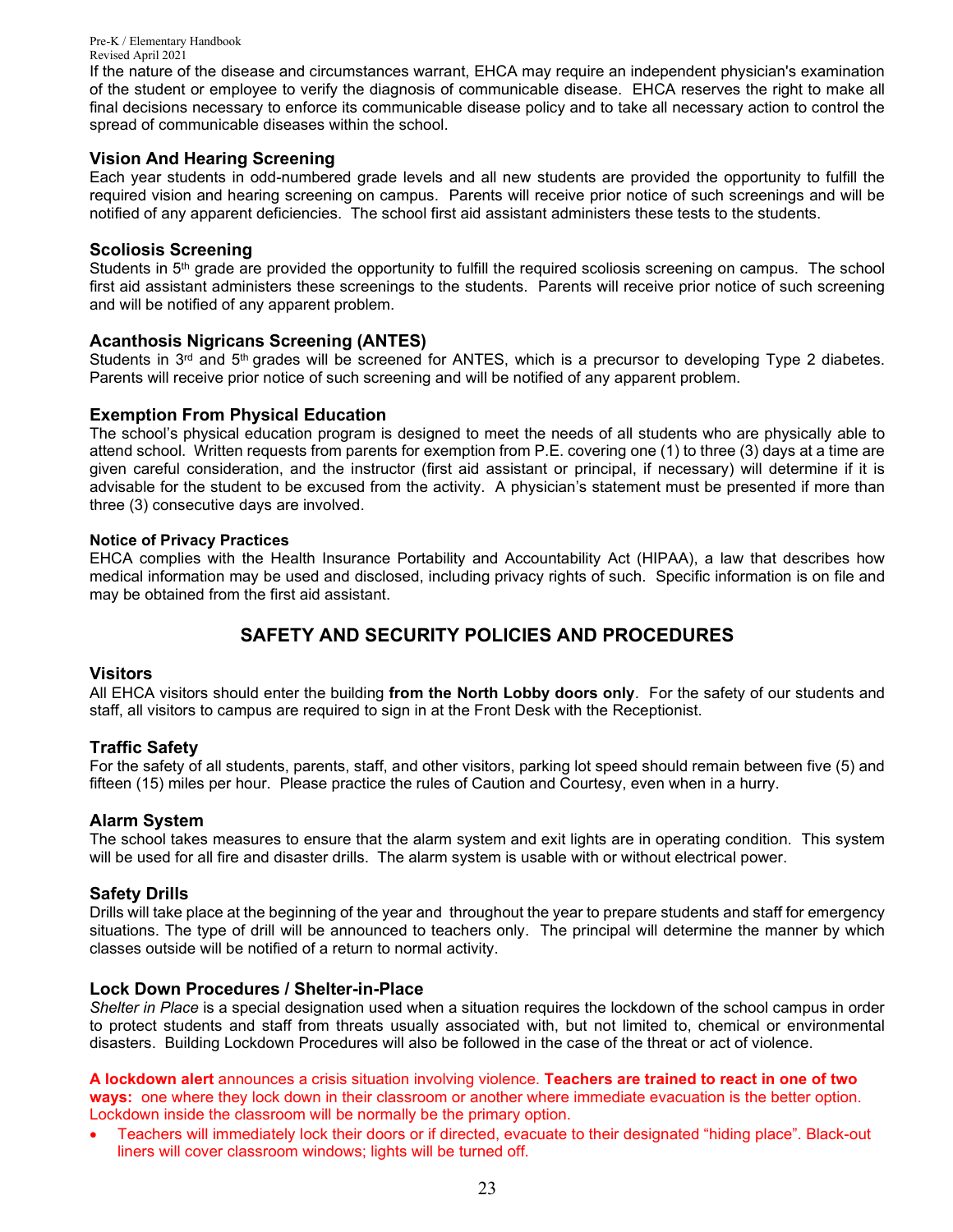- Students in open areas will be moved to the nearest safe location.
- Teachers will instruct students to remain **silent** and out of view of the doorway.
- No one will be allowed to leave the room for any reason.
- Silence will be maintained until an official school crisis team member unlocks the classroom door. Designated people will be assigned to walk around to unlock all classroom doors. Teachers will not leave the classroom until the door is unlocked for them.

**Shelter-in-Place** announces an environmental issue.

- All children will remain inside their rooms unless otherwise directed.
- All faculty and staff will secure rooms, make sure all windows or outside doors are closed and students are accounted for. Teachers need to have their teacher handbook, grade book, attendance sheets, student emergency forms, and cell phone.
- Depending on the severity, teaches may direct students to cover their mouth and nose with handkerchief, cloth, paper towels, or tissues.
- Students will be allowed access to the restrooms on an emergency basis if the shelter-in-place is for an extended period of time.
- If it is an air alert, the HVAC system will be turned off to prevent outside air from coming in.
- If advised by an emergency coordinator or the principal, teachers will contact parents of students in their class with information/procedures regarding the crisis.
- A notice to parents will be posted on all entrances by downstairs office staff.
- Parents will be allowed to pick up their children at their own **discretion once cleared to do so by public safety**, emergency management, or military authorities. They must properly check out their student in the front office.

## **Fire Drills and Emergency Building Evacuation**

#### **Procedures**

The principal will assure that all teachers know evacuation routes for their classrooms. Routes will be marked on a building diagram, posted by the door of each classroom, and displayed at all times. Teachers should make certain that all students are aware of these routes and the following procedures:

- All drills are to be silent and orderly.
- Students and staff should evacuate the classroom according to the map. If an exit is barricaded, they will proceed quickly and quietly to the next nearest exit.
- All doors should be closed when the rooms have been vacated.
- Classes should move as far away from the building as possible and stand in silent lines.
- The principal will give the "all clear" to return to the building.
- In a true emergency, the principal will notify the proper authorities.

#### **Tornado or Violent Storm Procedures**

The following procedures/guidelines will be followed in case of tornado or violent storm:

- **Teachers will slightly open windows or outside doors and draw blinds or shades.**
- Students will move into a hallway or near an inside wall, away from windows. Students on the second floor will move to the ground level.
- Students should cover their eyes with one arm and place the other over the back of their neck.
- Any students who may be outside will be quickly brought into the building. Should time not permit, the students will be led to a ditch or low place and instructed to lie down until the storm or inclement weather has passed.
- Students will return to normal activities when the "all clear" is given.

#### **Other Emergencies**

Upon being notified of any action that poses a possible threat to the students and employees of EHCA, an administrator or other designee will make all decisions regarding where and how children will be supervised. The proper authorities will be notified. Teachers are always to remain with their students.

#### **Emergency Closings**

EHCA will follow the emergency actions announced by the EHCA administration. Closings will normally be announced on KTRK television (Channel 13), through a telephone chain, email, school website, Facebook, and/or a recorded message on the EHCA telephone voice mail. If school is in session and inclement weather formulates, call the school to inquire regarding early closing. If time allows, a message will be recorded on the school's voice mail.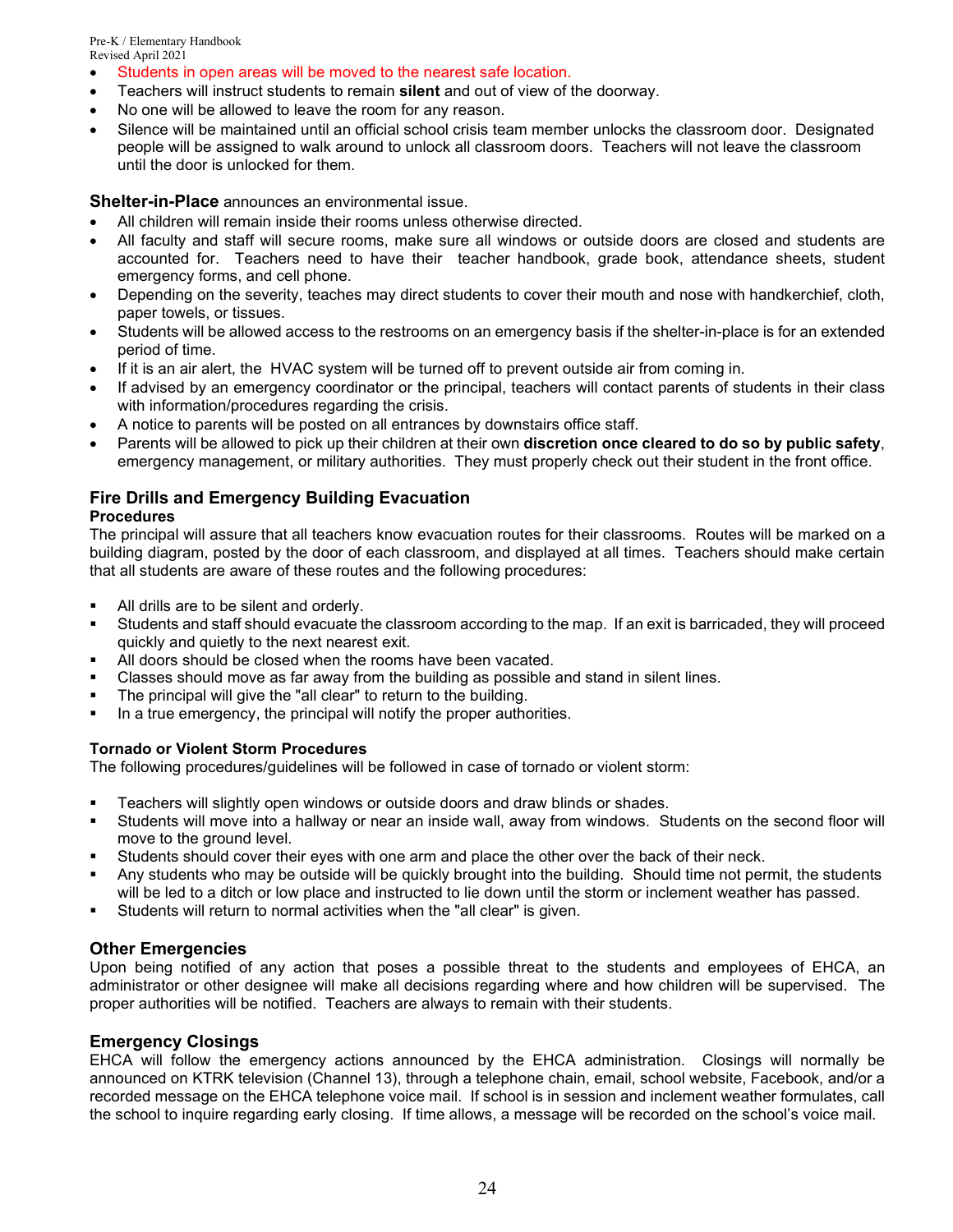## **GENERAL POLICIES AND INFORMATION**

### **Hours of Operation**

The building is not open to students before 7:00am, and only at this time for those enrolled in Early Morning Care. It is closed to students at 3:55 except for those enrolled in After School Care or participating in after-school activities. The regular business hours are 8:00am – 4:00pm. Students are not allowed in the school building unattended after they have been dismissed. They may not return to classrooms or lockers to obtain books, lunch boxes, or other materials **unless given permission or accompanied by a parent**.

#### **Support Programs**

Registration for Early Morning and After School Care programs are included in the Registration Packet. Care is available on a regular (monthly) or as-needed (daily) basis. The Business Office will send a billing statement at the end of each month.

#### **Early Morning Care**

This supplementary program is available Monday – Friday beginning at 7:00am for all students whose parents must drop them off early due to work schedule or other obligations. The fee for this service is \$5.00 per day *unless* the student is also enrolled on a monthly basis in After School Care. In that case, there is no additional charge for Early Morning Care. Students should be walked to the designated room by their parent/guardian.

#### **After School Care**

This supplementary program is available Monday - Friday to all students enrolled in MDO -12<sup>th</sup> grade full day programs. Due to staffing restrictions, drop-in care is not available for students 18 months or younger. The hours of operation are from 3:45pm until 6:00pm. **A \$1.00 per minute fee will be assessed for every minute the student remains after 6:00 p.m.** Please note that students may only be released to the adults designated by the parents on the Emergency Card. This policy is for the protection of our children, and exceptions **cannot** be made.

#### **Mothers' Day Out**

This program is available from 8:20am – 3:45 pm for children, ages 6 weeks through 35 months as of September 1. Students may enroll for Monday–Friday, Monday/Wednesday/Friday or Tuesday/Thursday. **MDO students remaining in the care of EHCA after 3:55 pm will be assessed a late fee of \$1 per minute after 3:55pm.**

#### **Enrichment Programs**

A variety of after-school Clubs are presented for our students each semester. Clubs vary from year to year and are publicized through an email from the Registrar. Students must be passing and maintain satisfactory conduct in order to participate in the after-school Clubs.

#### **Chapel Services**

Chapel is part of the total philosophy and curriculum of EHCA. It is a weekly opportunity for all students and faculty members to experience worship, praise and fellowship. Every effort is made to provide chapel speakers who will be relevant, motivational, and challenging to our students. Student attendance is required. Please contact the front desk to receive the weekly chapel schedule. Parents are welcome to attend chapel services.

#### **Classroom Visits**

Parents and prospective students are welcome to arrange a tour of the school through the school Registrar. Prospective students in Grades 1 – 12 may also arrange to shadow for a day. Out of courtesy to the teacher, prior notice must be given and arrangements made. Other classroom visits are not allowed, except with special permission from the Principal. ALL VISITORS MUST SIGN IN AND OUT THROUGH THE SCHOOL OFFICE. The Principal may refuse visitation to any student who is deemed inappropriate in dress or behavior. A room is provided for mothers to breastfeed should the need arise while visiting.

In the case of divorced parents, visitation is naturally extended to both parents and step-parents of a child unless legal documentation is provided to the school by the custodial parent indicating otherwise.

#### **Fundraising**

In an attempt to keep tuition affordable and make quality Christian education accessible for as many families as possible, EHCA conducts fundraising endeavors throughout the school year. Through these efforts, families are offered an opportunity to decide in which ways they can best support the financial needs of the school. The monies raised help us maintain excellence in our comprehensive academic curriculum and support our student activities. Participation and assistance is greatly appreciated. We realize that some families are able to give more, others less, and we look for God's blessings with each dollar entrusted to our stewardship.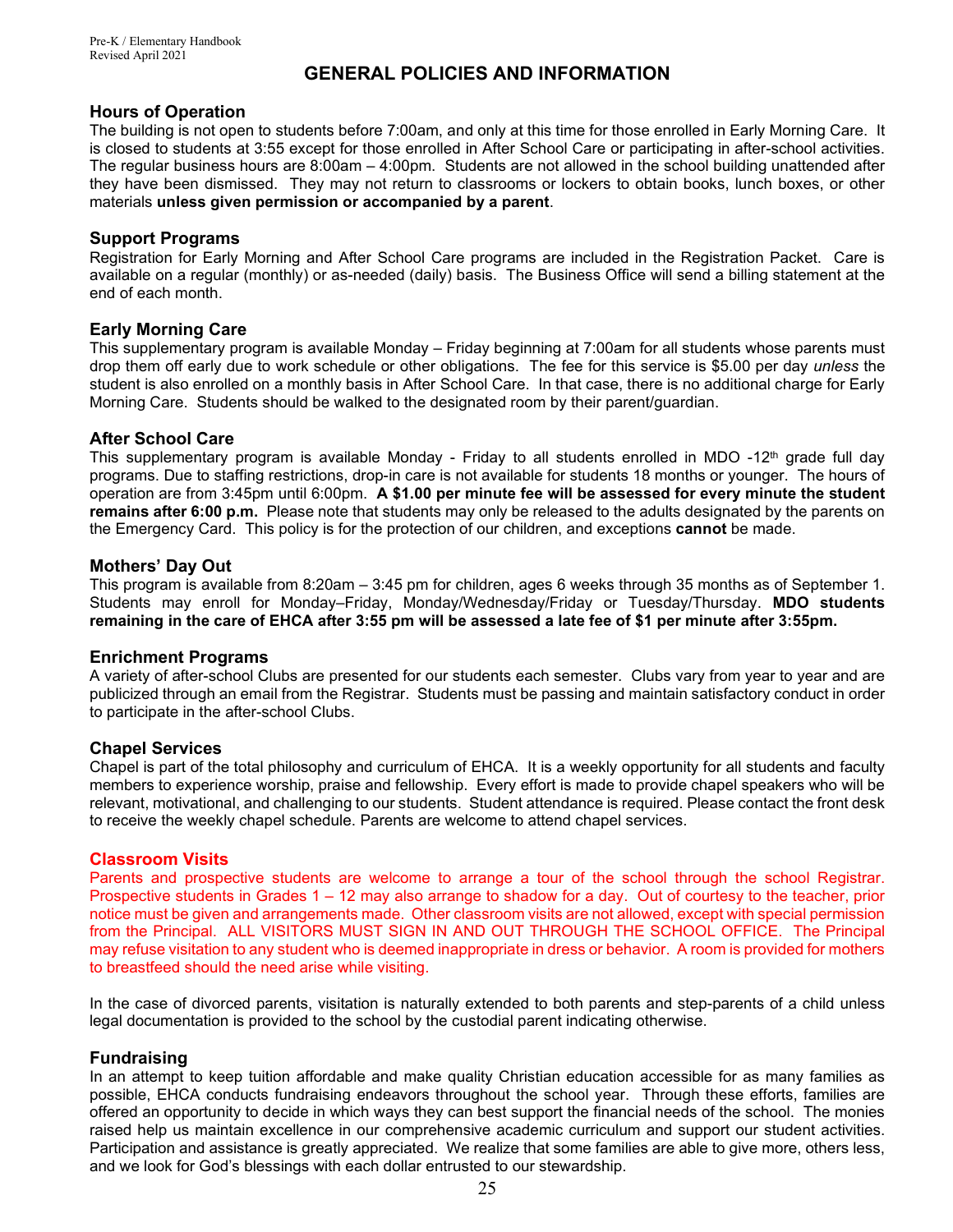## **Gifts to Teachers**

It is very meaningful for teachers and other staff members to be remembered by students and their families at Christmas, birthday, etc. Homemade items, cards, notes, and baked goods are special reminders that EHCA families appreciate the staff member's dedication and hard work. It is important, however, that no families feel pressured or obligated to give gifts to a teacher or staff member. For this reason, it is the school policy that collections for group gifts must follow these guidelines:

- 1) Donations must be voluntary and anonymous. If a class decides to present a gift from the group, there must be no indication of which students participated. No parent or student should be made to feel that a contribution is expected; and
- 2) The person in charge may not purchase or select the gift until all contributions have been received.

#### **Internet Usage**

Internet use is permitted at EHCA *with teacher supervision*. Because the Internet and computer networks/data bases are available from around the world, our practices limit Internet use to academic pursuits in accordance with our school's goals, mission statement, and Christian philosophies. Inappropriate use of the Internet will result in the student's computer use and access being terminated by the school for a length of time determined by the administration, with additional penalties as determined by the nature of the violation, including full restitution for damages to computer(s) and network(s).

Students at Eagle Heights Christian Academy should use all technology responsibly.

Students should:

- Recognize that computer equipment is valuable and therefore treat it with respect and care. Computer equipment includes central processing units, chromebooks, monitors, keyboards, mice, etc.
- Understand that copying licensed software without authorization is unlawful behavior and is not allowed.
- Use the computers at EHCA for school-related projects **only**.
- Understand that accessing the internet is permitted only under the supervision of faculty or staff and only allowed in direct relation to a class assignment or project. At no time are students permitted to access personal e-mail or any instant messaging feature while using the computer equipment at EHCA.

Failure to comply with these policies will result in disciplinary action by the teacher.

Students may use **personal electronic devices** before school if they are used responsibly. They may not be used for calls or for texting. Otherwise, they are to be used for school-related purposes only, with teacher approval. Students are **not** permitted to connect to the internet via wireless or cellular using their personal devices. The device's internet access should be turned off during the school day. Administration and faculty reserve the right to deny use of these devices in the classroom as they deem necessary.

#### **Library**

The library program is designed to complement classroom activities, encourage an appreciation of quality literature, and foster the development of library skills. Students have regular library visits, and the number of books they are allowed to check out varies with the age and responsibility level of the student. Parental assistance is needed to ensure that books are returned by the due date. *Lost or damaged books must be paid for by the student or parent***.** Report cards may be held for books that are significantly past due or in need of replacement.

#### **Lost And Found**

The school maintains a lost and found in the school office. Items considered valuable will be taken there and kept secure. Students may check the lost and found before and after school or during lunch. Items not claimed by the end of each academic semester will be donated to a charity. *EHCA strongly suggests that all clothing and personal items be marked with names or initials for easy identification.*

#### **Lunch Program**

Students should bring their lunch or make arrangements to participate in the hot lunch program. A hot lunch program is available daily at a moderate price, provided by an independent vendor. Monthly calendars are prepared and distributed in advance in order to facilitate meal planning. Lunch accounts can be set up with the Receptionist. When the balance in a lunch account gets to zero, an automated email will be sent as a reminder to replenish the account. Since lunches are provided by an independent vendor, we require that all lunch accounts be paid forward. Lunches cannot be provided for students with a negative account balance. If a student forgets to bring a lunch, the parent will be notified as early as possible. The school cannot be responsible for or expected to furnish lunch supplies.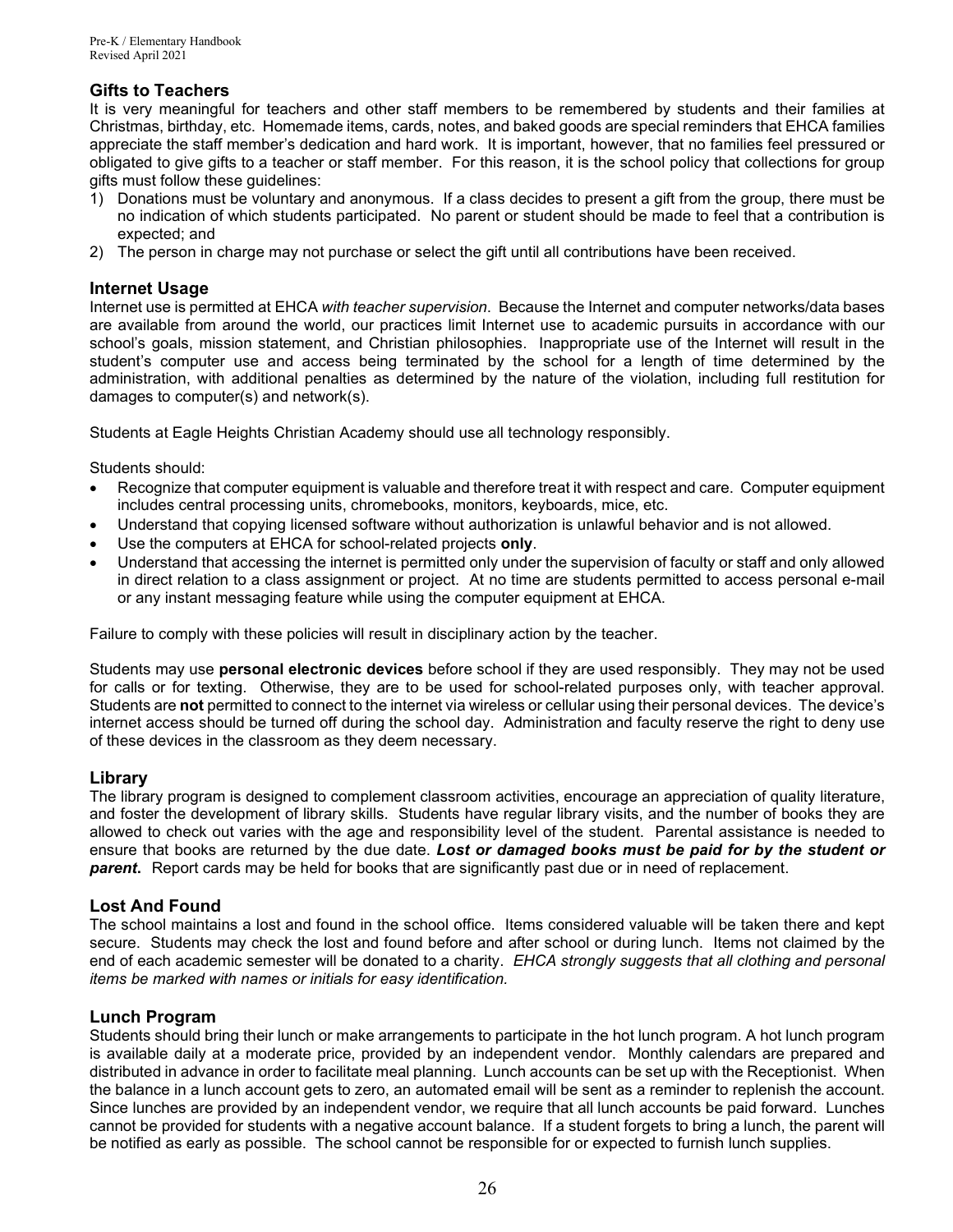Students should stay in the assigned areas during lunch times, and may leave the lunchroom only with permission from a teacher or administrator.

*If parents plan to bring lunch for their child's entire class (i.e. pizza party for birthdays, etc.), they must notify their child's teacher two weeks in advance so that proper advance notice may be given to our lunch services provider.*

#### **Lunchroom Rules:**

- 1) Students will enter the lunchroom in an orderly manner and be seated at designated tables.
- 2) Students may talk quietly during lunch, talking only to those students sitting beside or in close proximity to them.
- 3) During clean-up time, students are responsible for the area in which they ate.
- 4) Students must raise their hand for permission to be out of their seat.
- 5) After students have been reminded to use a quiet voice while eating, lunch isolation will be given to those who persist in loud talking or inappropriate behavior.

#### **Parent Communication**

*Eagle News* is the school's weekly communication with the parents. It includes details about special events, upcoming activities, calendar updates, and other pertinent information. It is located on the school's website: *eagleheights.org*. In addition, a monthly calendar will be sent home highlighting events for the upcoming month. Please take the time to read the newsletter and calendar regularly to remain "current" on EHCA. Special events and happenings are also posted on the school's Facebook page. Be sure to "like" our page on Facebook.

Parents are encouraged to monitor their child's progress and ask questions via email as needed. Parent conferences may be arranged at either the parent's or the teacher's request. Individual teachers often utilize class dojo or their protopage on the website to communicate class assignments. Students and parents will be notified at the beginning of the year as to where class assignments are posted.

#### **Telephone Usage**

School telephones are for business use only. Student use of the office telephone is limited to important or emergency calls. If a student is ill and needs to call home, he/she may do so in the clinic.

Students will not be called out of class or have class interrupted for phone calls or messages *with the exception of emergency situations*. If other emergencies require that parents be contacted during class time, the office staff must approve the phone call. Messages, lunches, books, packages, gifts, forgotten assignments, etc. will be delivered between classes, during lunch, or at the end of the day.

**Cell phones** may be carried on campus by students. Phones should be used solely for the purpose of after-school contact. Students may not use their personal cell phones to call parents during the school day, unless given permission by their teacher. The phone MUST remain in the "Off" position during school hours, and may NOT be carried on the student's person. Phones should be stored in the student's backpack, locker, or purse. Students who violate this policy will have their phones taken (returned only to a parent).

#### **Technology**

Appropriate electronic games are allowed for before and after-school use only. The school will not be responsible for loss or damage to personal technology items. The internet is to be accessed for instructional purposes only (see Internet Usage). At no time are students allowed to access the FBCP or EHCA internet without specific direction / supervision from the teacher.

#### **Textbook Care**

.

Most student textbooks are consumable and for the student's use. If a textbook is not consumable, students are not allowed to write, highlight, or mark in the textbook in any way. Lost or damaged school-owned books will be paid for by the student or parent. Students should handle all textbooks with care, including books designated as consumable. Students must label all issued textbooks with their names. Non-consumable textbooks must be covered at all times.

- A student will be charged the full replacement cost of any lost or damaged textbook.
- Final report cards will be held until all fines assessed to a student's account have been collected.

#### **Videotaping/Photographing Students**

Parents' signature on the Admission Form denotes permission for EHCA to videotape, photograph, and/or interview its students for the purpose of publicizing or promoting our school.

#### **Volunteer Opportunities**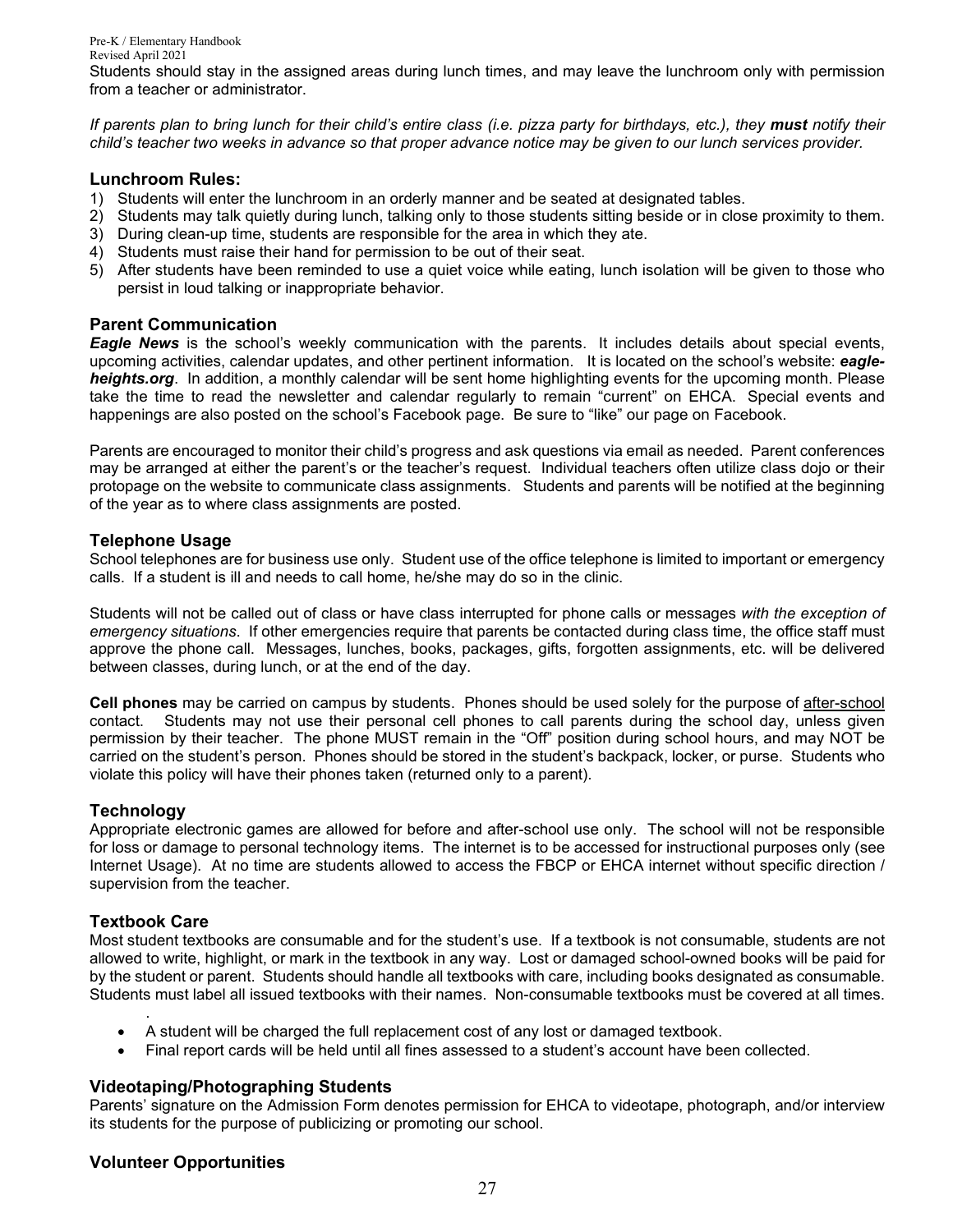Volunteers (parents, grandparents, any individuals interested in strengthening the impact of EHCA in the community) are essential in helping us to provide the best Christian Education for all of our students. If you are available and would like to become a member of our school "family," please contact the School Office. Listed below are some of the opportunities available for service:

- Lunchroom assistance
- Special events
- Co-sponsor a club or extra-curricular activity in conjunction with a teacher
- Field Trip Chaperones
- Room Parents

In the interest of safety for all of our students, volunteers will be asked to have a criminal history check.

#### **Room Parents**

At the beginning of the school year, each teacher attempts to identify one adult to serve as coordinator for field trips, class parties, service projects and fundraising endeavors. Please consider this opportunity to become more involved with your child's class. In the interest of fairness and time contingencies, it is requested that a parent be a room parent for one class only.

## **GENERAL BEHAVIOR AND RESPECT**

The behavior of each student is to be consistent with the level or his/her expected maturity. Respect must be shown at all times for all students, teachers, staff, parents, and visitors. Teachers and administrators will have complete authority at all times during the school day, in or out of the classroom, and at all on-or-off campus school functions. Students who fail to cooperate with **any** teacher in carrying out instructions, or who do not show respect for those in authority, will be subject to disciplinary action. A student's behavior will be considered in determining special awards or recognition. The use of vulgar, profane, abusive, or disrespectful language will not be tolerated at EHCA or at any school-related events or activities.

#### **Parent Responsibilities**

While the discipline of the student is ultimately the parent's responsibility, parents and teachers must fully cooperate with one another. Anything said or done to undermine the respect and confidence for either will harm the relationship and could negatively impact the child.

We ask that our parents monitor their child's exposure to detrimental influences at home. Exposure to movies, music, television, literature, language, and the internet should be carefully chosen and supervised by the parents, in accordance with Philippians 4:8 in which Paul writes, "Finally brethren, …whatsoever things are pure, whatsoever things are lovely, whatsoever things are of good repute, think only on these things."

#### **Grievance Procedure**

If a student, parent, or staff member has questions or concerns regarding the behavior of another (including disciplinary action taken by the teacher or the administration, or the policy under which an action is taken), he/she should follow the principles given in Scripture as stated below:

- 1) Go directly to the person involved and discuss the matter with the individual. (Matthew 18:15)
- 2) If the matter is not resolved in discussion with the other, take the matter to the next higher authority (Principal or other Administrator). (Matthew 18:16; Romans 13:1)
- 3) If the matter cannot be resolved at other levels, a hearing before the Academy Ministry Team may be requested. (Matthew 18:16). *The decision reached at this level is final*.

## **Cheating**

Cheating is defined as any act of deceit, trickery or fraud on an assignment or test. It includes using or copying another person's work or lending one's own work to another. It could also include, but is not limited to,

- using written notes on a test,
- giving or receiving hand signals,
- looking at another student's test/paper/work,
- allowing another student to copy one's answers.

Plagiarism is defined as using another person's original ideas or writing as one's own without giving credit to the true author.

Both cheating and plagiarism are considered stealing and will not be tolerated. Any student caught or, with verifiable reason, suspected of either of these behaviors will be subject to severe disciplinary action.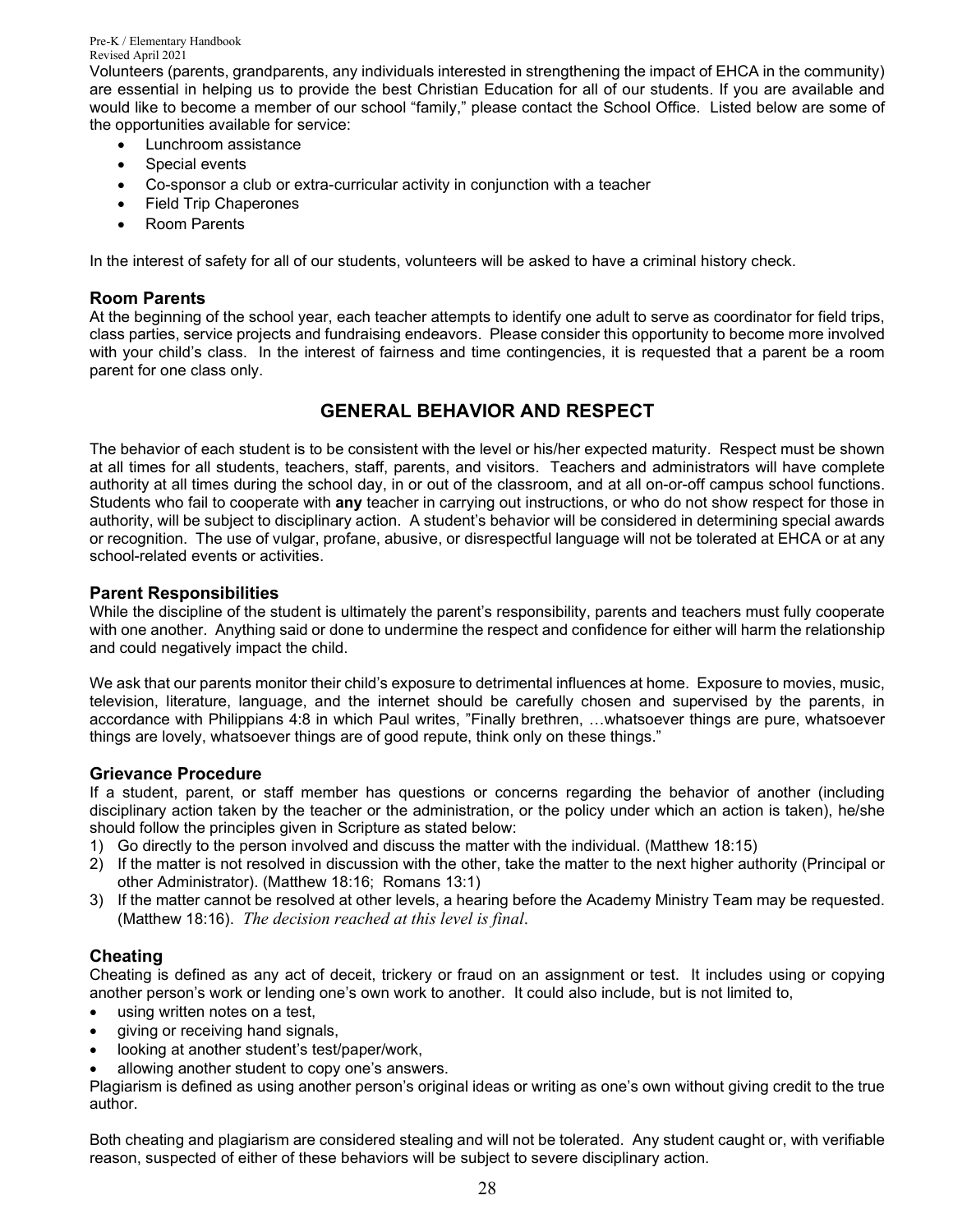## **Theft**

Students are encouraged to take great care in the responsibility for their possessions. They should not bring valuables or large sums of money to school. The school will not be responsible for lost items due to theft. Please label all students' personal belongings.

#### **Threats of Violence**

Under the Texas Penal Code, any area within 1000 feet of a child-care center or school is a gang-free zone, where criminal offenses related to organized criminal penalty are subject to a harsher penalty. EHCA has a **No Tolerance**  policy involving gangs, weapons, threats or perceived threats of violence by students. Parents should understand that the school's first responsibility is the protection of all students. The school takes this responsibility very seriously; therefore, if a student

- a) brings a weapon to school or to school-related functions, or
- b) has a weapon on his/her person,

that student will be **immediately** expelled from the school. Parents are advised that the school **will**

- a) contact local law enforcement and/or other appropriate authorities, and
- b) document in the student's permanent file the reason for the expulsion.

Possession includes, but is not limited to, having a weapon in a book bag/backpack, purse, or vehicle.

If the school determines that a threat of violence is *credible* and *specific* (i.e., directed toward a particular student or staff member), the administration will also report said threat to the "target" of the threat, and, in addition, to the appropriate authorities. For purposes of this policy, *credible* means "a reasonable belief or suspicion that the threat was or may be genuine/valid," or that the student was or might be capable of carrying out the threat.

For those circumstances in which the school determines that the threat is/was not *credible*, the student(s) involved will be subject to disciplinary action. This includes all cases in which the student was "just joking" or was "not serious." If circumstances warrant, the school may conduct further investigation, and, if deemed necessary, require assistance from a Christian counselor or other recommended professional. In this case, continued attendance at EHCA will be contingent upon the outcomes and recommendations of the above-named service provider(s) and the school administration.

#### **Student Harassment Policy**

Harassment is a behavior that is inappropriate, demeaning, offensive, or unwanted and is defined as any behavior received by a person that creates an intimidating environment. Typically, it is repeated over time. Harassment may be in response to an individual's race, religion, physical or mental disability, ethnic origin or nationality, or political belief. It can take many forms, such as hitting or punching (physical); teasing or name-calling (verbal); intimidation using gestures or social exclusion (nonverbal or emotional); sexual harassment; and sending insulting messages by e-mail/texting/social media (cyberbullying).

EHCA is committed to maintaining an environment in which all individuals treat each other with dignity and respect. The school is prepared to take action to prevent and correct any violations of this policy. Students who feel that they have been subjected to any conduct/behavior of a harassing nature are encouraged to promptly report the matter to a school official. *All complaints will be promptly investigated. If it is determined that harassment of any type is occurring, the student will be subject to disciplinary action. Continued harassment after being warned will not be tolerated.*

#### **Child Protection Policy**

When a school employee knows of or suspects abuse or neglect of an EHCA student, he/she is obligated to report it to the proper authorities. This is the case whether the suspected abuse or neglect occurs on or off the school premises. When child abuse is suspected, the procedure below will be followed:

- 1) The knowledge or suspicion shall be reported immediately to an administrator and the school first aid assistant.
- 2) If necessary, the first aid assistant will examine the student and document findings. An administrator will meet with the involved parties to discuss findings in order to determine a course of action.
- 3) The administrator or first aid assistant shall immediately report what is known to Child's Protective Service (CPS) or other appropriate agency. NOTE: WE ARE NOT REQUIRED TO NOTIFY PARENTS / GUARDIANS WHEN THIS ACTION IS TAKEN.
- 4) School officials will cooperate to the extent required by the state agency.
- 5) Strictest confidence will be maintained. **\*To report Child Abuse, please call the 24 hour hotline at 1-800-252-5400.**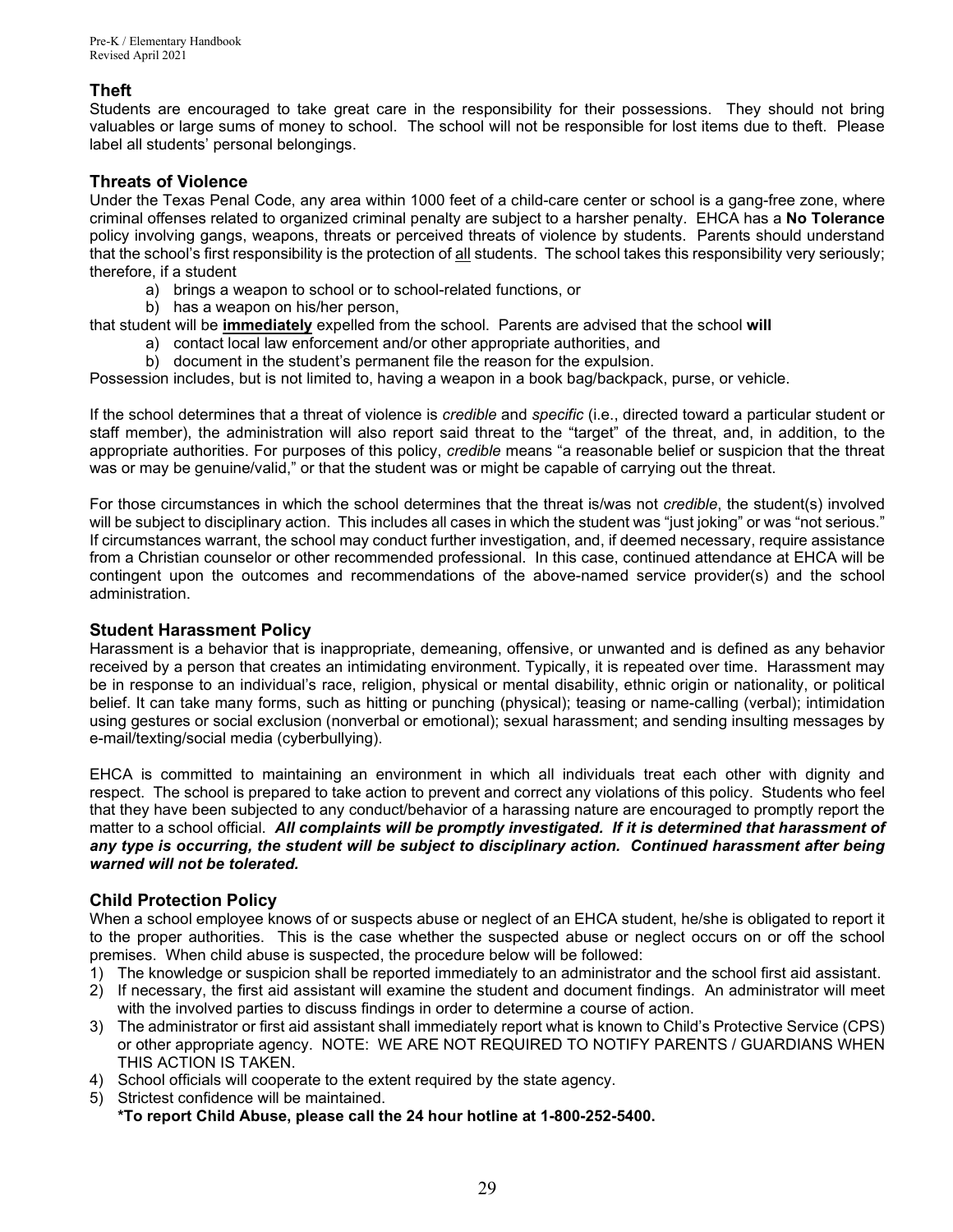## **DISCIPLINE**

#### **Philosophy and Guiding Principles of Disciplining**

A high standard of conduct is required of each student at EHCA for the purpose of maintaining order and building Christ-like character.

I Timothy 1:5 states, "the goal of instruction is love." We want to teach and exhort students to love God and obey Him out of that love. It is our desire to see our students learn to love others with the selflessness of Christ.

Discipline is inseparably linked with the process of discipleship. The goal of our disciplinary procedures is to teach personal responsibility for one's actions, obedience to authority, and dependence on God and His Word. The purpose is to teach and maintain order—not to punish. The Biblical model we follow is II Timothy 3:16: "All scripture is given by inspiration of God and is profitable for doctrine, reproof, correction and instruction in righteousness."

That Jesus Christ is Lord is a foundational principle at EHCA. Christ has ruled directly through His Word and a personal relationship with us, and indirectly through parents and teachers in the life of a student. The Lord places children under the authority of their parents and gives parents responsibility for educating them. We ask that parents recognize the school's authority over the children during the time they are under our supervision.

#### **Biblical Guidelines for Student Management**

#### **Respect Authority**

"Everyone must submit himself to the governing authorities, for there is no authority except that which God has established. God has established the authorities that exist. Consequently, he who rebels against the authority is rebelling against what God has instituted, and those who do so will bring judgment on themselves. For rules hold not terror to those who do wrong. Do you want to be free from fear of the one in authority? Then do what is right, and he will commend you. For he is God's servant to do you good." Romans 13: 1-4

#### **Be an Example**

"Don't let anyone look down on you because you are young, but set an example for the believers in speech, in life, in love, in faith, and in purity." I Timothy 4:12

#### **Seek Excellence**

"I can do all things through Christ who strengthens me." Philippians 4:13

#### **Be Honest**

"Providing for honest things not only in the sight of the Lord, but also in the sight of man" II Corinthians 8:21

#### **Be Truthful**

"Therefore each of you must put off falsehood and speak truthfully to his neighbor, for we are all members of one body." Ephesians 4:25

#### **Practice Clean Speech**

"Do not let any unwholesome talk come out of your mouth, but only what is helpful for building others up according to their needs, that it may benefit those who listen." Ephesians 4:29

#### **Reflect Jesus**

"Finally, brethren, whatever is true, whatever is noble, whatever is right, whatever is pure, whatever is admirable—if anything is excellent or praiseworthy—think about such things." Philippians 4:8

## **STUDENT CODE OF CONDUCT**

#### **Honor Code**

The Honor Code at Eagle Heights Christian Academy is based on strict, personal honesty and integrity. This system assures that each student will fulfill his/her role in the school with confidence and self-respect. Lying, cheating, stealing, or failing to report known offenders constitutes violation of the Honor Code.

#### **General Rules of Conduct**

The following rules are presented to the students at EHCA and reinforced at all times:

- 1) Students must attend all classes daily and be on time.
- 2) Students must be dressed properly, according to the Standardized Dress Code.
- 3) Students are expected to be prepared for each class with appropriate materials and assignments and to turn **all** work in on time.
- 4) Students must not leave the school property without permission of the principal unless they are with teachers, parents, or guardians.
- 5) Students are expected to exhibit an attitude of respect toward **all** individuals and property **at all times**.
- 6) Students should always speak in such a way as to lift up others (Eph. 4:29).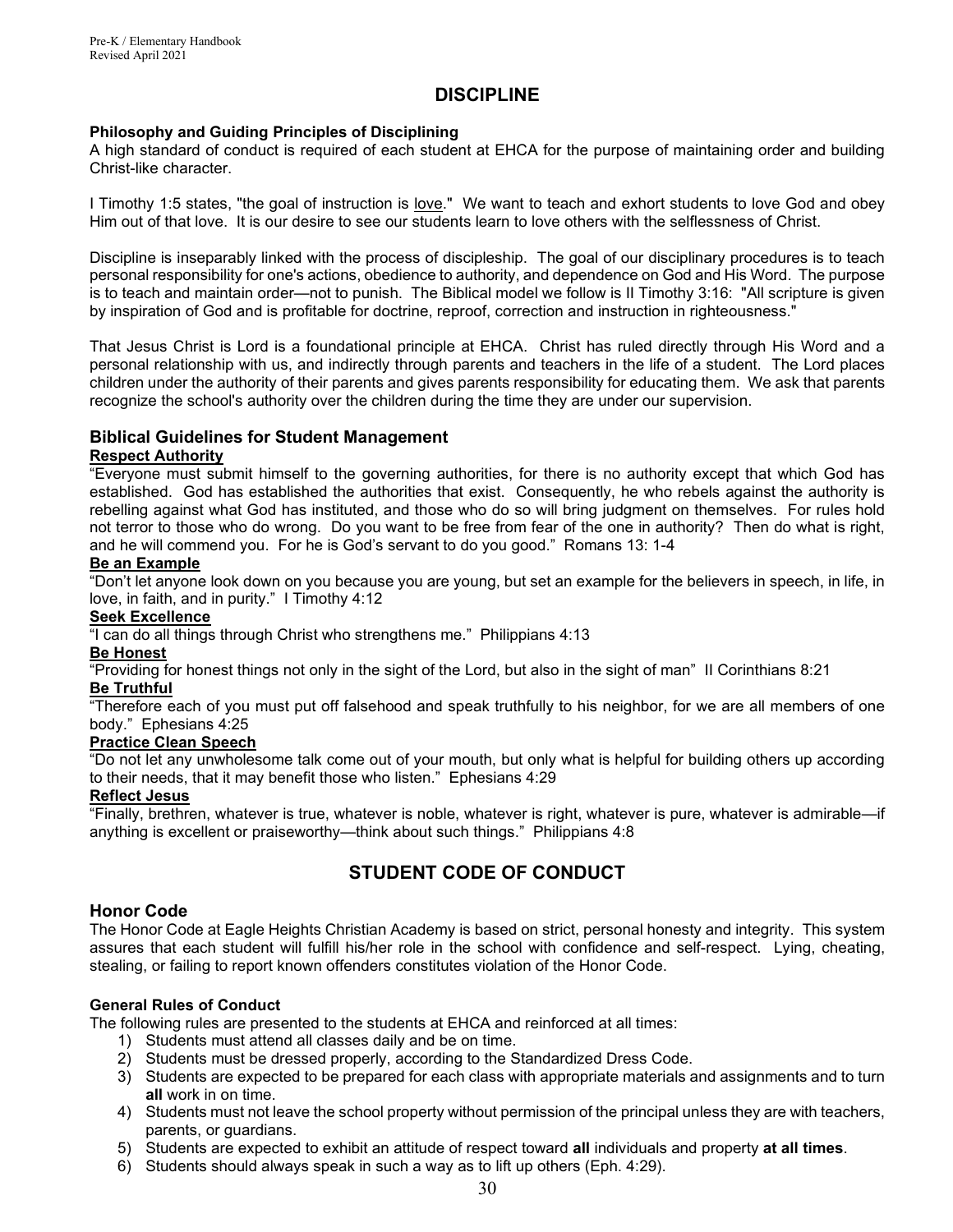- 7) Students should bring only teacher-required materials and supplies, and approved personal items to school.
- 8) Students are expected to obey **all** rules.
- 9) Students must refrain from conduct which disparages the biblical view of sexual morality both on and off campus. This includes refraining from engaging in sexual activity or sexual harassment; viewing or condoning pornography; and claiming bisexuality, homosexuality, or transgender identity.

## **Acceptable vs. Unacceptable Behavior**

To guarantee a good social and educational climate, it is important for students to understand that acceptable standards of behavior will be expected at all times. **Discipline will be administered when any individual's actions interfere with the right of the teachers to teach and students to learn.** Students are reminded that any faculty or staff member in the school has the right to correct unruly individuals at any place and at any time.

The following are some examples of student behavior which violate school policy when they occur at school or during school-related activities. This list is not intended to be all–inclusive. Students may be disciplined, suspended, or dismissed from school for any of the following:

- The possession, transmission, and/or use of tobacco, drugs, alcohol, knives, fireworks, firearms (or any item that is used as a weapon)
- Insolence, disrespect, insubordination, or defiance
- The use of improper language
- Fighting
- Inappropriate displays of affection
- Rowdy behavior: running, pushing, shoving, yelling, throwing objects
- Leaving a classroom or leaving the school campus without permission
- Class tardiness or truancy
- Threatening, intimidating, or causing bodily harm to any person
- Repeated classroom disruptions
- **Forgery**
- **Cheating**
- Destruction of property
- Failure to correct inappropriate conduct after repeated warnings

#### **Public Display of Affection**

In its desire to provide a learning environment for all students which is both safe and spiritually wholesome, EHCA does not allow public display of affection among students. This specifically applies to heterosexual (boy-girl) relationships on school property or at school-sanctioned events.

Public display of affection is defined as physical contact including but not limited to holding hands, embracing, leaning on, or walking arm-in-arm.

## **Off-Campus Conduct**

Students of EHCA represent their school, their parents, and their Lord at all times. Therefore, there are certain guidelines that go beyond the school setting.

The following actions constitute serious breaches of conduct and make the student subject to disciplinary review and possible action, including expulsion, even if the event occurred away from school. This list is not intended to be allinclusive:

- Stealing or shoplifting
- Use of alcoholic beverages
- Sexual immorality, sexual harassment
- Claiming a bisexual, homosexual or transgender identity
- Smoking or possession of cigarettes
- Possession or use of illegal drugs
- Vandalism
- Malicious prank against a school representative (e.g. teacher, coach, administrator)
- Involvement in a felony crime
- Involvement in the occult
- Inappropriate dress at school functions
- Gang-related activity
- Bullying and/or Cyber Bullying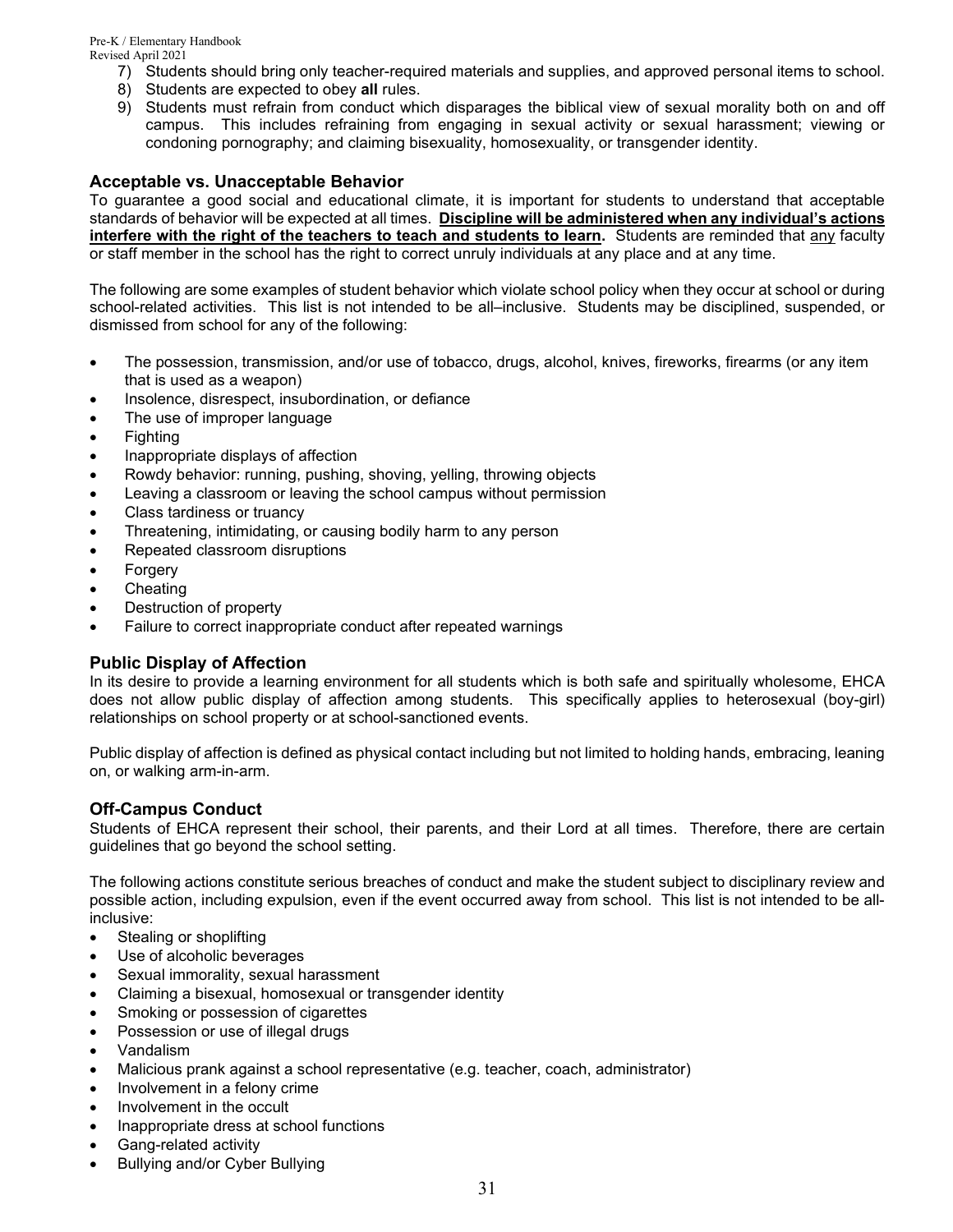• Vulgar, suggestive, or otherwise inappropriate behavior or posting (pictures and/or comments) on social media.

#### **Consequences of Unacceptable Behavior**

The Discipline Report Form is used for reporting minor classroom infractions such as excessive talking, failure to follow classroom procedures, minor classroom disruptions, etc. These reports are filed only after sufficient warning has been given to the student and/or for obvious non-compliance to expected school conduct (e.g., no running in the building, etc.). Reports will be signed by the principal and issued to the student by the teacher. They are used as a form of communication to the parents. Signed Discipline Reports are to be returned to the homeroom teacher *on the day following issuance*. Continued behavior that results in the need for additional Discipline Reports will constitute cause for a conference between parents, the teacher(s), and the principal to discuss further disciplinary action.

#### **Steps in Discipline**

The disciplinary response chosen should be the least aggressive response adequate to correct the undesirable behavior. The following actions constitute acceptable responses to inappropriate behavior by students at EHCA. The options are listed in order of seriousness and are generally followed in this order:

- 1) Counseling, praying with and warning students regarding their actions and attitudes
- 2) Correction of the behavior in keeping with the offense, as well as the age and maturity level of the student(s) involved. This may include
	- a verbal reprimand,
	- re-direction,
	- time-out,
	- loss of privilege,
	- isolation from peers,
	- removal from class
	- correspondence with parents
- 3) Student referred to the principal for corrective action and/or parent conference
- 4) When **Detention** is deemed appropriate, the following procedure will be used:
	- lunch or after-school detention will be served the following day unless prior arrangements are made;
	- a Student Discipline Form will be sent home with the pertinent information. It **must** be signed and returned to the school the following day.
- 5) In-School Suspension

The following specific provisions shall apply for **In-School Suspension**:

- Student will be placed in a designated area assigned by the administration and assignments and work will be brought to the student.
- Academic work will be required to be completed and tests will be made up at the teacher's convenience within the period of time established by the Teacher/Administration at the time of the suspension.
- Parents will be notified the day the student is suspended/removed from class.
- The term of the In-School Suspension will not exceed five consecutive school days.
- 6) Out-of-School Suspension

A student may be suspended for a period of one (1) to five (5) days at the discretion of the Principal. An unexcused absence is issued for each day a student is on Suspension. All classroom work missed must be completed and turned in the day the student returns to school. Arrangements for make-up tests will be made with the individual teacher.

Grounds for suspension may include:

- **Insubordination**
- Disorderly conduct
- Persistent violation of rules and regulations
- Repeated truancy
- Repeated inappropriate conduct
- Repeated failure to follow teacher directions or repeated work refusal
- Infliction of physical harm to any student or employee
- Use of profane and/or abusive language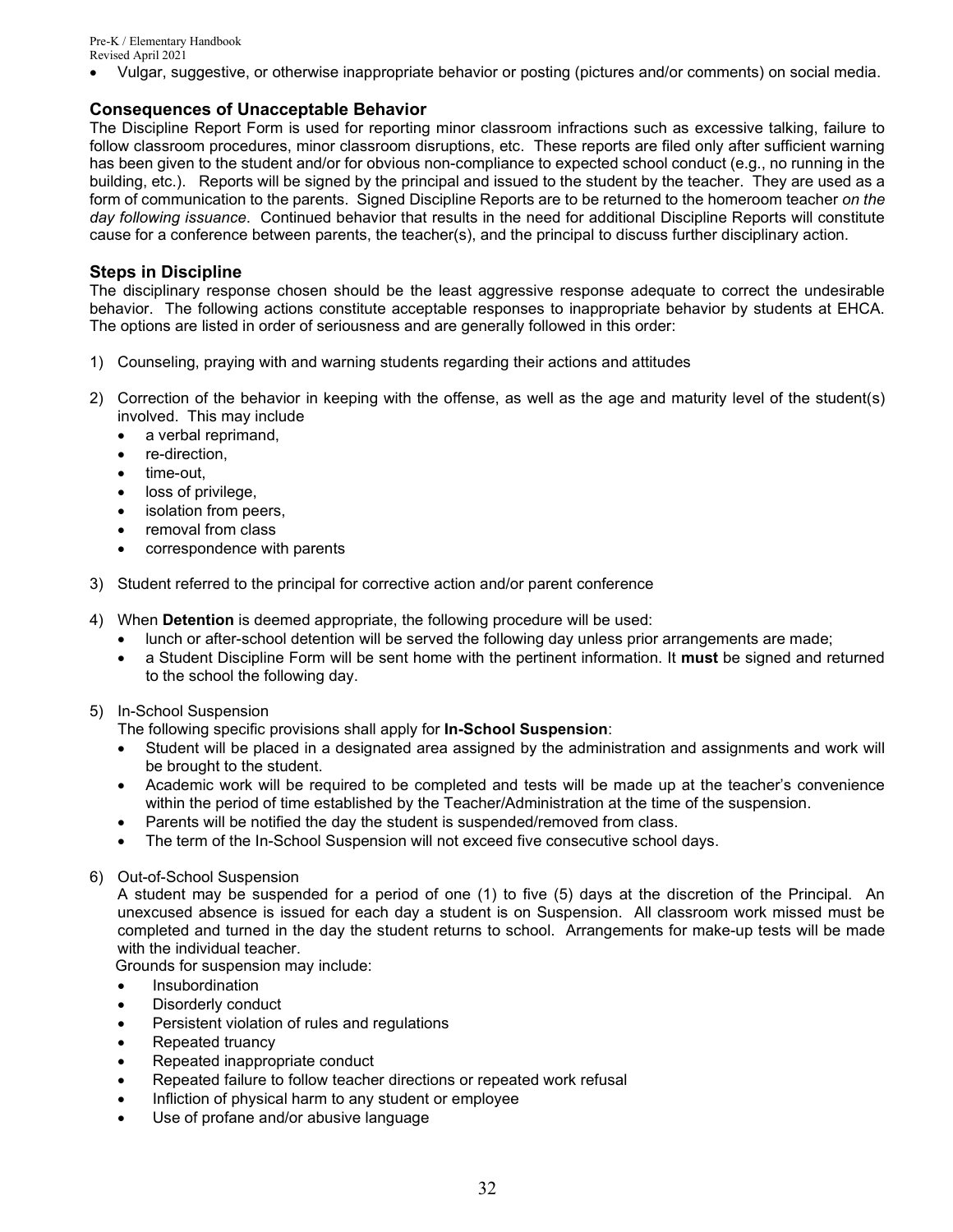- Intentional damage or destruction of school property
- Commission of any act that is disruptive to the best interest of the school
- Other serious infractions deemed appropriate by the administration **Suspension may only be assigned by the Principal.**

#### 7) Disciplinary Probation

A student placed on Disciplinary Probation is in imminent danger of losing the right to remain at EHCA. In addition, any behavior so unsatisfactory will cause the student to forfeit any class office or position of importance in any school-related organization. A student placed on Disciplinary Probation will not represent the school in any contest, competition, or performance; belong to any athletic team; receive any honors; or be granted any privileges.

When a student is placed on Probation, the principal will notify the parents immediately. A written explanation of the details of the Probation will be signed by the parents and placed in the student's permanent file. The administrators and other appropriate staff members will review the evidence at the end of the assigned probationary period (a minimum of three (3) weeks) to determine whether sufficient improvement has been made to lift the status. At any time, the Principal may disenroll the student if the behavior is deemed unacceptable. **ANY STUDENT WHO IS ON DISCIPLINARY PROBATION FOR TWELVE (12) WEEKS DURING ONE ACADEMIC YEAR IS SUBJECT TO DISMISSAL FROM EHCA AND MAY NOT BE ALLOWED TO RE-ENROLL FOR THE FOLLOWING YEAR.**

8) Expulsion

If extensive documented attempts to correct a student's behavior have failed, if the misbehavior persists, or if the offense is so serious as to warrant EHCA's most drastic sanction, then the Principal may expel the student. The following serious offenses are potential grounds for expulsion:

- Defiance or direct confrontation with school authorities
- A second out-of-school suspension
- Failure to comply with the terms of disciplinary probation
- Failure to improve after repeated disciplinary warnings
- Repeated failure to follow teacher directions or repeated work refusal
- Repeated instances of stealing, cheating, or other serious moral offenses.
- Activities outside the school which call for police intervention
- Assault of a teacher or other individual
- Intentional destruction of school/church property
- Possessing, delivering, or using any firearm, explosive, knife, or other weapon while on school premises or while in attendance at any school-related activity or event
- Possessing, delivering, using, or being under the influence of any alcoholic beverage; controlled substance or dangerous drug; abusable glue, paint, or other chemical substance; any mood-changing, mind-altering, or behavior-altering drugs while on school premised or while in attendance at any school-related activity or event
- Any off-campus misconduct seriously detrimental to the reputation and Christian witness of the school

Any expulsion is effective for the remainder of the school year in which the offense occurred. An expelled student may or may not be eligible for re-admission to EHCA the following school year, depending upon whether reconciliation is evident. References may be requested from family members, pastors, and/or other individuals or professionals before re-admittance is granted. The Academy Ministry Team makes the final determination in such cases. Refund of fees and tuition paid for the month in which expulsion occurs **will not** be given.

## **STANDARDIZED DRESS CODE**

## **Dress Code for PreK3 ~ PreK4**

In an effort to maintain an acceptable student appearance while eliminating competition, fads in clothing and unnecessary classroom distractions, Eagle Heights Christian Academy and the Academy Ministry Team have established the Dress Code outlined below. We also believe that this type of dress contributes to the overall identity of our school. It is the responsibility of each student, with the cooperation of the parent(s)/guardian(s), to comply with the Dress Code on a daily basis.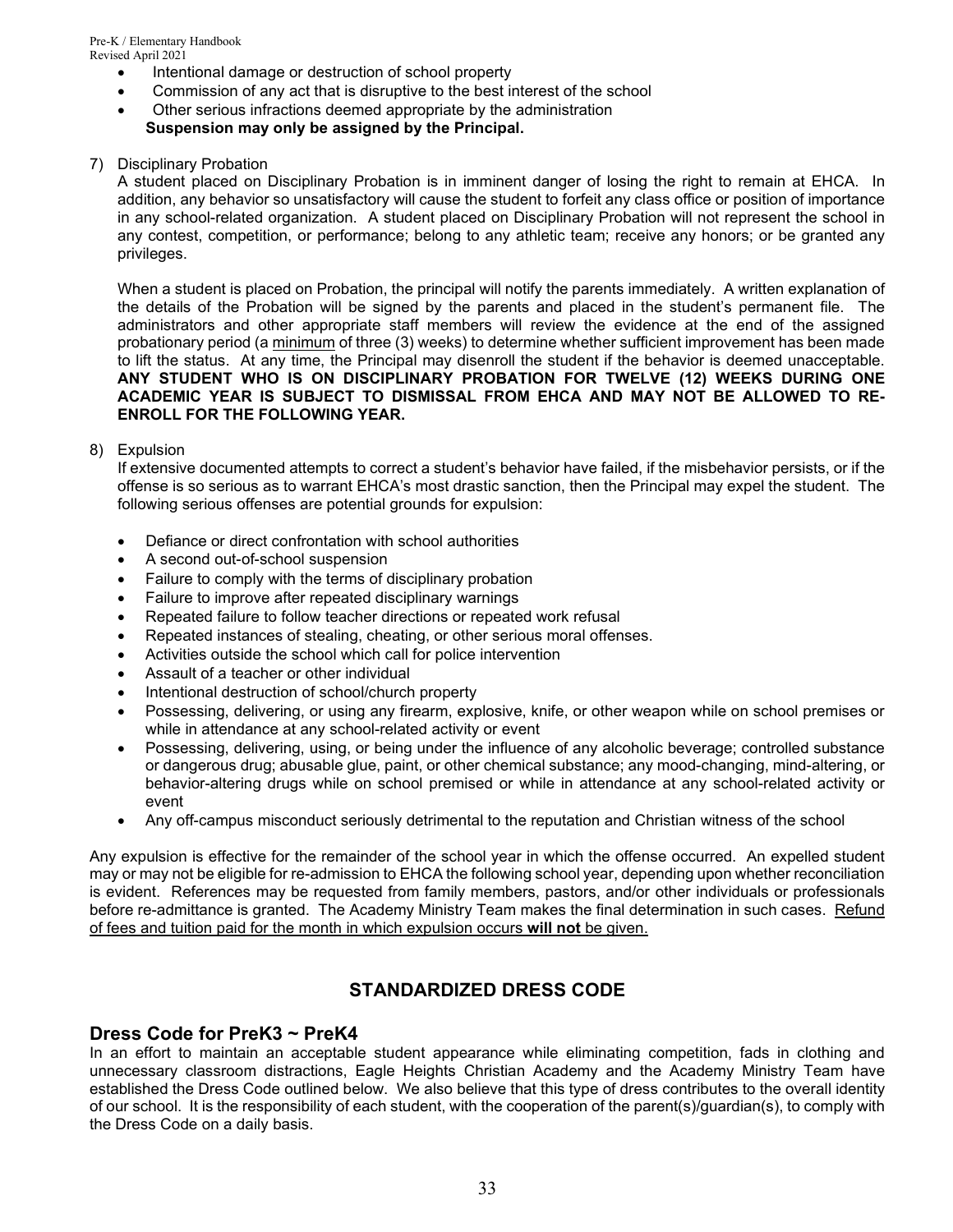**Shirts & Blouses** – Long or short sleeved with collars; must be a solid color.

**Slacks** – Standard, tailored style; may be full or Capri length and must fit appropriately at waist; must be solid in Khaki/Tan, Brown, Grey, Navy, Denim or Black. *No overalls, hip-huggers, bell-bottoms or low-rise styles. No sweat pants, stretch (lycra), athletic pants or other tight-fitting garments.*

**Shorts** – Standard, tailored style; must fit appropriately at the waist and be no shorter than 4 inches above the top of the knee; must be solid color in Khaki/Tan, Brown, Grey, Navy, Denim or Black. *No overalls, hip-huggers, bike shorts, stretch (lycra), laced, athletic, sweat shorts or other tight-fitting garments.*

**Skirts and Jumpers** – Standard, tailored style; polo style dresses are acceptable; must fit appropriately at waist and be no shorter than 4 inches above the top of the knee; must be solid color in Khaki/Tan, Brown, Grey, Navy, Denim or Black; must be appropriate material (tulle (mesh/netting) fabric may not be worn); *it is strongly recommended that tights or shorts be worn under skirts and jumpers*.

**Skorts** – Standard, tailored style; must fit appropriately at waist and be no shorter than 4 inches above the top of the knee; must be solid color in Khaki/Tan, Brown, Grey, Navy, Denim or Black.

#### **Boys Dress Code**

**Shirts** – Long or short sleeved with collars (polo or oxford style); must be a solid color.

**Slacks** – Standard, tailored style; must fit appropriately at waist, must be solid color in Khaki/Tan, Brown, Grey, Navy, Denim or Black. *No overalls, hip-huggers, bell-bottoms or low-rise styles. No sweat pants, stretch (lycra), athletic pants or other tight-fitting garments.*

**Shorts** - Standard, tailored style; must fit appropriately at the waist and be no shorter than 4 inches above the top of the knee; must be solid color in Khaki/Tan, Brown, Grey, Navy, Denim or Black. *No overalls, hip-huggers, bike shorts, stretch (lycra), laced, athletic, sweat shorts or other tight-fitting garments.*

#### **General Requirements**

**Sweaters, Sweatshirts, Jackets and Coats** – Must be a solid school color with no writing (small logo is acceptable); must fit appropriately; sweaters, sweatshirts, and light jackets may be worn in the classrooms only if temperature necessitates.

#### **Shoes and Socks**

**Shoes** – must have non-marking soles and be comfortable for walking, climbing stairs, and exercise; shoes without characters are preferred; shoes must have backs; no open-toed or sandal styles are permitted.

**Socks/Tights/Leggings** – should be a solid color (white, red, navy khaki/tan or black).

**Bookbags/Backpacks** – will be provided by ECHA. PreK 3 and PreK 4 students use an EHCA tote bag that is provided by the school.

#### **Hair and Hats**

**Hair** – must be clean and neatly groomed; it may not be dyed, highlighted, tipped, streaked or colored in any shade other than a naturally occurring hair color; boys' hair must be above the eyebrows and above the shirt collar.

**Hats/Headbands/Hoods** – Hats may not be worn inside the building, except on specified theme days. They may have no offensively themed logos or characters; they may not be decorated with any symbols that depict violence, sexuality, the occult, drugs, alcohol or tobacco products, music/musical groups other than the Christian genre. Students are also not allowed to wear hoods inside the building.Boys may not wear headbands. Girls' hairbands should not be "costume-themed" (ears, horns, etc.).

**Jewelry** – Boys may **not** wear ear jewelry. Body piercings of any kind (other than ear lobes for girls) are not permitted at EHCA. Girls may have no more than two (2) pieces of jewelry per ear lobe. All loose jewelry should be removed during P.E. classes. *All jewelry is subject to the Principal's approval.*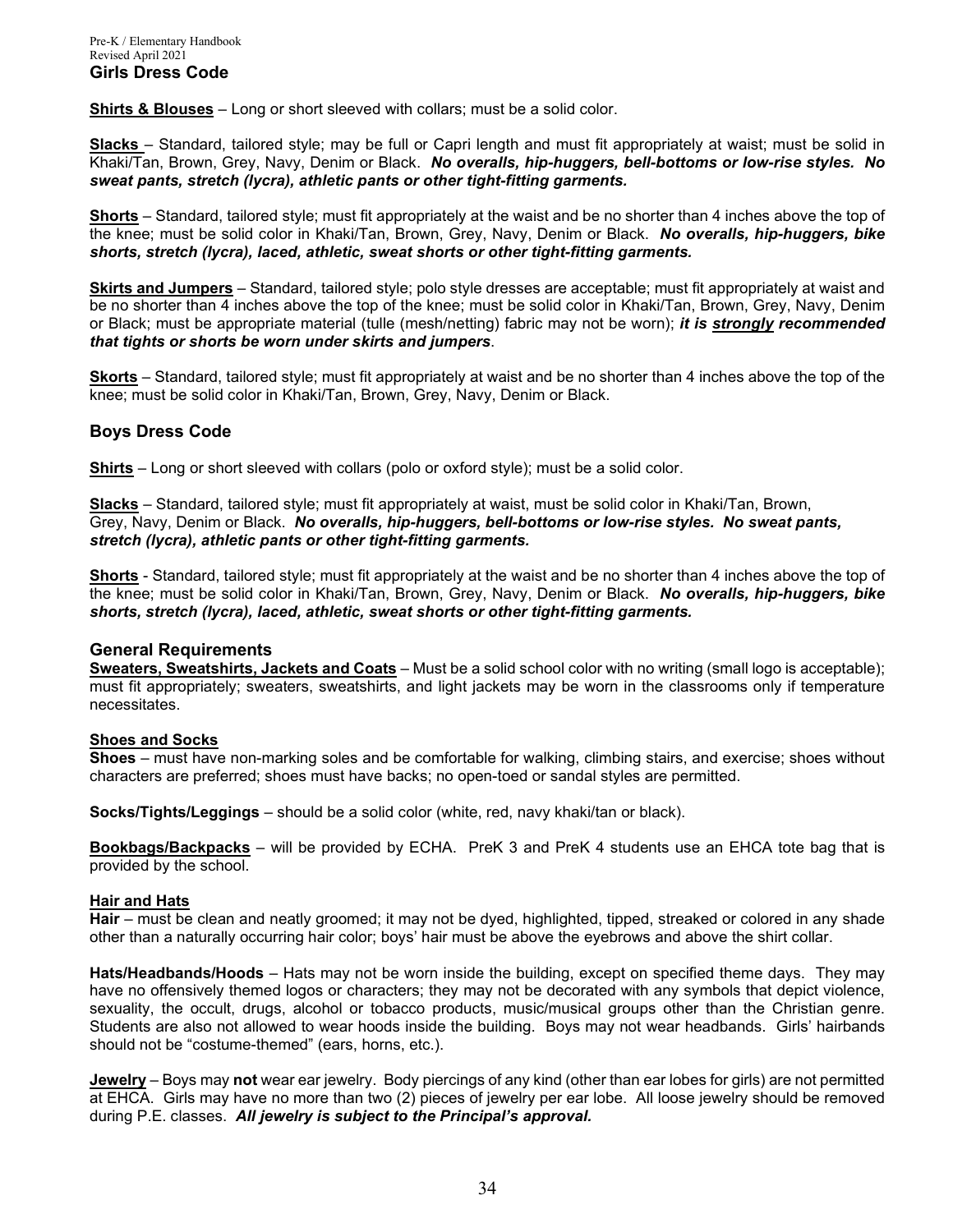**Make-Up and Tattoos** – Nail polish may be worn by girls only, must be neatly applied and may be of any solid color **except** black. Make-up may **not** be worn. No glitter. Tattoos of any kind must not be visible in any campus dress including P.E.

**Chapel Dress** – All students are required to wear White shirts/blouses and black/navy slacks (boys) or black/navy skirts/jumpers/slacks (girls) for Chapel services. (See corresponding subsection under the General Policies and Information section of the Parent Handbook for specific information regarding days and times.)

**Field Trip Dress** – Unless otherwise instructed by the teacher, students should wear their EHCA Spirit shirt and appropriate slacks, skirts, or shorts on field trips.

All clothing must be appropriately sized for the student. Oversized, baggy, excessively tight, torn or tattered clothing of any kind will not be permitted either on campus or at any school-related activities or functions.

The Principal's decision **will be final** in all matters pertaining to interpretation of the Dress Code.

## **Dress Code for Kinder through Grade 6**

In an effort to maintain an acceptable student appearance while eliminating competition, fads in clothing and unnecessary classroom distractions, Eagle Heights Christian Academy ("EHCA") and the Academy Ministry Team have established the Dress Code outlined below. We also believe that this type of dress contributes to the overall identity of our school. It is the responsibility of each student, with the cooperation of the parent(s)/guardian(s), to comply with the Dress Code on a daily basis

#### **Girls Dress Code**

**Shirts & Blouses** – Long or short sleeved with collars or turtleneck; must be a solid color. No midriffs exposed and no longer than hip length.

**Slacks** – May be full or Capri length and must fit appropriately at waist; must be solid color in Khaki/Tan, Brown, Grey, Navy or Black. *No overalls, hip-huggers, bell-bottoms or low-rise styles. No sweat pants, stretch (lycra), athletic pants, or other tight-fitting garments. "Skinny-jeans" styled pants may not be worn.*

**Shorts** – Must fit appropriately at the waist and be no shorter than 2 inches above the top of the knee; must be solid color in Khaki/Tan, Brown, Grey, Navy or Black. *No overalls, hip-huggers, bike shorts, stretch (lycra), laced, athletic, sweat shorts or other tight-fitting garments.*

**Skirts and Jumpers** – Must fit appropriately at waist and be no shorter than 2 inches above the top of the knee; polo style dresses are acceptable; must be solid color in Khaki/Tan, Brown, Grey, Navy or Black; must be appropriate material (tulle (mesh/netting) fabric may not be worn); *it is strongly recommended that shorts be worn under skirts and jumpers*.

**Skorts** – Must fit appropriately at waist and be no shorter than 2 inches above the top of the knee; must be solid color in Khaki/Tan, Brown, Grey, Navy or Black.

#### **Boys Dress Code**

**Shirts** – Long or short sleeved with collars or turtleneck; must be a solid color. Must be appropriately sized and no longer than hip length.

**Slacks** – Must fit appropriately at waist, must be solid color in Khaki/Tan, Brown, Grey, Navy or Black. *No overalls, hip-huggers, bell-bottoms or low-rise styles. No sweat pants, stretch (lycra), athletic pants, or other tightfitting garments. "Skinny-jeans" styled pants may not be worn.*

**Shorts** - Must fit appropriately at the waist and be no shorter than 2 inches above the top of the knee; must be solid color in Khaki/Tan, Navy, Brown, Grey, or Black. *No overalls, hip-huggers, bike shorts, stretch (lycra), laced, athletic, sweat shorts or other tight-fitting garments.*

#### **General Requirements**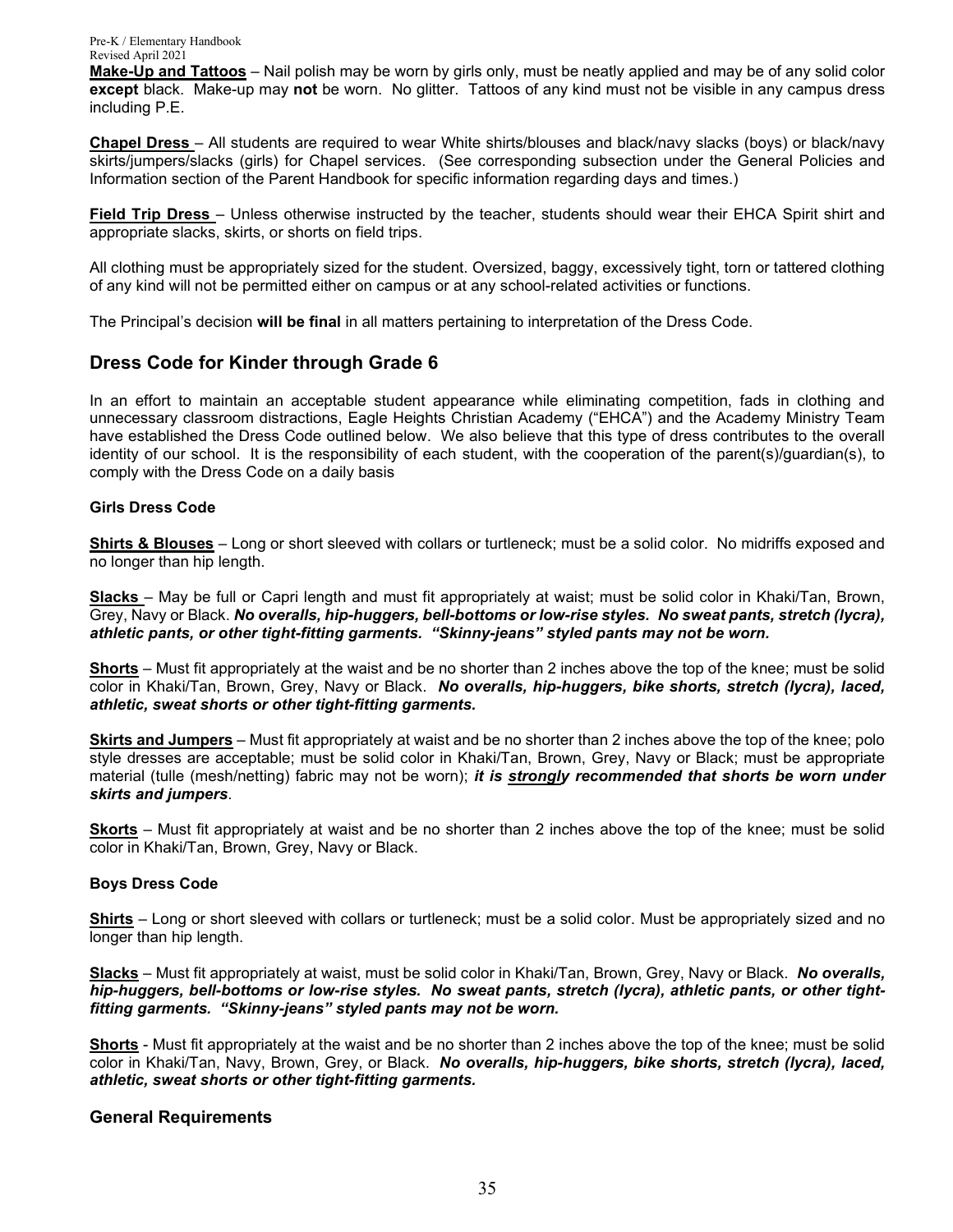**Sweaters, Sweatshirts, Jackets and Coats** – Must be a solid color with no writing (small logo is acceptable); must fit appropriately; sweaters, sweatshirts, and light jackets may be worn in the classrooms if temperature necessitates.

#### **Shoes and Socks**

**Shoes** – must be comfortable for walking, climbing stairs, and exercise; shoes without characters are preferred; shoes must have backs; no open-toed or sandal styles are permitted.

**Socks/Tights/Leggings** – should be a solid color (white, red, navy khaki/tan or black).

**Bookbags/Backpacks** – should have no offensively themed logos or characters; they may **not** be decorated with any symbols that depict violence, sexuality, the occult, drugs, alcohol or tobacco products, music/musical groups other than the Christian genre, etc. *Kindergarten students will be provided an EHCA tote bag.*

#### **Hair and Hats**

**Hair** – must be clean and neatly groomed; distracting styles are not permitted (i.e. mohawk, spiked, etc.); it may **not** be dyed, highlighted, tipped, streaked or colored in any shade other than a naturally occurring hair color; boys' hair must be above the eyebrows and above the shirt collar. Hair must not obstruct vision.

**Hats/Headbands/Hoods** – Hats may **not** be worn inside the building, except on specified "theme" days. On those occasions, they may have no offensively themed logos or characters; they may **not** be decorated with any symbols that depict violence, sexuality, the occult, drugs, alcohol or tobacco products, music/musical groups other than the Christian genre. Boys may not wear headbands. Girls' hairbands should not be "costume-themed" (ears, horns, etc.).

**Undergarments**- appropriate undergarments must be worn at all times.

**Jewelry** – Boys may **not** wear ear jewelry. Body piercings of any kind (other than ear lobes for girls) are not permitted at EHCA. Girls may have no more than two (2) pieces of jewelry per ear lobe. All jewelry should be removed during P.E. classes. *All jewelry is subject to the Principal's approval.*

**Make-Up and Tattoos** – Nail polish may be worn by girls only, must be neatly applied and may be of any solid color **except** black. Make-up may **not** be worn. No glitter. Tattoos of any kind must not be visible in any campus dress including P.E.

**Physical Education** – Students in grades 5-6 need to have special clothing for PE. Gray athletic t-shirts or EHCA spirit t-shirts and athletic shorts (Navy or Black) are required for PE and are to be worn during PE only. Shorts must fit appropriately and be no shorter than 2 inches above the top of the knee. Acceptable alternatives for girls are long spandex shorts or leggings worn underneath the shorts, boys' basketball shorts and solid color sweatpants. All P.E. clothes should be clearly marked with the student's name. All grades K-6 must have athletic shoes for PE. Shoes must be tied securely. **ALL PE CLOTHES SHOULD BE CLEARLY MARKED WITH THE STUDENT'S NAME.**

**Chapel Dress** – All students are required to wear white shirts/blouses. Girls must wear black/navy skirts, gauchos, jumpers, or slacks for Chapel services. Boys must wear navy/black slacks. (See corresponding subsection under the General Policies and Information section of the Parent Handbook for specific information regarding days and times.)

**Field Trip Dress** – Unless otherwise instructed by the teacher, students should wear their EHCA Spirit shirt and appropriate slacks, skirts, or shorts on field trips.

#### **Spirit Day Dress**

Certain days will be designated as Spirit Days at EHCA in support of our athletic program as well as other special events and academic competitions in which our students participate.Students may wear an EHCA Spirit shirt or choir, athletics, club/organization shirt and blue jeans. (If student does not own a Spirit shirt, he/she must wear a school uniform shirt.) EHCA athletes may wear their team sports shirt with a white t-shirt underneath on spirit days and on game days. Jeans should have no designs or writing (except the brand name), no rips or tears, and be uniformly solid in color (no chemical fading or distressing). All jeans must fit according to standard Dress Code. Pants with holes or tears may not be worn.

All clothing must be appropriately sized for the student. Oversized, baggy, excessively tight, torn or tattered clothing of any kind will not be permitted either on campus or at any school-related activities or functions.

The Principal's decision **will be final** in all matters pertaining to interpretation of the Dress Code.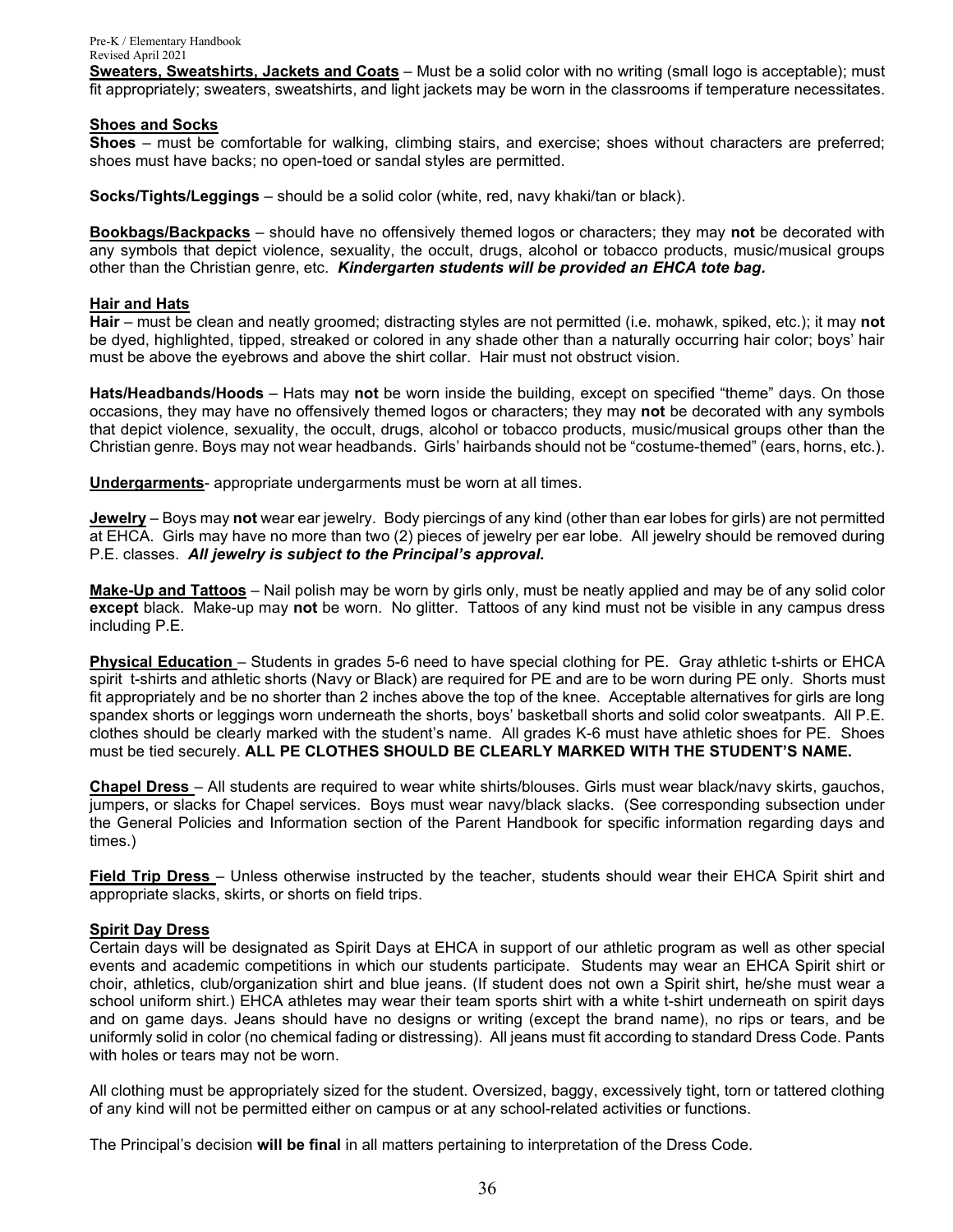## **STUDENT LIFE**

#### **Closed Campus**

EHCA operates as a closed campus. Students are not allowed to travel off campus during lunch or any other breaks (e.g. school assembly), **except** with written permission from their parent(s) and accompanied by an adult. Students who leave during the school day MUST be signed out by their parent/guardian.

#### **Field Trips**

Prior to each field trip, a Field Trip Permission Form will be sent home in order to inform parents of all pertinent information regarding the field trip, and also to obtain a parent's signature (approval). All parent volunteers who assist on field trips by driving and/or chaperoning must sign and abide by the rules of the EHCA Driver/Chaperone Agreement Form. For the safety of our students, they must also submit to a Criminal History Check. Attendance on school field trips is restricted to students currently enrolled at EHCA and to those students who are in the designated grade level.

#### **Hall Passes**

All students are expected to be in an assigned classroom and under supervision at all times during the school day. All students who move through the halls or elsewhere on campus, and without direct supervision of teachers, will be required to have a written hall pass from a teacher. Students found outside of classrooms without a hall pass are subject to disciplinary action.

#### **Music**

EHCA believes that music which promotes rebellion, violence, sexual perversion or promiscuity, suicide, disrespect for authority, vulgarity, or satanic activity is not an acceptable form of entertainment for Christians. Therefore, while at school or school-sponsored functions, students may not listen to such music nor have in their possession magazines, t-shirts, notebooks, or other personal items that promote this type of music. We strongly encourage that parents closely monitor their student's music preferences/habits.

#### **Personal Items**

As a general rule, the only items that should be brought to school are those that serve the educational purposes of the school. Personal items brought to school without permission of the teacher or administration that are inappropriate for a school setting will be subject to confiscation.

#### **Unauthorized Materials**

Students must not bring items such as teen magazines, comics, sports magazines, beauty magazines, or other nonrequired books, magazines, or periodicals on campus unless directed by a teacher for a specific activity/project. Such items will be collected by the teacher.

Pornographic items of any type shall not be allowed on school property at any time. While this is aimed specifically at books, magazines, posters, and pictures, it also includes any printed material which is deemed obscene, pornographic, or otherwise not in the best interest of the students or in keeping with the spirit of Christian education.

## **STUDENT ACTIVITIES**

#### **Organizations and Clubs**

EHCA endeavors to provide appropriate extra-curricular activities for students. The focus of these activities is to provide students with opportunities to develop and demonstrate physical, social, spiritual and emotional skills in a non-classroom setting. The same Biblical principles and standard of excellence reflected in the EHCA academic program will be pursued in athletics.

#### **Eligibility**

Students participating in any extracurricular club or athletic program must maintain a passing grade in all subjects throughout. Any student with a failing average at the mid-point (progress report) or end (report card) of a six-week grading period in any subject while participating in an extracurricular activity will be temporarily removed from the activity (both from competition and practice). This ineligibility will not affect required participation or practice during regularly scheduled P.E. instruction. This period of suspension will last until the student has brought the failing grade(s) to a passing level, and is at the discretion of the classroom teacher and/or Principal.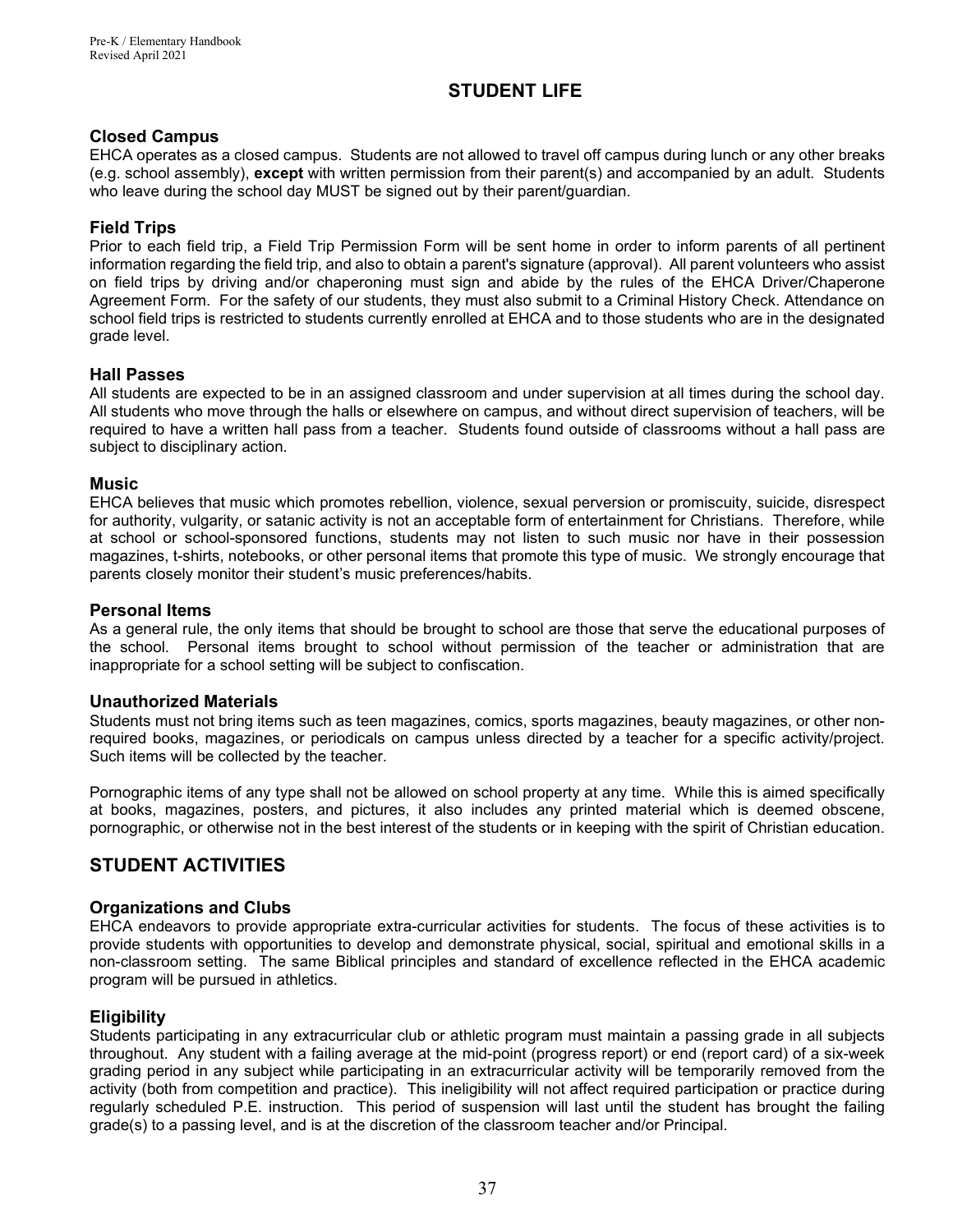## **ATHLETICS: Other Participation Requirements**

All students wishing to participate in EHCA extracurricular athletic programs must have a current EHCA Sports Physical/Parent Permit Form filed with the school office prior to attending any practice and/or competing in an event and agree to all Team Rules. Grades in all core subjects must be 75 or higher and conduct grades may not be below S-. Students participating in the extracurricular athletic program will also be responsible for paying an athletic fee which covers the cost of uniforms, etc.

## **Social Events**

## **Class Parties (During the School Day)**

Class parties held during the school day must be supervised by the classroom teacher(s) and must be approved by the principal (except Christmas, Valentine's Day, end-of -year parties). Parties should be sponsored by the room mothers/parents, coordinated with the classroom teacher well in advance, and last no more than one hour. All activities should be within the school's standards of behavior and philosophy and must follow guidelines of this handbook.

Students celebrating birthdays may provide food for their classmates during the lunch period, snack time, or other previously arranged time (preferable no more than thirty minutes). Food brought must be distributed to all students in the class, not just students who are singled out as special friends. Parents are also asked not to send birthday party invitations to school unless the whole class, all enrolled girls, or all enrolled boys are invited. This will help eliminate the problem of hurt feelings for those not included in the invitation. **If parents choose to bring a special lunch for their child's classmates (i.e. pizza, etc.), they must notify their child's teacher two weeks prior so that the food service manager will have advance notice. Please make sure to check with your child's teacher to accommodate for students who have allergies.**

## **Holiday Celebrations**

Because of the strong secular emphasis given these seasons, the following guidelines are followed in respect to celebration and emphasis in school and classroom activities.

- **Halloween** Harvest theme is acceptable during the month of October; Halloween festivities will not be permitted.
- **Christmas** Emphasis placed on the coming of Christ and His birth; Santa Claus will not be displayed or promoted; clothing, decorations, and gifts should not display Santa, reindeer, or elves.
- **Easter** Emphasis placed on the death, burial, and resurrection of Christ; the Easter bunny will not be promoted; Easter egg hunts are permitted.

## **Class or School Events/Activities (Outside of School)**

Class or school-sanctioned events held outside regular school hours must be approved by the Principal. Requests to hold such events must be done in writing at least two weeks prior to the scheduled event. The purpose and specifics concerning the event must be stated in the written request. All activities should be within the school's standard of behavior and philosophy and must include at least one adult supervisor/chaperone for every ten (10) students in at the elementary level. Costs should be reasonable and approved by the principal. Activities selected should be those in which all students may participate (following guidelines of Romans 14:13-21).Attendance at school-sanctioned socials shall be restricted to students currently enrolled at EHCA.

## **Contests and Competitions**

Students at EHCA may represent their school in a variety of sanctioned contests *unless, due to Conduct and/or Behavior infractions, they have been declared ineligible.*

With the recommendation of a teacher and parental permission, a student may be released for all or part of the school day (unless such day is a school holiday) to participate in an approved contest or competition. If the activity is not on the EHCA campus, the location of the contest will be furnished to the parent. Proper chaperones, including one staff member, should also attend. All school assignments must be made up.

## **Awards**

## **End-of-Year Awards**

Awards are presented to students who have had perfect attendance and to those who have remained on the first Honor Roll during the entire school year.

## **Specialty Awards**